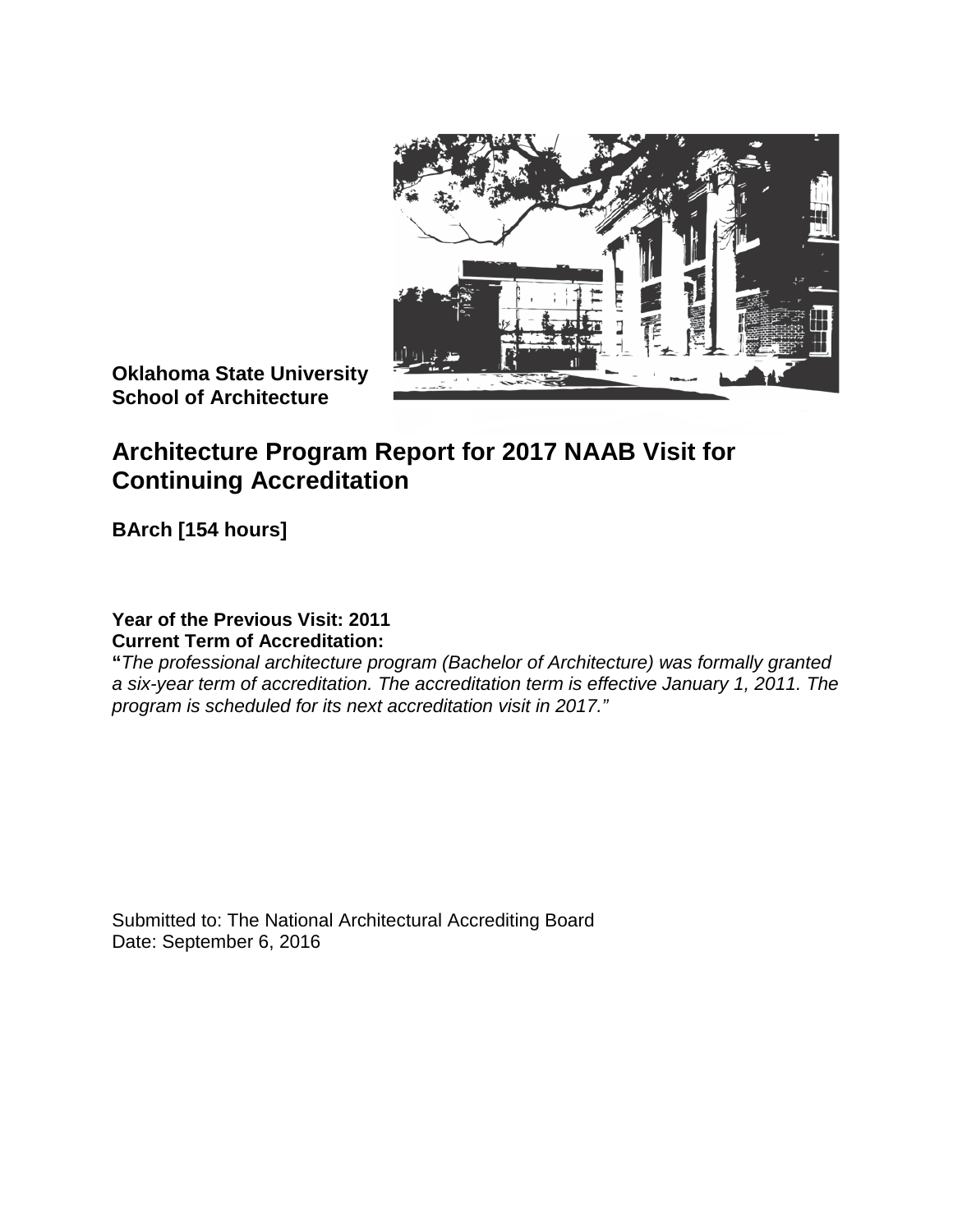#### **Program Administrator:**

Suzanne Bilbeisi, AIA, Centennial Professor & Interim Head Oklahoma State University School of Architecture 101 DWR Architecture Building Stillwater, OK 74078 [suzanne.bilbeisi@okstate.edu](mailto:randy.seitsinger@okstate.edu) 405-744-6043

#### **Dean, College of Engineering, Architecture, and Technology:**

Dr. Paul Tikalsky Oklahoma State University College of Engineering, Architecture, and Technology 201 ATRC Stillwater, OK 74075 [paul.tikalsky@okstate.edu](mailto:paul.tikalsky@okstate.edu) 405-744-5140

#### **Associate Dean of Academic Affairs, College of Engineering, Architecture, and Technology:**

Randy Seitsinger, FAIA Oklahoma State University College of Engineering, Architecture, and Technology 201 ATRC Stillwater, OK 74075 [randy.seitsinger@okstate.edu](mailto:randy.seitsinger@okstate.edu) 405-744-5140

### **Chief Academic Officer:**

# **Provost and Sr. Vice President:**

Dr. Gary Sandefur Oklahoma State University 101 Whitehurst Stillwater, OK 74078 [gary.sandefur@okstate.edu](mailto:gary.sandefur@okstate.edu) 405-744-8783

#### **President of the Institution:**

Burns Hargis, President Oklahoma State University 107 Whitehurst Stillwater, OK 74078 [osupres@okstate.edu](mailto:osupres@okstate.edu)

# **Individual submitting the Architecture Program Report:**

Suzanne Bilbeisi

### **Name of individual to whom questions should be directed:**

Suzanne Bilbeisi, AIA Oklahoma State University School of Architecture 101 Donald W. Reynolds Architecture Building Stillwater, OK 74078 [suzanne.bilbeisi@okstate.edu](mailto:randy.seitsinger@okstate.edu) office: 405-744-9051; cell: 405-269-2505; fax: (405)744-6491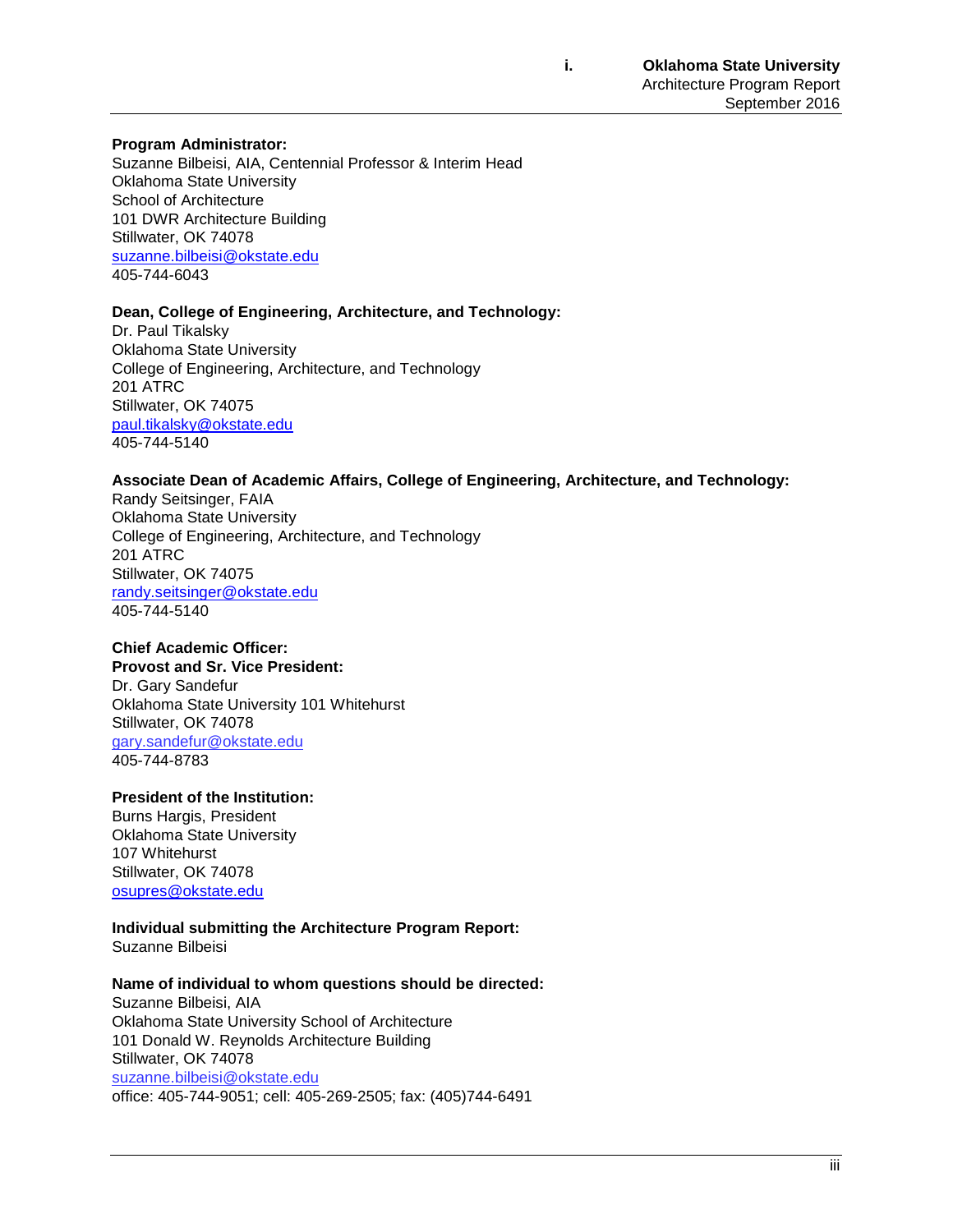# **Table of Contents**

| <b>Section</b>                                                              | Page |
|-----------------------------------------------------------------------------|------|
| Section 1.<br><b>Program Description</b>                                    | 5    |
| 1.1.1 History and Mission                                                   | 6    |
| 1.1.2 Learning Culture                                                      | 10   |
| I.1.3 Social Equity                                                         | 11   |
| I.1.4 Defining Perspectives                                                 | 12   |
| I.1.5 Long Range Planning                                                   | 15   |
| 1.1.6 Assessment                                                            | 17   |
| Section 2.<br><b>Progress since the Previous Visit</b>                      | 20   |
| Program Response to Conditions Not Met                                      | 20   |
| Program Response to Causes of Concern                                       | 21   |
| <b>Section 3</b><br><b>Compliance with the Conditions for Accreditation</b> | 25   |
| 1.2.1 Human Resources and Human Resource Development                        | 25   |
| <b>I.2.2 Physical Resources</b>                                             | 38   |
| 1.2.3 Financial Resources                                                   | 40   |
| 1.2.4 Information Resources                                                 | 42   |
| 1.2.5 Administrative Structure & Governance                                 | 44   |
| II.1.1 Student Performance Criteria                                         | 45   |
| II.2.1 Institutional Accreditation                                          | 47   |
| II.2.2 Professional Degrees & Curriculum                                    | 48   |
| II.3<br><b>Evaluation of Preparatory Education</b>                          | 49   |
| <b>Public Information</b><br>II.4                                           | 52   |
| III.1.1 Annual Statistical Reports                                          | 52   |
| III.1.2 Interim Progress Reports                                            | 52   |
| <b>Section 4</b><br><b>Supplemental Material</b>                            | 52   |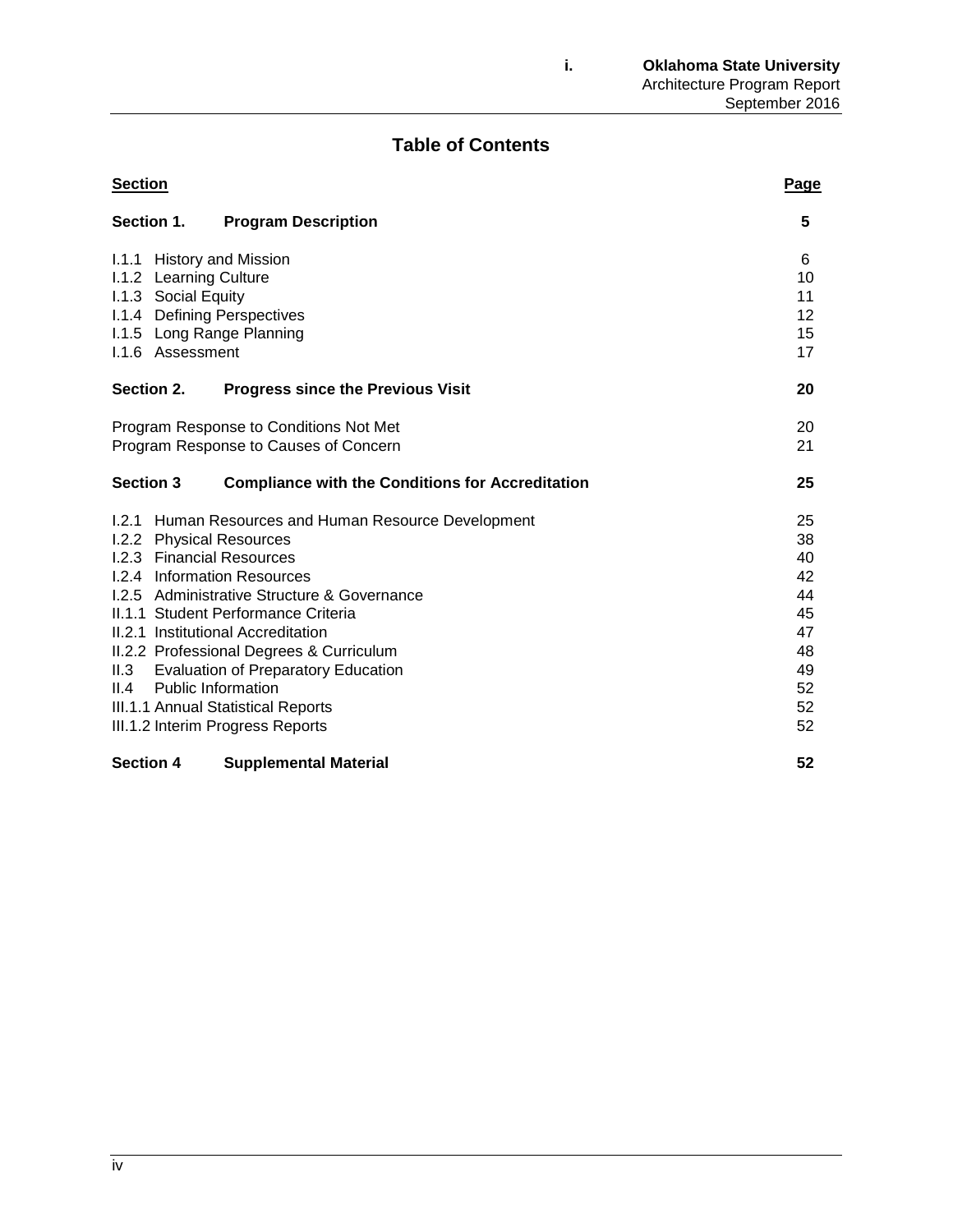# **Section 1. Program Description**

# **DESCRIPTION OF THE SCHOOL OF ARCHITECTURE**

The following characteristics of the School of Architecture are important in defining the distinctive character of the OSU School of Architecture program:

# **Oklahoma State University is a land-grant university.**

OSU has a commitment to providing widespread access to professionally-focused academic programs that serve both the state and nation. The School of Architecture embraces this concept as well; for example, there are no additional requirements for admission to the School once university admissions criteria have been met. Admitted freshmen are welcome to pursue the major of Architecture.

# **The School of Architecture has a pronounced professional focus.**

OSU's land-grant mission promotes the establishment of programs with a professional focus and the School of Architecture has long embraced this concept. This focus allows the School to target limited human and fiscal resources towards maintaining a high quality program for students interested in preparing themselves for the private practice of architecture and architectural engineering, and consequently allowing graduates to define their own eventual specializations through additional graduate studies or through focus in practice. The School acknowledges the value of graduate-level education in developing specialized knowledge and it encourages students seeking such benefits to consider graduate school upon completion of their studies at OSU.

# **The School combines architecture and architectural engineering degree programs within a shared faculty and administrative structure as part of the College of Engineering, Architecture, and Technology.**

The School of Architecture is one of only six architecture programs in the US organized in association with engineering disciplines and the only program in the US where the architecture and architectural engineering programs are combined in the same academic unit and college. This close proximity of the two programs allows students and faculty unique collaborative and learning opportunities. The School has a unified Architecture/AE faculty, and intertwined coursework which allows OSU architecture students to develop a better understanding of the technical aspects of the profession and provides them a special ability to collaborate with engineers and others in practice. The Architecture and AE curriculums share 62 hours of ARCH or ENSC prefix courses in addition to the 20 credit hours of shared general education courses. The faculty believe that many of the world's most pressing future problems will rely on a collaborative problem-solving approach involving both architects and engineers.

# **The faculty of the School are accomplished and committed full time educators; Students and faculty enjoy a close relationship within a vital studio culture.**

The School's faculty are devoted and passionate educators, scholars, and creative architects with a shared value system and mission, but with a great diversity in methodology and pedagogical approach. The School's negligible amount of instruction by transient faculty means that long-term and close relationships between faculty and students are a natural part of the School's culture. Most graduates retain contact with faculty members years after completing their studies at OSU; it is common to observe upperclassmen and alumni note the positive studio culture as a strength of the School.

# **All design studios are team-taught.**

This studio team teaching approach demands collegiality among faculty, provides students a diverse array of input in each studio, and allows clearly delineated expected outcomes as students matriculate through the sequence of studios. In exit interviews, graduating students routinely list the faculty as one of the strengths of the School of Architecture and the great diversity of approaches to design contained within every single studio as enriching to their education.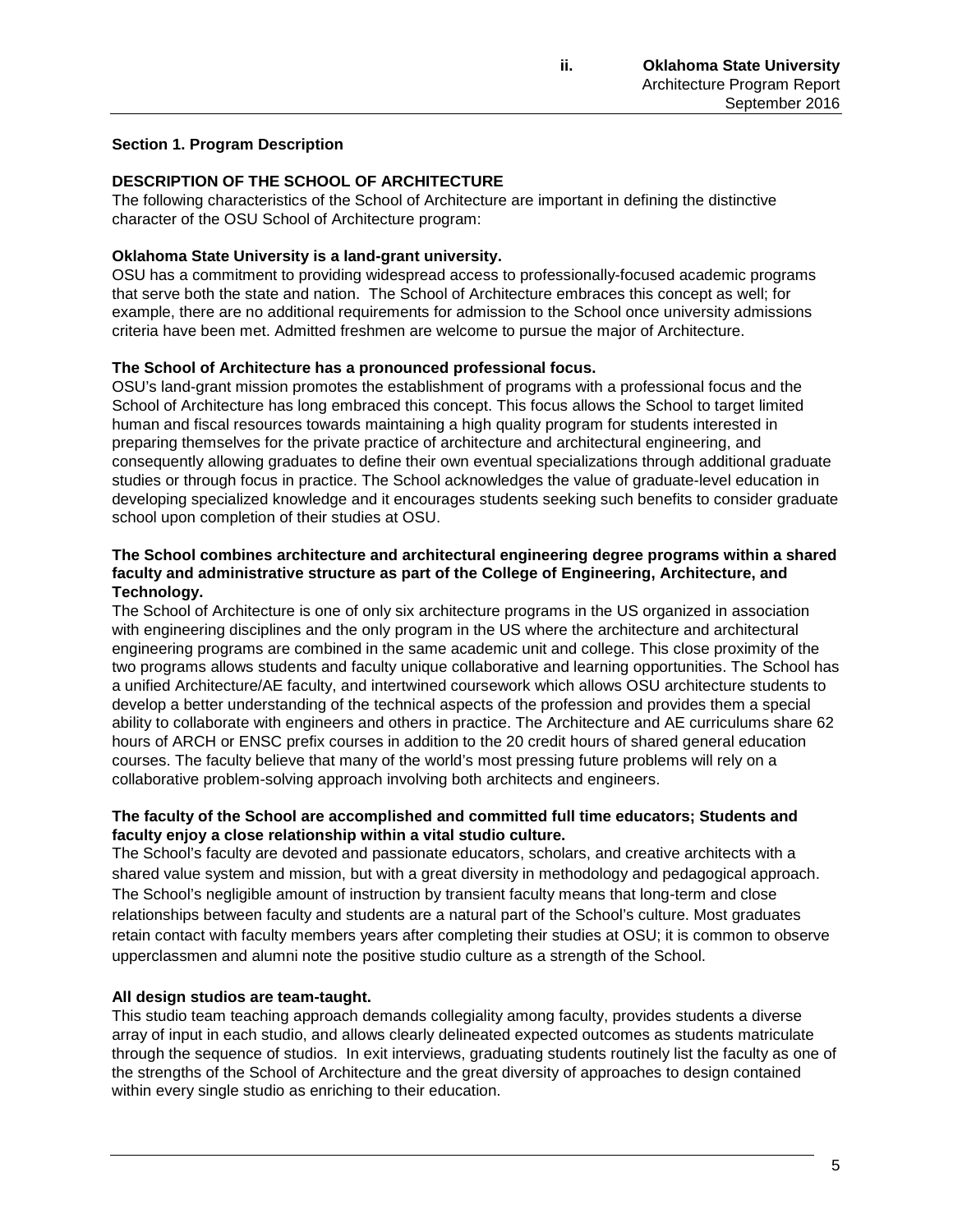### **The School's embrace of interdisciplinary collaborations has grown significantly.**

In recent years, the School has developed a strong focus on interdisciplinary collaboration in education, scholarship, and service. This has been reflected in the increased number of scholarly works and outreach programs created as a joint effort between departments within our university as well as with faculty at other universities, courses that have been co-taught with faculty in other departments across campus, and studio project collaborations involving other departments on campus.

### **Diverse enrichment opportunities are available to students to expand their education.**

The School's lecture program, the plethora of visiting professionals brought in to enhance classroom and studio experiences, the Summer European Studies program in Rome, international exchange program opportunities, the Urban USA program, various CEAT travel programs, leadership and mentorship programs, and high participation in many student organization activities enrich the school's curriculum and overall educational opportunities. In addition to enrichment opportunities within the school, the university has a strong commitment to liberal education with many electives and opportunities for minors and concentrations outside the School of Architecture.

### **The School's facility is a major asset to learning.**

The award-winning Donald W. Reynolds School of Architecture building is an outstanding facility for architectural education. The facility reflects a belief in the open studio concept, eliminating silos of activity and instead allowing for a cross fertilization of ideas and learning to occur. Natural daylighting is a feature in every studio, and all of the technical systems – structural, mechanical, electrical, and skin systems - are on display for the student of architecture to absorb.



Cunningham Architecture Library **Architecture Gallery** West Wing Studio

### **I.1.1 History and Mission**

### **Oklahoma State University Mission Statement:**

Oklahoma State University Catalog 2015-2016, page 8 <http://registrar.okstate.edu/University-Catalog-PDF>

*Proud of its land-grant heritage, Oklahoma State University advances knowledge, enriches lives, and stimulates economic development through instruction, research, outreach and creative activities.*

### **College of Engineering, Architecture, and Technology Mission Statement:**

Oklahoma State University Catalog 2015-2016, page 111 <http://registrar.okstate.edu/University-Catalog-PDF>

*The vision of the College of Engineering, Architecture and Technology (CEAT) is "To be the leading public university in engineering, architecture, and technology that engages diverse students, faculty and staff with industry and government to deliver excellence in advanced learning, leadership, relevant research, and benefits to society."*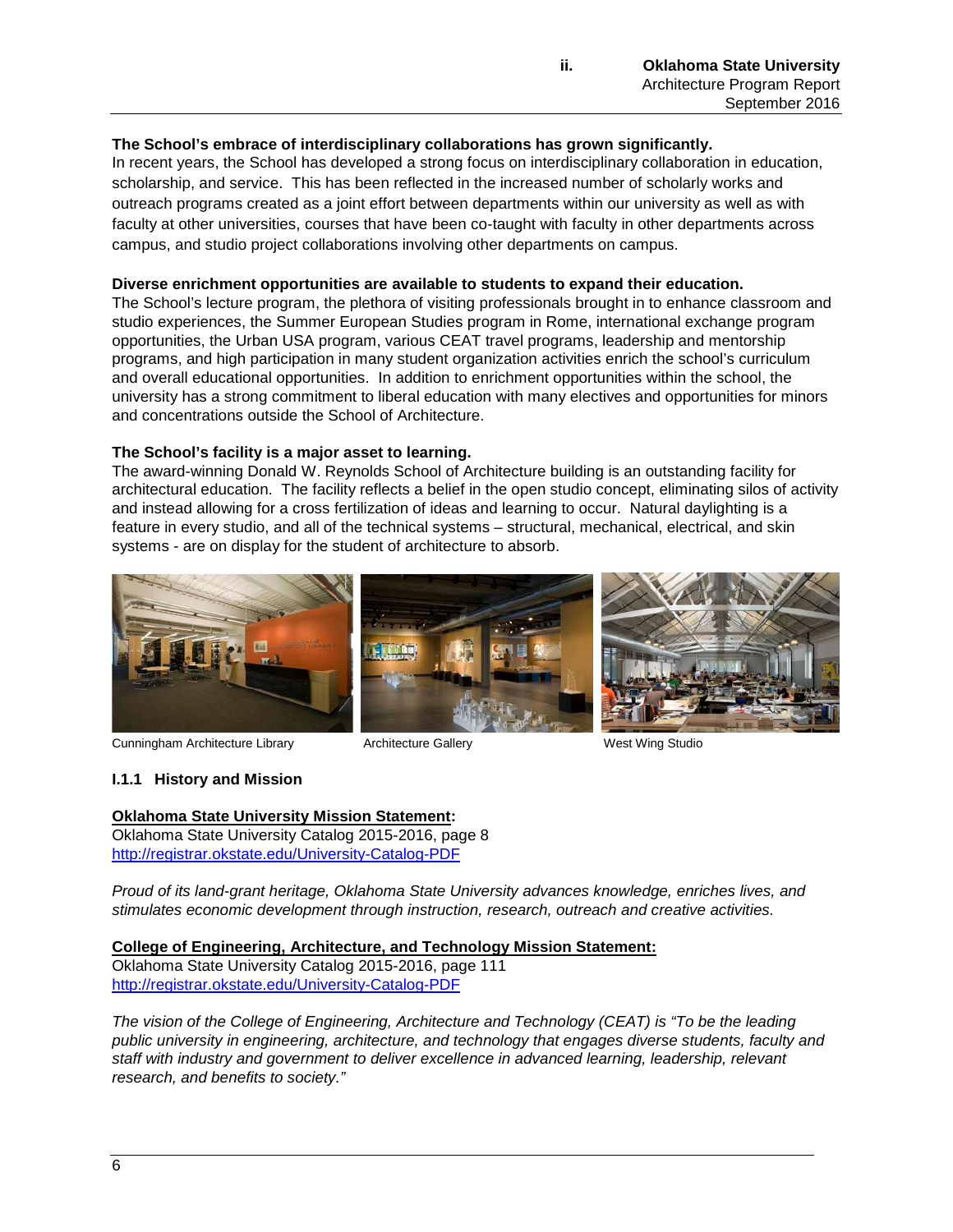*"Our mission is to provide a diverse population with a quality education in engineering, architecture and technology. Through CEAT, OSU develops ethical leaders who promote economic and community vitality with technical knowledge, innovation, and communication expertise that connects scientific research, professional education, technical assistance and scholarship to industry, the State of Oklahoma, the nation and the world."* 

# **School of Architecture Mission Statement:**

Oklahoma State University Catalog 2015-2016, page 120 <http://registrar.okstate.edu/University-Catalog-PDF>

*The mission of the School of Architecture is to prepare future architects and architectural engineers to make vital contributions to humanity through the creation of architecture. The vision of the school is to be nationally recognized for outstanding professionally focused programs in architecture and architectural engineering with strengths in design and the collaboration between architecture and architectural engineering.* 

### **HISTORY AND DESCRIPTION OF THE INSTITUTION**

A Land Grant institution, the university was founded as Oklahoma Agricultural and Mechanical College in 1890, located in Stillwater, Oklahoma (current population 48,406), a community in north central Oklahoma approximately 65 miles from both of the state's two major urban centers of Tulsa and Oklahoma City. Renamed Oklahoma State University in 1957, OSU is one of two "comprehensive universities" in the state-supported higher education system that also includes other two- and four-year institutions. The state system is coordinated by the Oklahoma State Regents for Higher Education, with direct governance of the university being the responsibility of a separate board, the Board of Regents for Oklahoma State University and the A & M Colleges.

Although OSU directly administers an Oklahoma City campus, an osteopathic teaching hospital in Tulsa, a Tulsa campus, and Oklahoma State Technical School in Okmulgee, the vast majority of educational and research functions are located on the Stillwater campus. The main campus occupies 415 acres with approximately 200 permanent buildings. Included in these facilities are a comprehensive library, large research laboratories, a center for the performing arts with both concert hall and theater, an extensive physical education center, and a Student Union which houses shops, a food court, recreational facilities, meeting rooms, a theater, and hotel facilities. The School of Architecture resides completely on the Stillwater campus, within the College of Engineering, Architecture, and Technology (CEAT).

The 2015 Oklahoma State University student enrollment was 25,806 including 21,046 undergraduate students, 4,427 graduate students, and with 23,242 of these students on the Stillwater campus. Oklahoma residents make up 66% of enrolled students. Women comprise 48%, minorities 24.6%, and international students 7.7% of the total OSU student population.

# **PROGRAM HISTORY**

The School of Architecture was founded in 1909 as the Department of Architectural Engineering within the Engineering Division. By 1930, the architecture program had been expanded to five years in duration and the School was offering the Bachelor of Architecture degree in either of two options: Design and Structures. The School's Bachelor of Architecture program was first reviewed and accredited by NAAB in 1949. A few years earlier, the Accrediting Board for Engineering and Technology (ABET) awarded accreditation to the School's Bachelor of Architectural Engineering program, which by then had its own separate and distinct five-year curriculum. Both programs have maintained continuous accreditation to the present time.

In 1971, 4+2 programs were adopted in both architecture and architectural engineering, with master's degrees being designated as the School's only professional degrees. By the late 1970s, however, it was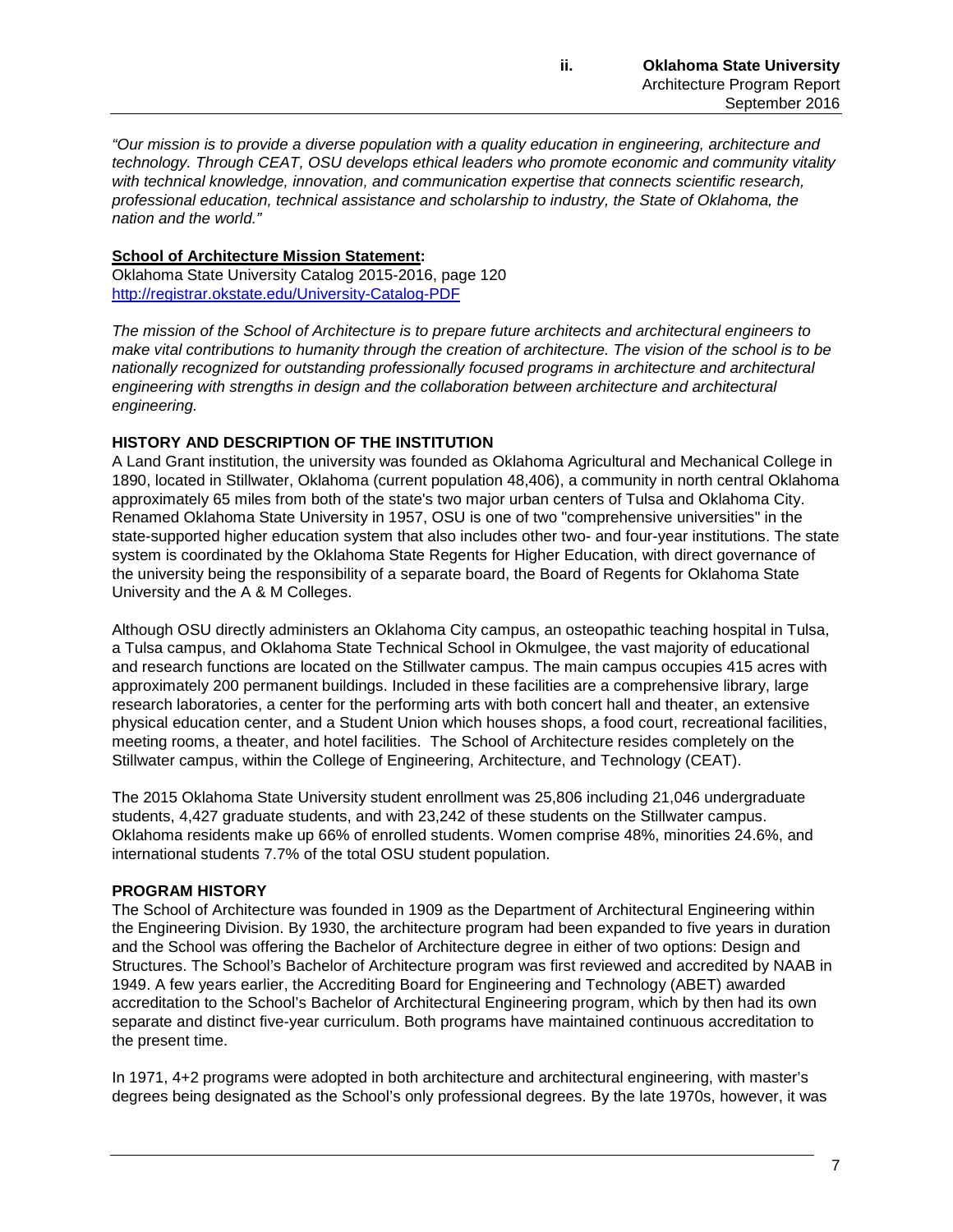becoming apparent that the 4+2 programs were inconsistent with the School's long-standing philosophy of professional education, and did not make best use of the limited resources available. In 1981, the school discontinued the 4+2 programs and returned to five-year professional degree programs in both architecture and architectural engineering.

In the spring of 2010, the school celebrated its  $100<sup>th</sup>$  anniversary with a three-day event attended by more than 200 alumni including a symposium focused on the future of architectural practice and education, retrospective gallery exhibitions of 100 years of School of Architecture student work, the building dedication of the new Donald W. Reynolds School of Architecture Building, and a black-tie dinner celebrating the history and heritage of the program. A Centennial book was prepared documenting the history of the school and the accomplishments of its faculty and students; this publication is available for review in the team room.

The School of Architecture provides the university the dimension of a humanities curriculum, enhancing the overall offerings of one of the two main thrusts of OSU – the "Mechanics" of the OAMC, now the College of Engineering, Architecture, and Technology. The resources of CEAT are an advantage to the School of Architecture, allowing for premium facilities, competitive faculty pay, and the freedom to selfgovern within university parameters. The accreditation of OSU as a four-year institution offers students at the School of Architecture access to the overall breadth and depth of the higher education necessary to become a future professional.

# **Changes in the program since the last visit include:**

- New assignments were instituted across the curriculum following the last NAAB site visit to address deficiencies and concerns.
- Dr. Karl Reid stepped down as Dean of the College of Engineering, Architecture, and Technology (CEAT) in 2010 after a very long and significant tenure. Dr. Khaled Gasem served as Interim Dean until Dr. Paul Tikalsky was appointed Dean for CEAT in July, 2012. Dean Tikalsky has continued to provide strong and appropriate support to the School of Architecture and both the Architectural Engineering and Architecture degree programs. Dr. Chuck Bunting was appointed Associate Dean of Research in 2013. Dr. Raman Singh was appointed Associate Dean of Academic Affairs in 2013.
- In 2011, the School purchased a Structural Stress Analyzer and this new piece of equipment was immediately integrated, through new hands-on experiments, into the three material structures courses; ARCH 3223 (Timbers), ARCH 3323 (Steel I), and ARCH 4123 (Concrete I). This addition to these courses helps students better understand the behavior of structural members made of specific materials by allowing them to construct structural members, perform calculations to determine failure loads, load test the members to failure, and compare their calculations to the actual load capacities.
- In 2012, CEAT allocated \$230,000 in new money focused on technology upgrades for the School. This new money facilitated the purchase of a 24" x 48" laser cutter, a high-end 3d Printer, a CNC router, a 3d scanner, four 41" x 66" SMART Board mobile monitors with HD touch screens, an interactive SMART Podium for the Jack and Carol Corgan Auditorium, two high-end digital drawing tablets, a Shake/ Tremor table, and an assortment of hands-on equipment utilized in the Architectural Science courses including small non-contact IR thermometers, reverberation time meters, and handheld light meters. These purchases equipped of the school's new digital fabrication lab.
- In 2012, the A. Richard Williams Endowment was established to support the Cunningham Architecture Library.
- In 2012, the Donald W. Reynolds Maintenance Endowment was fully funded, providing over \$150,000/ year to keep the Donald W. Reynolds Architecture Building in state-of-the-art condition into the future.
- Starting in the fall of 2012, the School changed the faculty development/scholarship support process from application on an as-needed basis to a flat allocation of \$2000/year/ faculty to be spent within the faculty member's discretion to support their ongoing professional development and scholarship.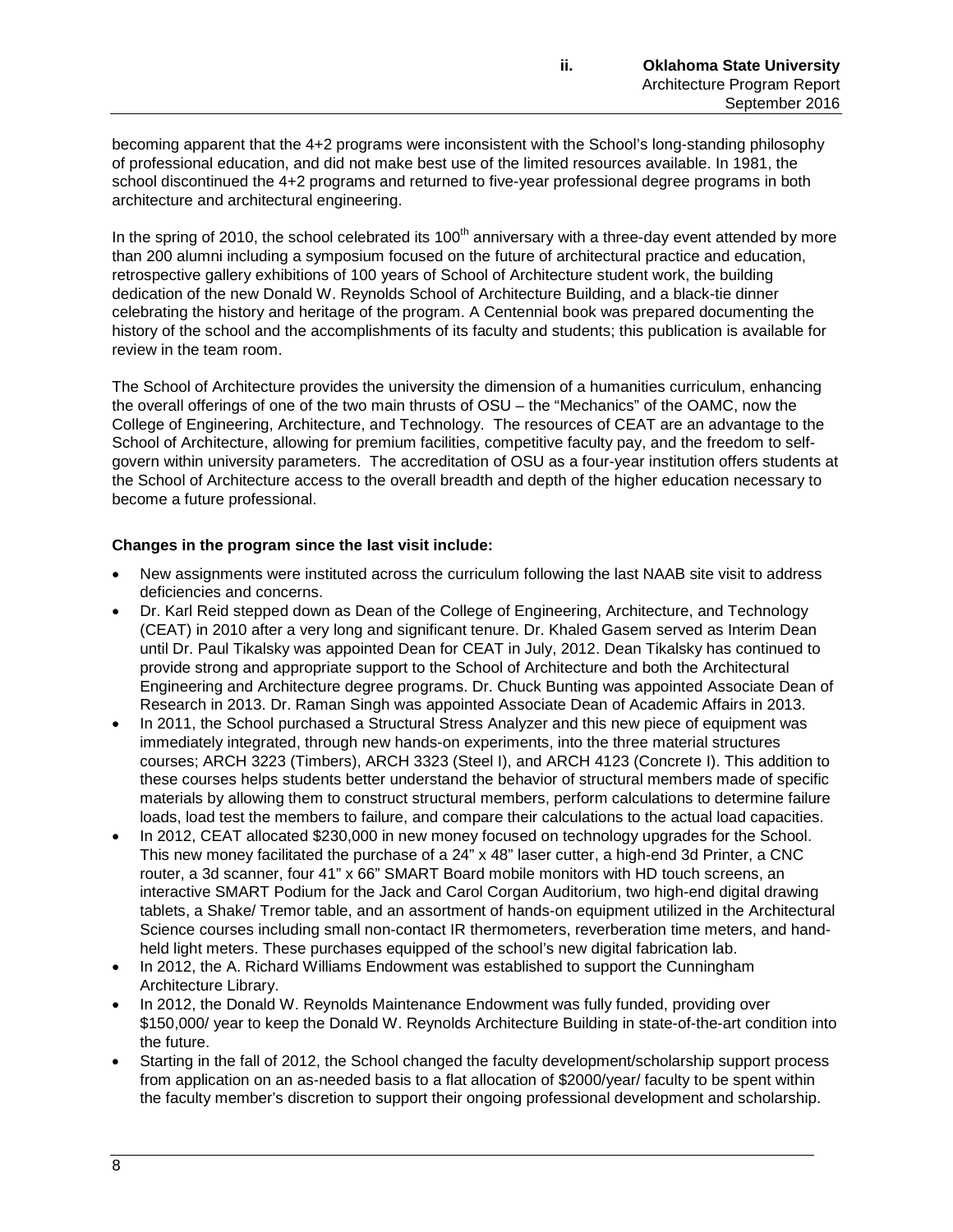- In 2012-2013, the School developed a Faculty Workload Model.
- In 2012-2013, a task force studied the issue of retention, benchmarking our program to peers and making recommendations on ways to improve the School's retention rates.
- In 2013, CEAT allocated \$150,000 in new money focused on technology upgrades for the School. \$47,000 was focused on faculty teaching innovation purchases including new computers and peripherals, software, and related equipment. \$80,000 was used to purchase a plotter, 11" x 17" scanner, 42" large format scanner, digital survey equipment, new portable instruction lighting equipment (utilized in ARCH 3433 and ARCH 5226), cameras to facilitate recording student presentations in ARCH 4216, an Armfield Understanding Structural Behavior Unit (hardware and software), and a Fluke TiR32 Building Diagnostic Thermal Imager. \$23,000 was focused on purchases of equipment for the Digital Fabrication Lab including two desk-top 3d printers.
- The first Centennial Professorship was awarded to Suzanne Bilbeisi for a four-year term in 2013. This professorship includes \$10,000/year in funding for the recipient to support initiatives. Professor Bilbeisi has focused the funding primarily on "professional readiness" and leadership development for students.
- A task force was initiated in the fall of 2013 to consider curriculum changes to the AE program. Following the extensive task force study in 2013-2014, which included carefully analyzing student outcomes, benchmarking the AE degree program against all AE program peers, and considering input from faculty, students, PAC, alumni, and alumni employers, a significant curriculum change for the Architectural Engineering program was made effective in the fall 2014 semester.
- In 2013-2014, the School utilizing over \$115,000 in funding from the Donald W. Reynolds Maintenance Endowment, made several significant renovations to the Donald W. Reynolds Architecture Building including upgrading the video projection equipment in ARCH 170 (Jack and Carol Corgan Auditorium), installing acoustical ceilings and upgraded lighting in ARCH 220 and ARCH 250, and upgrading the video projection equipment in ARCH 220 and 250. In addition, a new catering kitchen was installed adjacent to the first floor gallery to facilitate events in the gallery.
- In 2013-2014, the Sterling Little Endowment was established to support the Cunningham Architecture Library.
- In 2013-2014, the School developed a new five-year strategic plan. [\(http://arch](http://arch-ceat.okstate.edu/sites/default/files/ARCH%20Strat%20Plan%202014-2018.pdf)[ceat.okstate.edu/sites/default/files/ARCH%20Strat%20Plan%202014-2018.pdf\)](http://arch-ceat.okstate.edu/sites/default/files/ARCH%20Strat%20Plan%202014-2018.pdf)
- In the spring of 2013, David Horton was hired, on a part-time basis, as shop manager of the new digital fabrication lab. TA money was utilized to focus some TA support to the digital fabrication lab as well. In 2014-2015, CEAT allocated \$60,000 towards supporting the digital fabrication lab. This new money facilitated additional TA support and support of changing David Horton's status from part-time to full-time, but temporary, during the spring 2015 semester. In the fall of 2015, the School changed Horton's status to permanent full-time shop manager position.
- In 2014, the Knight Family Endowment was fully funded. This endowment provides approximately \$3500/year supporting faculty development. Associate Professor John Phillips was named as the first Knight Family Fellow. Awilda Rodriguez received this funding in 2015, and Stan Carroll was named the Knight Family Fellow in 2016.
- The Robert Lawrence Endowment was established in 2014 providing annual support for student enrichment and faculty development.
- In 2014, the Jack and Carol Corgan Endowment was established to support student scholarships.
- CEAT authorized the School to add a new faculty position starting in the fall 2014 semester. Stan Carroll was hired as an assistant professor and brings expertise in design, design/build, and parametric computational design.
- The School prepared the ABET self-study in 2014 in preparation for a successful fall 2015 site visit; in August of 2016 the final ABET report was released, issuing the AE program a full term of accreditation.
- In 2014 the School's Summer European Program moved from Versailles to Rome.
- Also in 2014-2015, two architecture curriculum task forces provided back-ground study for faculty discussions leading to a decision to make architecture curriculum changes involving a new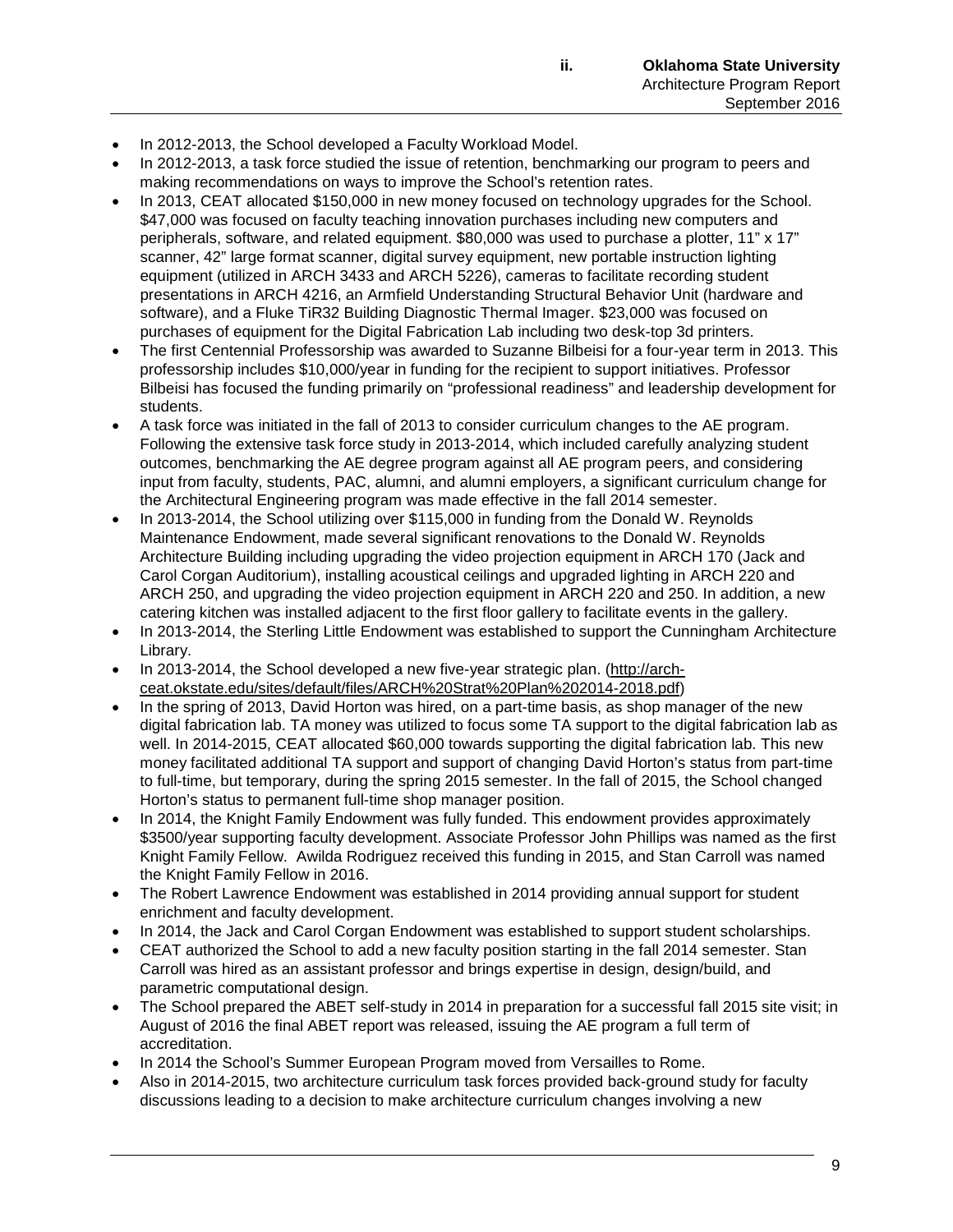requirement for a longer-term study abroad experience as a condition of graduation for architecture students, and changes to the computer course sequence in the curriculum, and integration of computers within the studio pedagogy.

- In 2015, the Centennial Professor of Architecture launched the Centennial Leadership Development Program for all students in professional school.
- In 2015, programming and design started for a new CEAT Undergraduate Lab, located directly west of the Architecture Building. The new facility, which will be used by all CEAT undergraduate students for hands on collaborative and interdisciplinary learning is slated for completion in 2018.
- AIAS students applied for and received a grant from CEAT Student Council in 2016 for new student lounge furniture in the DWR School of Architecture building. The School is matching the grant to provide two new lounge spaces on the second floor opposite ARCH 220 and ARCH 250.
- A new endowment was established in 2016 which will provide over \$35,000/yr. in support of International study opportunities for our students in the future.
- In 2016, the Centennial Professor of Architecture launched the Centennial Mentorship Program, connecting alumni with students in professional school.
- The School modified and reapproved its faculty Reappointment, Promotion and Tenure document in 2016.
- A new Entrepreneurship and Architecture Minor was approved in 2016.
- The School received a 2016 CEAT Tech Fee Allocation of \$50,300 to purchase new technology to support the school's mission.
- The Oklahoma Board of Licensed Architects and Landscape Architects established a new endowment supporting four \$3000 scholarships to architecture professional program students with a strong desire to pursue licensure who are studying at OSU or OU. Students at OSU received three of these scholarships in 2016. The board expects this endowment to grow significantly in the future.
- Professor John Womack retired in August of 2016 and Professor Jeff Williams will retire in December of 2016. A search will be conducted starting in the fall of 2016 to fill these two positions with tenure track faculty. The search will advertise for design studio faculty who will also offer courses in one of the following areas: Materials, Sustainable Architecture, Performance-Based Design, or Research Methods and Theory. For one of the two positions, a focus on Beginning Design and Design Communication is desired.
- In August, 2016, Professor Randy Seitsinger stepped down as School Head and was appointed Acting Associate Dean for Academic Affairs for the College of Engineering, Architecture, and Technology. Professor Seitsinger had served as School Head for 21 years. Centennial Professor Suzanne Bilbeisi was appointed Acting Interim Head and a search will occur during the upcoming year for a permanent School Head.

# **I.1.2 Learning Culture**

The School's Learning Culture Statement was developed by an AIAS committee with interaction and feedback from the faculty and student body. Student leadership prepared several drafts of the statement and discussed the themes and content in open forums with faculty and the entire student body at the School of Architecture. The document has been reviewed biannually by faculty and students with the last modifications approved in spring 2016. The Learning Culture Statement is available online to prospective and current students.

Aspects of the Learning Culture Statement are regularly discussed with students in various contexts. The statement is distributed to students and discussed through the Architecture Leadership Council (ALC) biannually. The last substantial discussion of the statement took place in the spring 2016 semester. In support of the policy, the faculty are unanimous in promoting a work ethic in studio conducive to sensible sleep patterns and the ability to have time away from studio to pursue a well-rounded life. Faculty regularly advise students on techniques for developing good time management skills. To help avoid the convergence of assignment due dates often seen as a reason for the experience of pressures leading to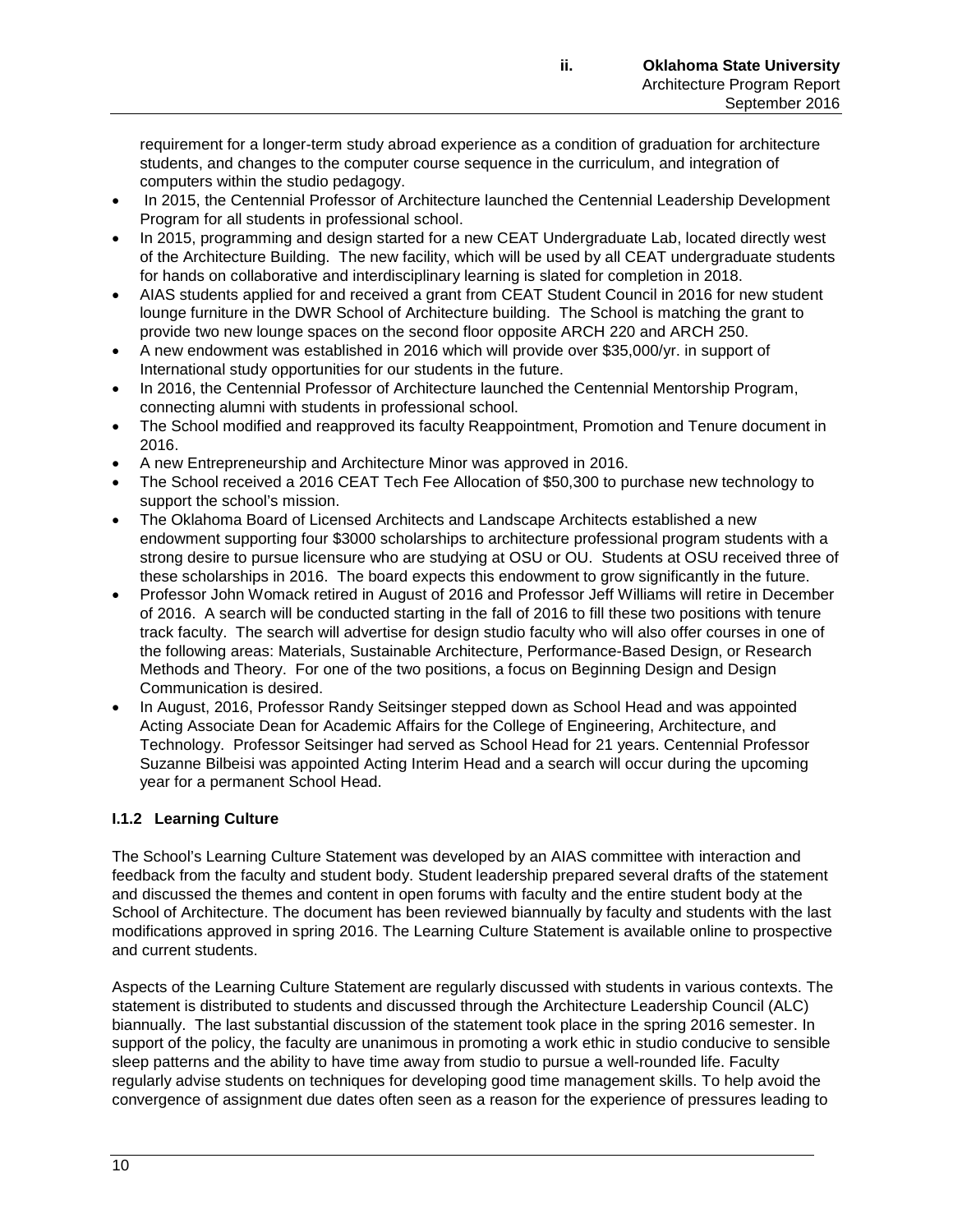sleep deprivation, a master calendar is maintained in the faculty area so that important due dates and exam dates for a given cohort of students can be coordinated. The School's Centennial Leadership Development program gives priority to a balanced student life-style.

Students give feedback on aspects of the School's Learning Culture in exit interviews each year. Students regularly list the studio culture and close interactions between students and faculty as one of the strengths of the School of Architecture. The Learning Culture statement can be found on the School of Architecture website and in the Supplemental Material link.

# **I.1.3 Social Equity**

Oklahoma State University places a high priority on increasing student and faculty diversity. The Office of Institutional Diversity focuses on the development of a more inclusive community of learners and leaders. This office provides seminars, workshops, and courses focusing on diversity. They recruit and retain undergraduate students, graduate students, faculty, and staff who actively promote the importance of an inclusively diverse community of learners and they maintain and publish statistics on ethnic and gender diversity by College [\(https://issuu.com/brandosu/docs/okstate\\_thestateofdiversity\)](https://issuu.com/brandosu/docs/okstate_thestateofdiversity). The School's faculty member in charge of student advising, Suzanne Bilbeisi, also maintains statistics of the School's diversity for incoming freshmen, shared annually with the faculty so they may compare the School's statistics against the University's to understand our relative progress.

The college provides two distinct opportunities for students wishing to live in diversity-focused housing groups:

- CEAT Diversity Floor in Allen Hall is for CEAT students who place a high value on diversity.
- Maude's Quad is for female freshman students. This living unit, also in Allen Hall, includes clustered classes, mentoring and significant programming. School of Architecture faculty Carisa Ramming is the advisor to this housing group.

The women faculty in the School of Architecture maintain WIA—Women in Architecture—to provide both a forum for women architecture students and encourage a sense of camaraderie. This group has a special program each year aimed at issues women face in the profession. High school-age women are actively encouraged to consider architecture in the summer outreach program "Discover Architecture" directed by Professor Suzanne Bilbeisi, that includes female faculty members of the department of Landscape Architecture and the department of Construction Management Technology.

The School of Architecture seldom hires but in 2014 it hired one new faculty member, a Caucasian male. Prior to this, its previous hiring round in 2008 was for five faculty members in the same year. This resulted in the hiring of one Asian male, a Hispanic female, two Caucasian males and a Caucasian female. Tenured faculty as of spring, 2016 at the School of Architecture include three Caucasian females, an Asian male, a Hispanic female, and eleven Caucasian males. These numbers represent a greatly increased diversity in faculty positions since 2001 when there was one faculty female and all faculty members were of Caucasian ethnicity. The faculty recognizes the desirability of continuing to diversify its ranks when opportunities for new hires or replacements become available.

The School's strategic plan articulates goals of reaching 40% women in its student population, increasing the diversity of the student population, and increasing the percentage of international students by 2018. We have had significant success in reaching and exceeding these goals. According to the Oklahoma State University Academic Ledger for the School of Architecture, the percentage of women students has increased from 33% in 2011 to 45% in 2015 and the number of minority students in the School has increased from 20% in 2011 to 31% in 2015. The international population has remained stable overall but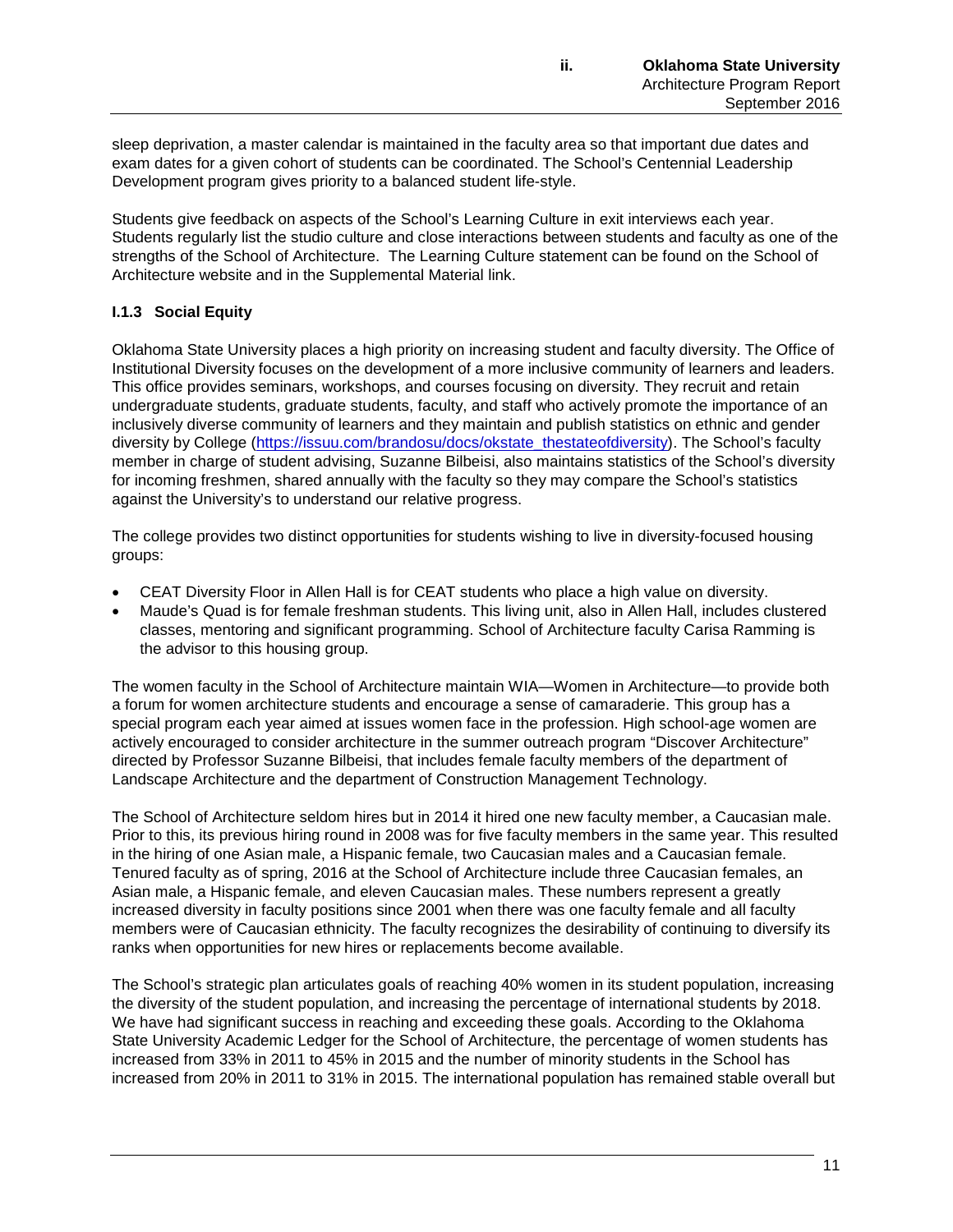the School has had success in fostering exchange relationships with individual students and programs, particularly with students from China and Australia.

# **I.1.4 Defining Perspectives**

### **Perspective A: Collaboration and Leadership**

Collaboration and leadership are core to the School's mission. Opportunities for both collaboration and leadership are embedded throughout the School's enrichment programs, student organizations, and curriculum. Students work cooperatively in every design studio in some manner. In all studios, the research phases of studio projects are often conducted within a team environment. In addition, the following is a partial list of School of Architecture courses which have specific collaborative learning/leadership in studio projects:

- ARCH 3116 Students produce an extensive, research based, project program as a class assignment; smaller teams within the class each develop sections of the full document. Each smaller team has a section leader, and there are overall class leaders charged with setting standards and reviewing the entire production of the document.
- ARCH 3216 Students work in teams to produce hands-on design-build projects.
- ARCH 4116 Students work in teams including both architecture and landscape architecture students on a studio project.
- ARCH 4216 Students collaborate with students from Construction Management Technology and Fire Protection Technology on aspects of their design project.
- ARCH 5117 All studio projects of the semester are conducted as team projects of four students.

Students also have several elective course opportunities which are designed to combine architecture students with other disciplines including:

- ARCH 3100 Space Architecture co-taught by faculty Steve O'Hara, Aerospace Engineering faculty, and Interior Design faculty.
- ARCH 4100 Philosophy of Art and Architecture– co-taught by faculty Tom Spector and College of Arts and Sciences Philosophy faculty.
- ARCH 5493 Entrepreneurship and Architecture co-taught by faculty Nathan Richardson and Spears School of Business Entrepreneurship faculty.
- All advanced AE structures courses, available to architecture students as electives, are highly collaborative with AE faculty and students. This builds upon the already close relationship between architecture and architectural engineering students that is prevalent throughout the curriculum.
- CMT 4050 Integrated Delivery Methods taught by faculty of the Construction Management department, regularly enrolls students from across CEAT to prepare a proposal for a national DBIA competition focused upon project delivery.

In addition, many of the School's faculty have collaborative interdisciplinary relationships in their teaching, scholarship, and service with faculty across OSU and beyond. More details on these partnerships are provided in section 1.2.1.

Student-led organizations and initiatives are an integral feature to the School and offer many leadership opportunities. The programs include an active AIAS, AEI, CSI, and the award-winning ASTEK program, in which architecture students volunteer to enter 5<sup>th</sup> grade classes in the local school district for nine weeks to teach principles of architectural design to elementary school kids. The final product every year is a gallery show in the School of Architecture in which the children and their parents are invited to see the city models the students have created. The Architecture Leadership Council (ALC) is a formal mechanism that develops leadership skills and gives students a direct and meaningful voice in their educational experience. The ALC, comprising elected class representatives and the presidents of the School's student organizations, meet with the School Head to discuss issues of importance to students.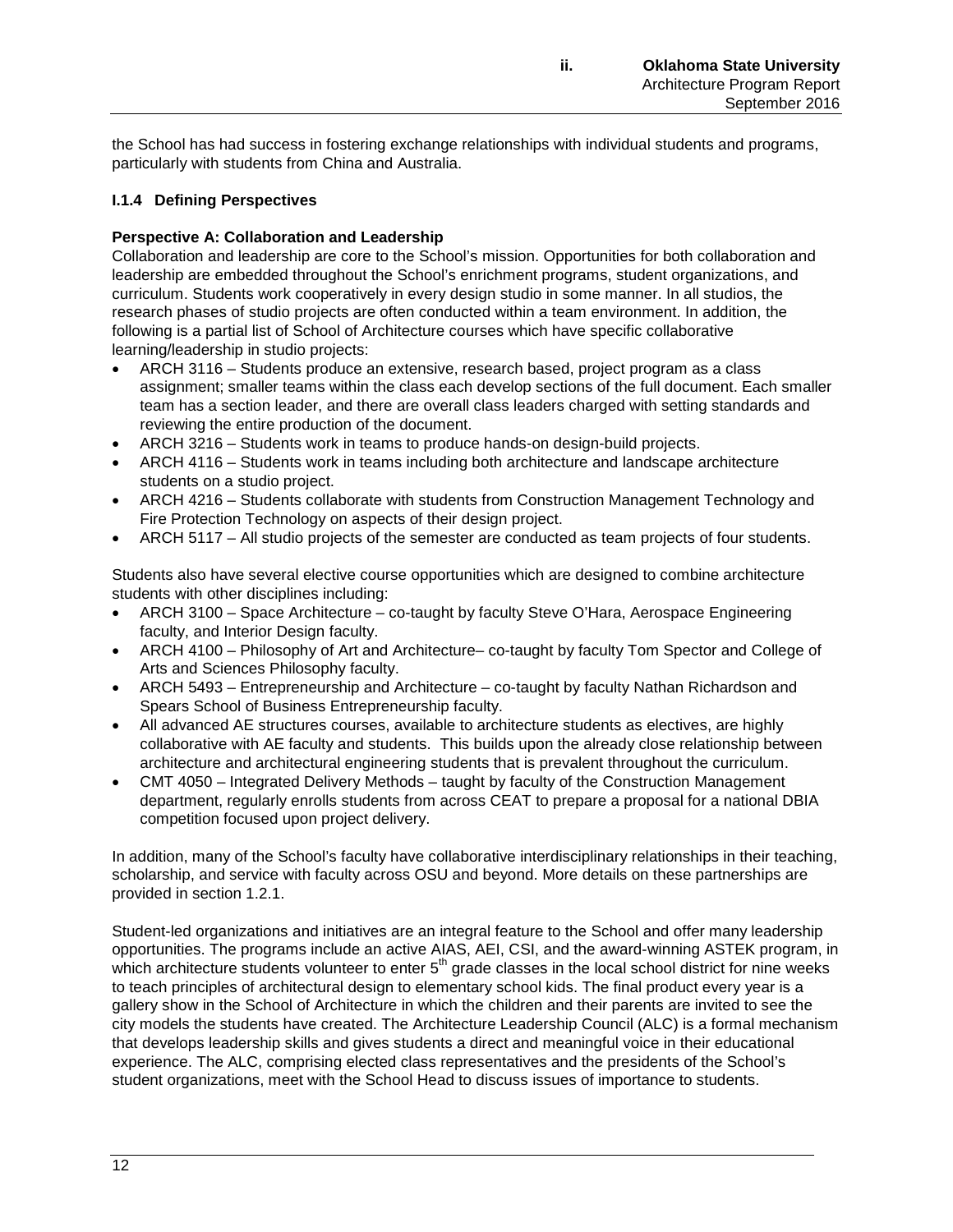The Centennial Leadership Development Program is designed to provide students a framework to develop leadership skills and the Centennial Mentorship Program connects students with alumni to build collaboration and leadership skills. More details on these programs are available via Supplemental Material link.

### **Perspective B: Design**

At OSU, design is taught as a knowledge-rich activity. The design studio sequence has been carefully structured to align studio activities with a carefully considered exposure to information in classroom courses. Since our design studios are team-taught, the studio content can be coordinated and calibrated to increase in complexity as students move through the program. The team-teaching concept allows computers, systems and management lecture courses to be closely integrated with the design studios in which the students are co-enrolled. Other studios bring in outside experts or AE faculty to interact with students on specific components of their projects.

ARCH 1216 (spring semester freshman design studio) incorporates a project focused on structural systems which involves critiques by AE faculty. ARCH 2216 (spring semester sophomore design studio) does the same with more in-depth structures information provided. The ARCH 2263 Systems course provides information that is directly applied in ARCH 2216 and beyond. ARCH 3116 (fall semester third year studio) utilizes knowledge directly from ARCH 3252 Computers I class, and ARCH 3216 (spring semester third year studio) aligns project expectations and assignments with the ARCH 3262 BIM Computers II class. The ARCH 3263 Materials course introduces content and a materials based project which directly leads to activities in the ARCH 3216 studio. The comprehensive studio, ARCH 4216, applies knowledge directly from required structures and architectural science courses and aligns activities with the co-requisite ARCH 4093 project management course where students track the development of their comprehensive studio project to produce specifications, budgets, estimates and other work products as the project develops.

ARCH 5117, the final required urban design studio, builds on design development skills earned in both fourth year studios ARCH 4116 and ARCH 4216 to examine large scale planning and design. Fourth year studios build on the site design and planning principles taught in third year studios. Third year studios make use of students' newly-acquired facility with the types of drawings and models produced in second year studio and second year studio takes the abstract compositional and visualization principles taught in first year to engage directly in problems of building design. Increased facility with computers and improved communication skills are also addressed at each stage of the curriculum.

The Assessment Committee gathers and analyzes data from graduating students, alumni, and active professionals concerning their perceptions of the quality of students' design abilities. Results of this analysis are shared with the complete faculty annually as part of the program evaluation process.

#### **Perspective C: Professional Opportunity**

The opportunities to engage with the architecture profession are organic to the School's program. The School maintains a vibrant invited lecture series and invited regional professionals are a regular feature of studio design presentations, juries, workshops, and classroom lectures.

All studio professors are licensed architects or engineers; licensure is a prominent feature of the School's tenure and promotion criteria. In addition, faculty members are highly active in the architecture profession. Eight of the faculty members have held office in the local AIA chapter, and four have been board members on the statewide AIA Oklahoma Executive Board. The School Head has a permanent voting position on this board.

Understanding of registration law and IDP are both covered topics tested for in the Professional Practice course, ARCH 5193. Students are encouraged to establish their IDP file as part of the presentation on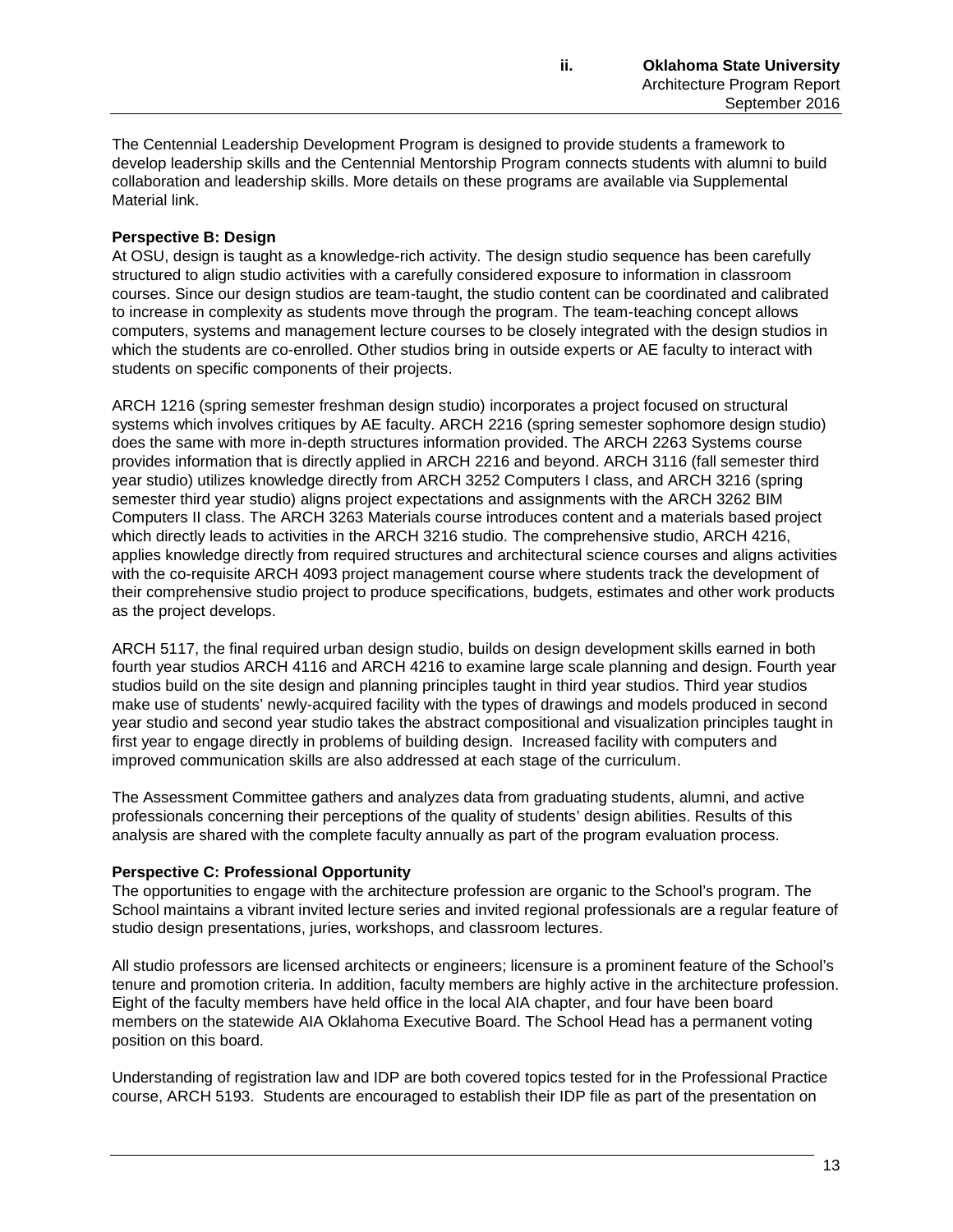licensure. Students learn about the perspectives of related disciplines by interacting with students and faculty in landscape architecture in ARCH 4116 and code officials from the City of Tulsa as well as with students in the fire protection and construction management technology programs in ARCH 4216 comprehensive studio. Students visit construction sites in ARCH 4093 "practice management" as well as in other studio courses to acquaint themselves with the perspectives of construction contractors. ARCH 5117 "urban design studio" includes a trip to an urban center that features meetings with local architecture firms and city planners. The lecture series brings in professionals with a wide and diverse relationship to traditional practice, offering many perspectives of non-traditional careers. The ARCH 5493 Entrepreneurship and Architecture and ARCH 5093 Real Estate Development elective courses offer students valuable insights to potential career opportunities in these areas. The new Architecture and Entrepreneurship minor will focus courses in this area. Opportunities in more technical-focused careers are introduced through contact with the AE program. Future options in the AE program will focus advanced coursework on MEP and Construction Management. Further, the newly initiated Centennial Mentorship program will help connect students to professionals.

While an internship experience is not a requirement for graduation, it is highly recommended and faculty work closely with students to help them secure summer jobs. The school has a wide network of loyal alumni and alumni employers who eagerly look to the school for summer and full-time employees. To aid in the employment search, the AIAS organizes a highly successful in-house Career Fair each spring for both permanent employment as well as seasonal internships. The 2016 fair featured more firms than graduating seniors, which is normally the case.

# **Perspective D: Stewardship of the Environment**

Issues surrounding sustainability are central to the mission of the School of Architecture and are embedded strongly across the curriculum. Every design studio beginning with studio I ARCH 1216 has an emphasis on sustainable issues. This might manifest in project research, class presentations and lectures, group discussions, individual crits, and project requirements.

ARCH 3134 Building Science: Thermal Systems and Life Safety course addresses issues of sustainability and alternatives to conventional energy-intensive thermal comfort, including building orientation, natural ventilation and efficient systems. The ARCH 3433 Building Science: Acoustics and Lighting course addresses sustainable issues in relationship to lighting design. The ARCH 4216 Comprehensive Studio requires daylighting studies tested in the daylighting lab of a significant interior space of the project under development in the studio. Faculty establish energy performance requirements and students build bay models that they test using the daylighting lab to confirm compliance or understand changes that must be made to comply.

The elective course ARCH 4233 Sustainable Design allows students to delve much more deeply into the elements that go into making a building more sustainable. Sustainability is discussed widely in both ARCH 2263 Systems and ARCH 3263 Materials courses and issues of sustainability are also addressed in required structures courses. Required history-theory courses ARCH 2003 Architecture and Society and ARCH 2203 Architecture Since 1900 each have components that address architectural responses to climate and to technology as witnessed across time and place.

# **E: Community and Social Responsibility**

School of Architecture student organizations, students, and faculty frequently engage in public service. A few of the more recent examples include the student-run ASTEK program which has directly engaged student volunteers with elementary school children and their families for 15 years, participation with Habitat for Humanity, Project Lead the Way, and Freedom by Design. The required history-theory course ARCH 2003 Architecture and Society directly expresses the role of architects and of architecture in service to society. Studio courses strive to engage real client stakeholders in studio projects. The ARCH 4216 Comprehensive Studio has, in recent years worked with two Oklahoma City theater organizations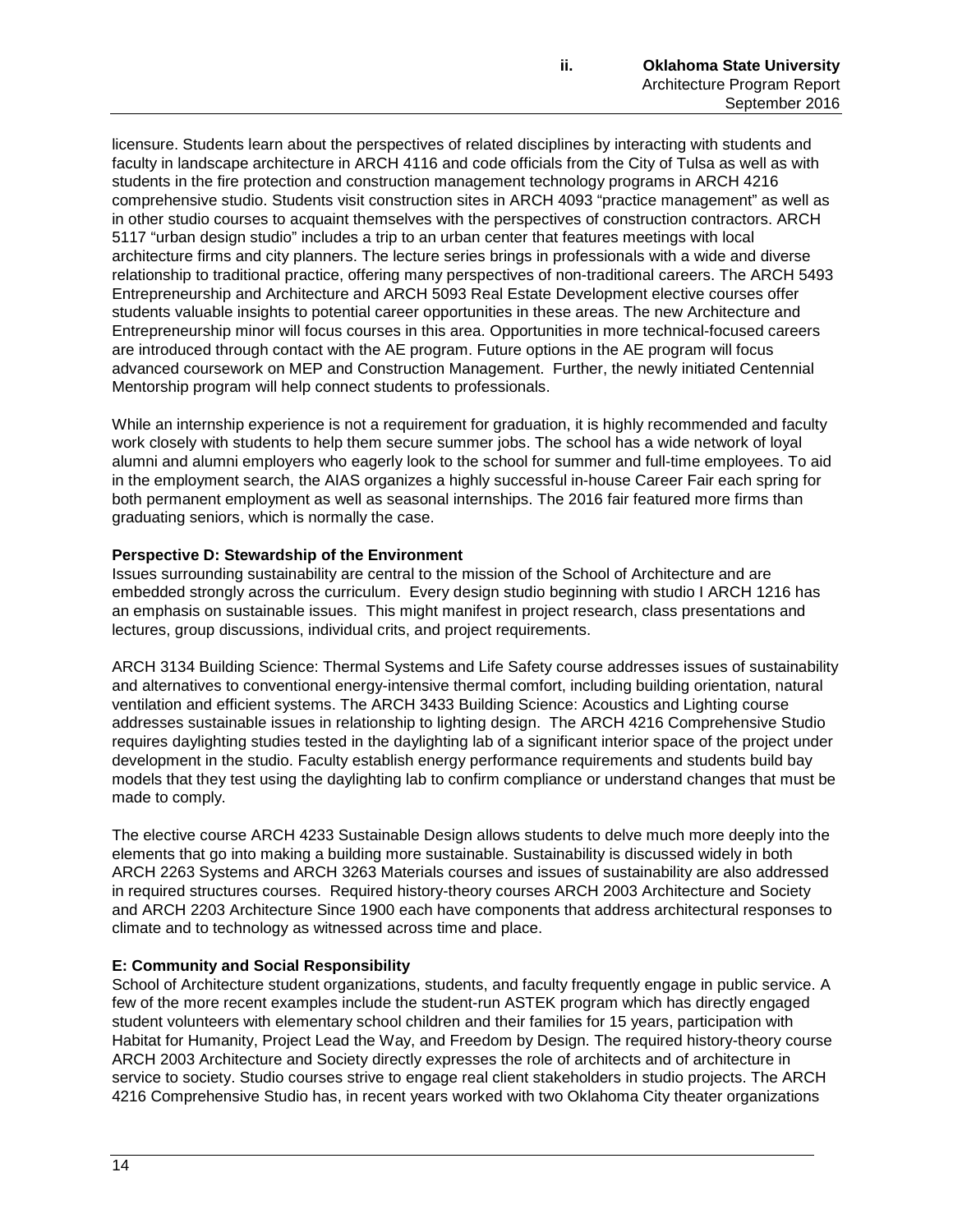as well as the OSU Museum of Art as clients. The course also took on the design of a new familyoriented homeless shelter in association with social organizations in OKC. The ARCH 3216 studio recently collaborated with the OSU Museum of Art to design and build mobile art studio kiosks to provide hands-on art-making opportunities in the museum. This course also designed and built a Tiny House, working with an outside client to explore issues surrounding living in smaller, more sustainable spaces. In ARCH 4116, students worked with the city of Ivrea in Italy to explore the possibility of the design of a regional food and wine center in the city's center. In ARCH 3116, students recently worked with developers in Dallas to explore the potential of a mixed use project in a prominent urban site, and students in ARCH 5117 worked with local planners and architects in Boston and Portland to explore potential of high profile, under-utilized sites in those urban areas.

Professor Nathan Richardson has worked with students in his ARCH 5493 Architecture and Entrepreneurship class (and received funding) to design and build a Butterfly Shelter to bolster the local economy in Nicaragua. This course has also focused designs and prototypes for temporary, pop-up housing for disaster areas in communities in Latin America and Africa. Many students have independently participated in mission projects focused on helping underserved communities across the world; other have worked with Engineers Without Borders through CEAT. The School's Centennial Leadership Development Program prioritizes community and social involvement.

The School conducted and sponsored a design charette in 2012, working with an aerospace manufacturing company (ASCO) relocating to Stillwater, to provide design ideas to update their facilities. This charrette involved ten faculty and 45 students and was a cross-disciplinary effort including faculty and students from architecture, architectural engineering, landscape architecture, and interior design. This event was coordinated closely with the Stillwater mayor and personnel from ASCO. The event concluded with a major press-conference including state representatives and elected officials.

After the F5 tornado in Moore, Oklahoma in May 2013, Professor Jeanne Homer organized a group of students to travel there to help with the clean-up. She also engaged in a planning charette at a recent Illinois AIA conference. Homer is also currently providing pro bono architectural support to two Stillwater community projects, a new tennis-court complex and a new ranger station and related facilities at Lake McMurtry. School of Architecture faculty consistently serve on various building committees and city planning councils for our city and region.

Students initially learn of current community engagement opportunities via an all school meeting convened each semester by the School Head to inform students of the work of student organizations and of other upcoming opportunities for service. Flyers and student group meetings provide further details.

### **I.1.5 Long Range Planning**

The objectives for student learning are established through a thorough and interactive process involving input and discussion by faculty, students, alumni, and professionals. This input comes in many forms including formal surveys, informal interactions and collaborations, and direct input from constituents. While all constituent groups are consulted (see section 1.1.6 for a definition of the constituent groups and the variety of input data and information sources), the faculty determines the final objectives. Faculty benchmark their decision against information they gain from colleagues in professional and academic venues.

The School of Architecture established its current formal long-range plan in 2014 over a semester of focused discussions. The plan is utilized to gauge success in the School of Architecture at the School and College level. At the annual faculty meetings in advance of the fall and spring semesters, the School Head challenges the faculty, in a workshop format, to reconsider some aspect of the program in relationship to the Strategic Plan. Recent discussions have included retention and admission of students,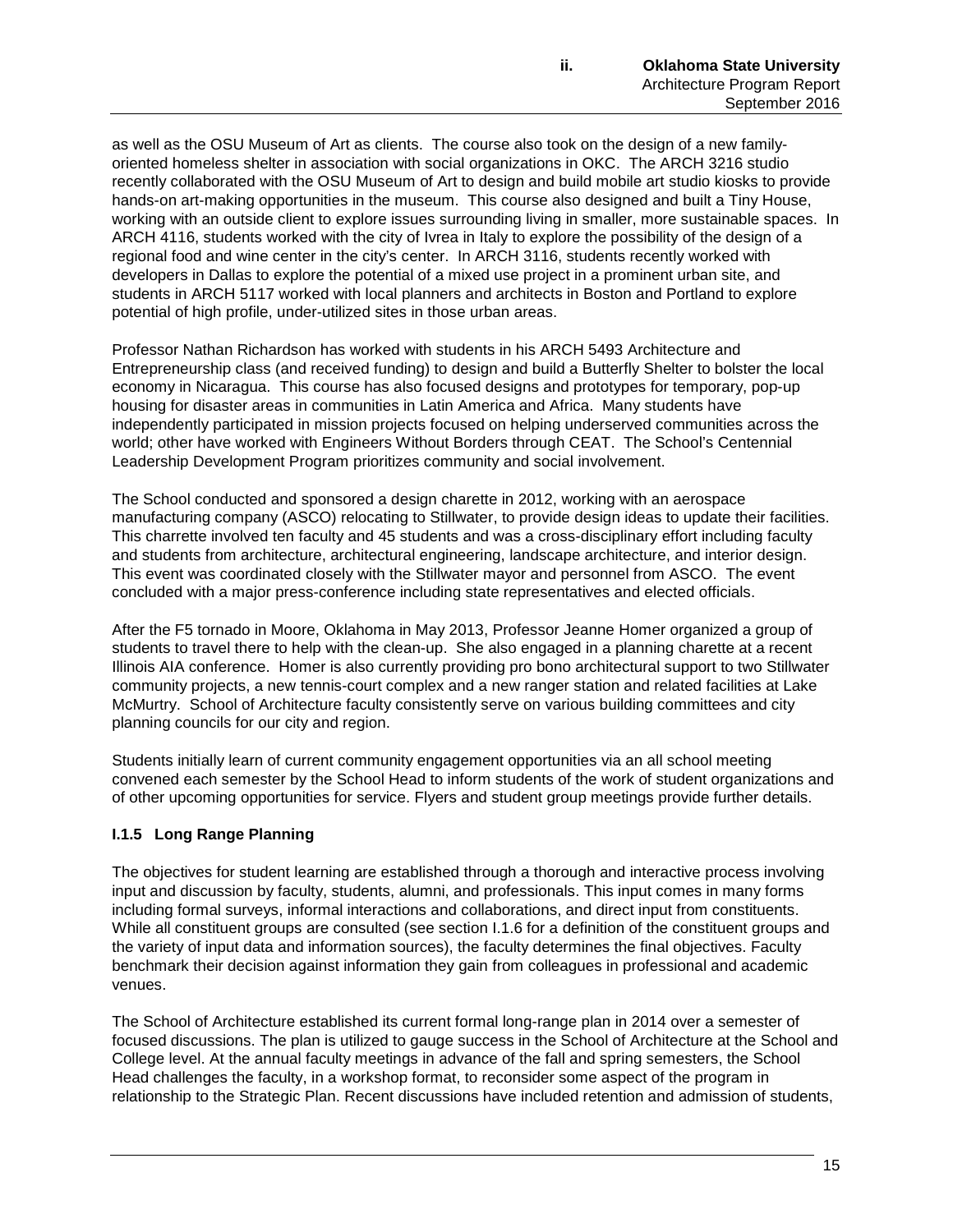proposed curriculum modifications in both architecture and architectural engineering, understanding the desires of professionals for abilities in graduating students, strategizing potential new faculty positions, prioritizing budgets, the importance of international study, and the possibility of the development of new graduate programs.

The faculty acts as a committee of the whole on decision-making but relies on focused task force studies for benchmarking and recommendations. Some recent task force studies have included:

- In 2012-2013, a School task force studied the issue of retention, benchmarking our program to peers and making recommendations on ways to improve the School's retention rates.
- A task force was initiated in the fall of 2013 to consider curriculum changes to the AE program leading to a revision of the curriculum and establishment of two new options (MEP and Construction Project Management).
- In 2015, a task force evaluated the possibility of requiring all students to have a significant international experience leading to a curriculum change requiring a longer term architecture-focused international study experience as a condition for graduation.
- In 2015, a task force studied the integration of computers in the curriculum led to changes to the studio curriculum involving computer integration in the pre-professional program.
- In 2015, a task force was initiated to make a comprehensive study of the possibility of developing new School of Architecture graduate programs.
- In 2016, a task force was asked to examine printing and plotting practices to determine how these services could be improved at the School.

Central to all long-range planning activities is consideration of the School's relationship and initiatives related to the five perspectives. The 2014-2018 School of Architecture Strategic Plan is comprised of four key goals, with articulated strategies to achieve each goal. The topics are grouped into four areas: Academic Goal, Faculty Goal, Student Goal, and Outreach Goal. Several aspects of these four goals relate directly to the perspectives including:

### **Collaboration and Leadership**

Paramount to the strategic goals of the School is this Student Goal: "*Recruit, retain, inspire, and educate students who have the ability and commitment to enrich society in an atmosphere that encourages creativity, diversity, academic success, collaboration, and leadership."* Strategies for achieving this goal include:

• Initiate and support enrichment programs and interdisciplinary collaborations which enhance student learning and leadership development.

The Faculty Goal: "*Nurture and reward outstanding faculty with a focus on teaching excellence, scholarship and creative activities, community and professional engagement, and collaboration",* places further emphasis on the expectation of collaboration among faculty. A strategy for achieving this goal is:

• Encourage interdisciplinary research and scholarship initiatives with allied programs and professionals.

### **Design**

In terms of the perspective of design, the following goal and its strategies apply: Academic Goal: "*Provide outstanding professionally focused programs in architecture and architectural engineering."*

- Initiate curriculum and program innovations to support the professional focus of programs.
	- Initiate graduate programs in architecture and architectural engineering.

# **Professional Opportunity**

As part of the Academic Goal noted above, the following strategies are relevant to the perspective of professional opportunity:

• Maintain quality, accredited, professional programs in architecture and architectural engineering that also foster the integration between academia and the profession.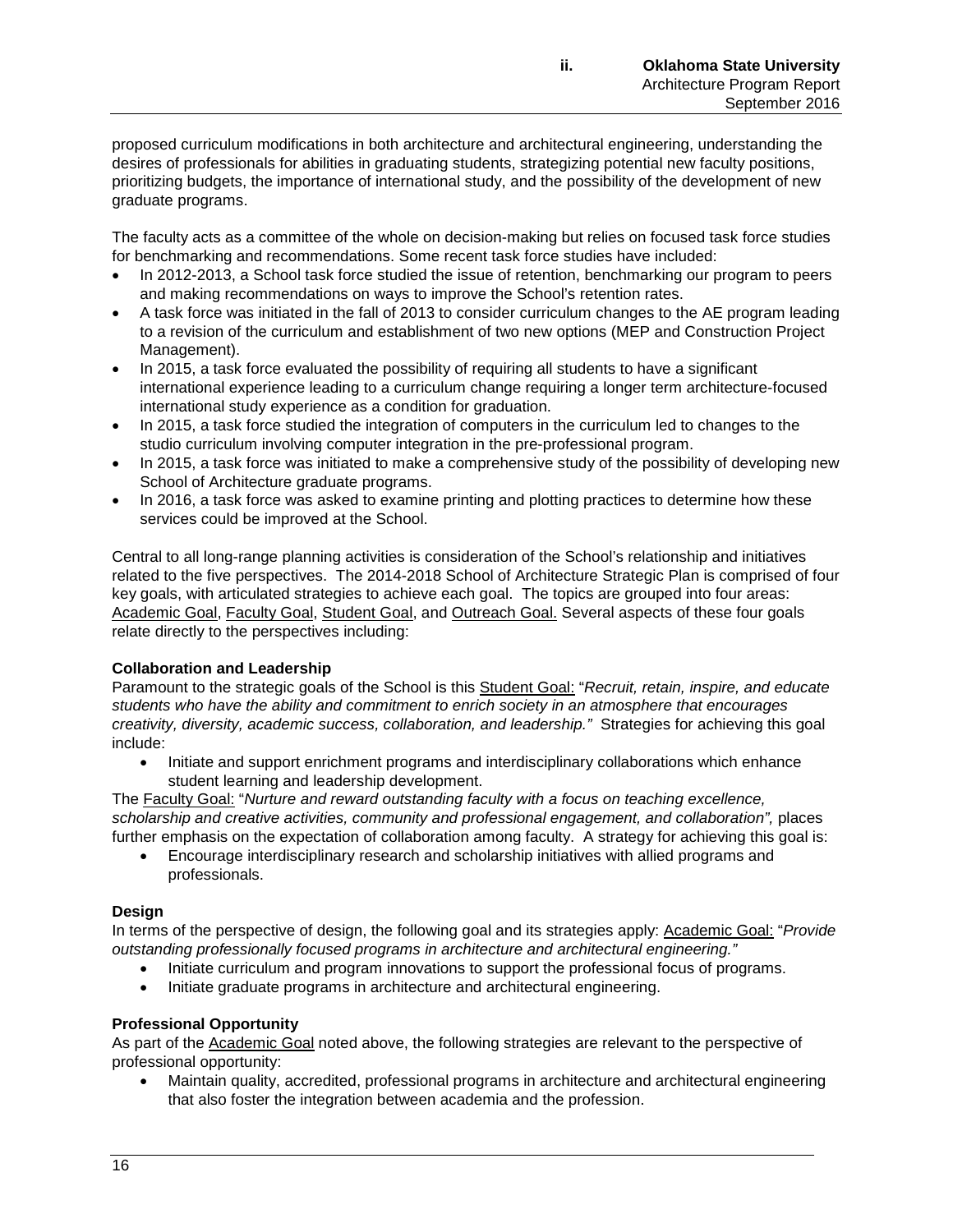- Initiate curriculum and program innovations to support the professional focus of programs.
- Initiate internship and mentoring opportunities/programs.

As noted above, the Faculty Goal: "*Nurture and reward outstanding faculty with a focus on teaching excellence, scholarship and creative activities, community and professional engagement, and collaboration", also* places emphasis on the expectation for professionally engaged thinking among faculty. The strategy remains the same:

• Encourage interdisciplinary research and scholarship initiatives with allied programs and professionals.

#### **Stewardship of the Environment, and Community and Social Responsibility**

The Outreach Goal: "*Provide meaningful initiatives that improve the built environment in Oklahoma communities and beyond and provide enriching engagement with professional communities"* crosses the boundaries of both of the perspectives of stewardship of the environment, and community and social responsibility. A strategy for achieving this goal is:

• Develop programs and projects that have a direct impact on the enhancement of the built environment in Oklahoma.

The 2014-2018 School of Architecture Strategic Plan provides the overarching framework for all decisions related to long-range planning initiatives for the program. The strategies articulate ways in which the four primary goals may be addressed. These goals and strategies relate directly to the five perspectives.

### **I.1.6.A Program Self-Assessment**

#### SELF-ASSESSMENT PROCESS & METHODS

Assessment is conducted utilizing four defined constituent groups; the profession, alumni, faculty, and students. All assessment results are analyzed and reviewed by the School's Assessment committee (Tom Spector, chair, Steve O'Hara, Jeanne Homer, and Michael Rabens). The Assessment Committee is charged with the responsibility for identifying areas of concern and recommending courses of action.

This committee meets annually and drafts a report that is distributed to the faculty, filed with the University, and discussed at a faculty meeting. All areas of concern and areas of deficiency are discussed and recommendations are formulated for monitoring and making changes to address these issues when necessary. Recommendations and areas of concern/ deficiency are also discussed with the ALC (Architecture Leadership Council) and PAC.

For the University, three student learning outcomes are tracked and analyzed by the assessment committee.

**Student Learning Outcome #1:** Ability to solve architectural problems (creative problem solving). **Student Learning Outcome #2:** Ability to communicate ideas effectively.

**Student Learning Outcome #3:** Understanding the overall architectural design process.

Any areas of concern are discussed in detail and changes are proposed and enacted to address them.

#### SELF ASSESSMENT CONSTITUENT: THE PROFESSION

Since the Architecture program is professionally oriented, having input from professional architectural architects and engineers is critical. This input is structured utilizing several specific mechanisms. The school's Professional Advisory Committee (PAC) is made up of practicing architects and engineers from Oklahoma, the region, and the nation, who provide the school with feedback and advice and who act as a sounding board to test the effectiveness of the School in meeting its mission. The Head of the School of Architecture selects the members of the PAC based on faculty recommendations and on their specific expertise and past involvement with the school. Although many are alumni, some PAC members are not.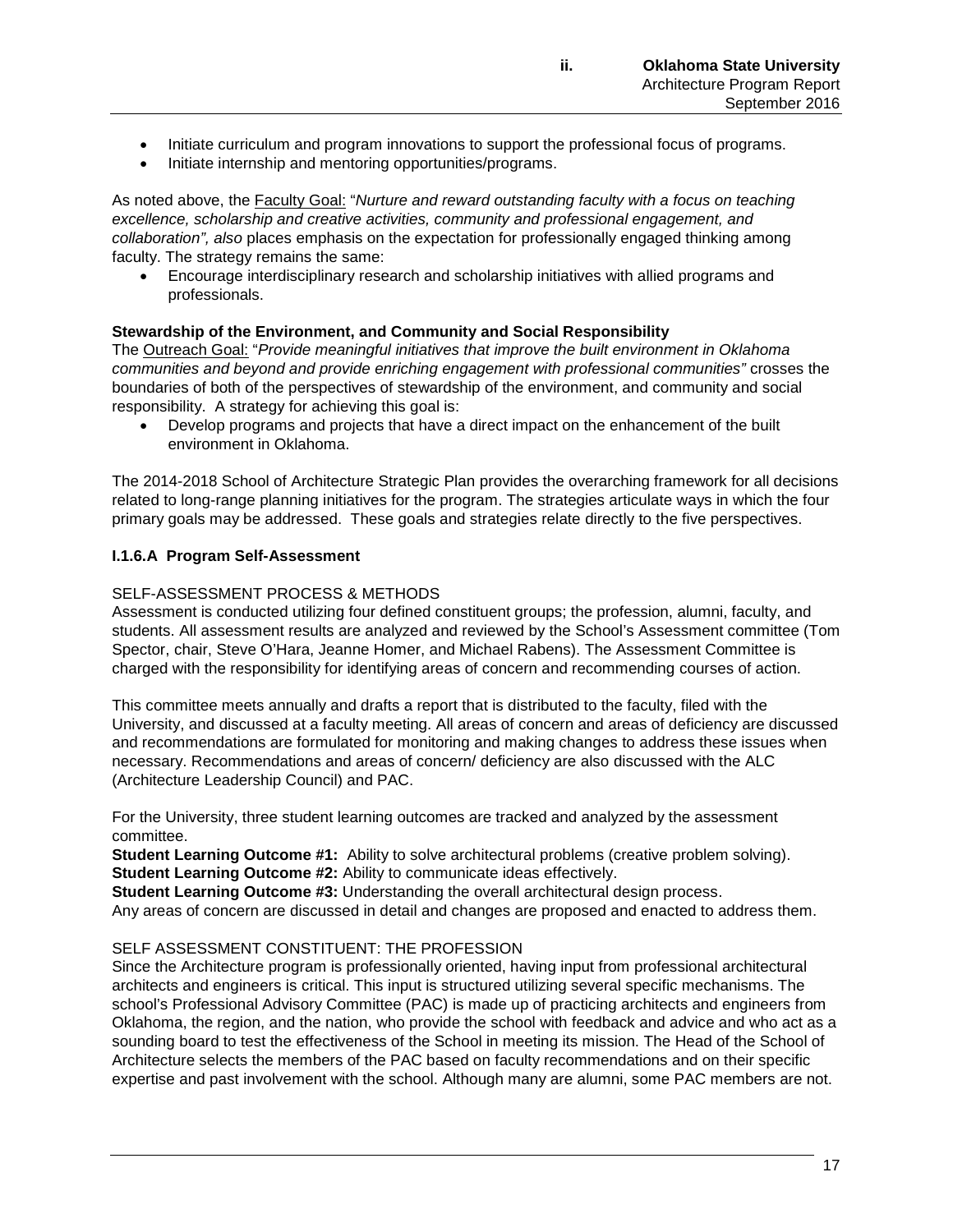In addition to their service on the PAC, members routinely serve on student juries and reviews and employ OSU School of Architecture graduates.

Employers of OSU School of Architecture graduates are also utilized as a constituent group for assessment. The School Head, through periodic formal and informal telephone surveys, regularly receives input from employers of graduates. In addition, employers of graduates are formally surveyed once every four years for graduates who are within twelve years of their graduation date. These surveys are conducted simultaneously with alumni surveys. In addition, OSU conducts a periodic alumni surveys.

OSU provides assessment funding which allows the school to bring in outside peer reviewers each year to assess educational objectives and outcomes in ARCH 4216 and ARCH 5117. External accreditation reviews by the National Architecture Accrediting Board and the Accreditation Board for Engineering and Technology are conducted at least every six years following a serious self-study, and include recommendations for program improvements where appropriate. The school keeps extensive photographic and physical archives of student work that assist in these reviews.

#### SELF ASSESSMENT CONSTITUENT: ALUMNI

The second group of constituents is the school's alumni. The School of Architecture and University surveys alumni periodically for input.

### SELF ASSESSMENT CONSTITUENT: FACULTY

The third group of constituents is the faculty of the School of Architecture. The faculty are represented by the Assessment Committee and also act as a constituent group as a faculty of the whole. The faculty reviews the assessment committee report in an annual meeting. It reviews the student performance criteria in light of the evolution of the curriculum to make sure that all criteria are continuing to be met.

### SELF ASSESSMENT CONSTITUENT: STUDENTS

The current students are the fourth constituent group. Formal student evaluations of both course and instructor are provided for each architecture course every time it is offered. The School of Architecture utilizes the general OSU survey instrument for classroom courses and a specialized survey instrument for studio courses. These evaluations are compiled statistically by the University and reviewed on a confidential basis by the School Head. This review includes both the statistical analysis and the spontaneous comments of the students. The raw evaluation forms and statistical analyses are ultimately given to the individual instructors for their information and use. This feedback system has proved to be effective in helping the School maintain high-quality instruction, forestall irrelevance or obsolescence of courses, and prevent student dissatisfaction from going unaddressed. Students set to graduate are asked to participate in in-depth departing interviews with the School Head. The results of these interviews are scored by the assessment committee as another source of assessment data.

### *Student Outcomes*

Student Outcomes are assessed by the following means:

### BY THE PROFESSION

The profession assesses student outcomes through interaction with students in the comprehensive studio jury for ARCH 4216. Students make two formal presentations of their projects during the course of a semester to a jury of approximately 10-15 professional architects and engineers. The professionals ask them questions and give them immediate verbal feedback on their projects. In addition, jury members are encouraged to provide in-depth written comments for each individual student. At the end of the semester, the entire jury is assembled for a final review of the project in the class. Each jury member completes an assessment survey during the jury process. A similar process occurs for the ARCH 5117 Urban Studio, where student teams receive input from professionals during jury reviews.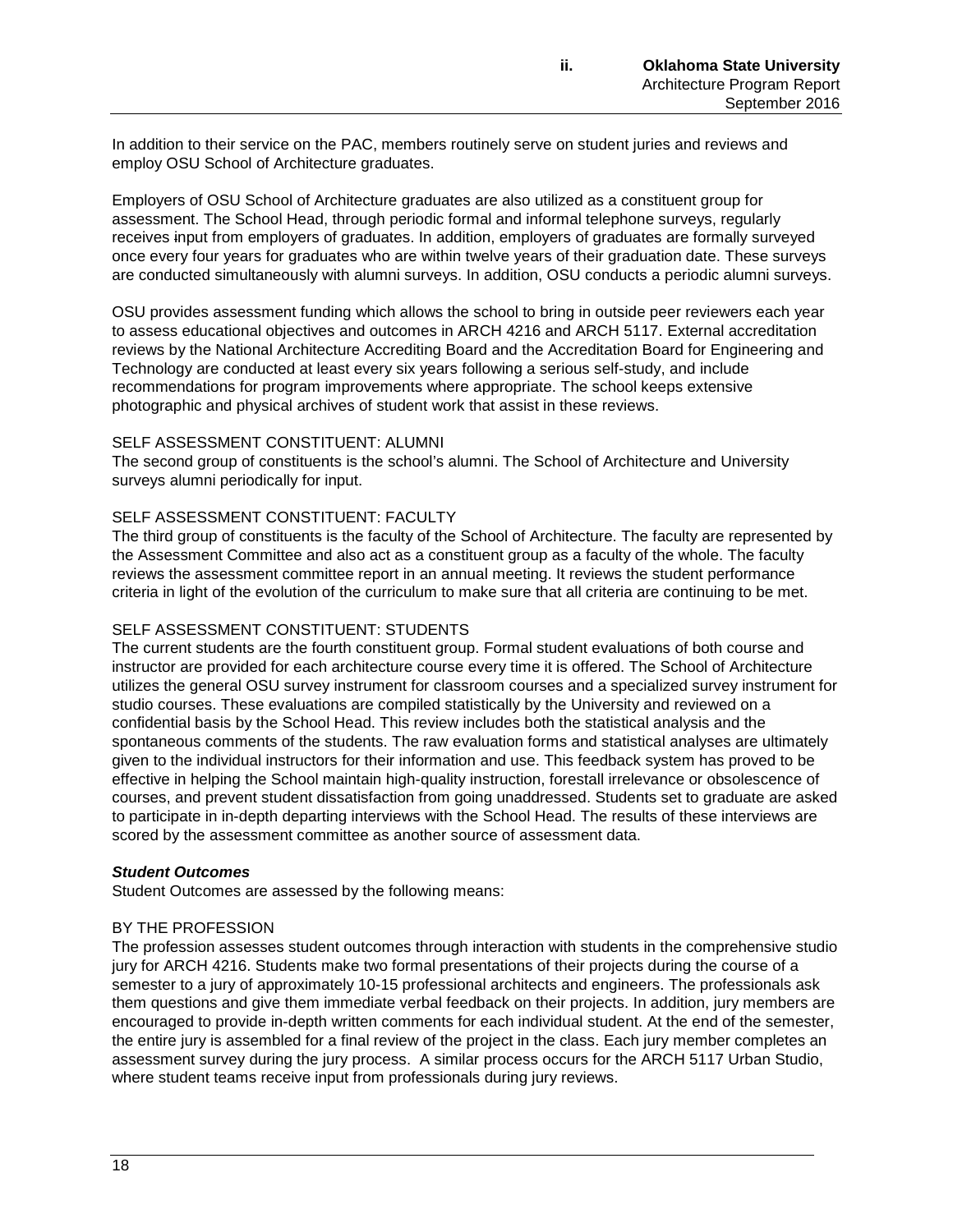The Professional Advisory Committee meets annually and routinely participates to some degree in assessment activities. They tour the school and see work that is displayed in the gallery and around the school, they meet with faculty and students during lunch for an informal discussion of the school and curriculum, and they engage in focused discussion of specific student outcomes questions and/or concerns with the School Head and selected faculty. The Professional Advisory Committee is formally surveyed every four years (but more often if problems or special situations emerge), in addition to formal and informal discussions that occur annually at the PAC meetings at the School of Architecture.

# BY ALUMNI

In addition to potentially serving on the comprehensive jury and on the PAC committee, alumni are surveyed three times in the first twelve years after graduation. This survey focuses on assessment of program educational objectives and student outcomes. Alumni also participate in OSU Assessment telephone surveys which address some student outcomes and program educational objectives.

### BY FACULTY

The faculty is tasked with individually assessing the required courses they teach for the student performance outcomes. This assessment is performed each time the course is taught, typically once a year for the courses taught in the School of Architecture. The yearly assessment is reviewed by the Assessment Committee to determine any areas of deficiency in the program that need to be addressed. Faculty make annual adjustments to their courses to address assessment concerns. Curricular changes are made by the faculty as a whole and are made with an eye towards addressing the assessment feedback of student outcomes and program educational objectives.

# BY STUDENTS

Students evaluate each course through a formalized course evaluation form developed by OSU. The school has also developed a unique set of faculty and course evaluation forms, with questions relevant to the design studio content and experience. Graduating students meet with the School Head for an exit interview. Part of the exit interview is a formalized survey addressing all student outcomes. The results of these interviews are distributed to the faculty and the Assessment Committee.

### POTENTIAL FINDINGS BY ASSESSMENT COMMITTEE

Three thresholds were established to measure success in achieving student outcome assessment: 1) Area of Action – measured as less than 3.0 on a 5-point assessment scale. Discuss issue, investigate connections with other survey instruments and constituent feedback, and recommend possible actions for faculty discussion.

2) Potential Area of Concern – measured as between 3.0 and 3.5 on a 5-point assessment scale. This is an area meriting more closely monitoring for changes in assessment score, discussion with faculty, but no action is yet recommended.

3) No Action— measured responses average greater than a 3.5 on a 5-point assessment scale. These benchmarks were established from the concept that we strive to be an above average program and that the areas of concern were in danger of falling below an average score. The benchmarks were presented to the faculty constituent group for approval.

A copy of annual assessment reports and assessment data is available via Supplemental Material link.

# **I.1.6.B Curricular Assessment and Development**

Curricular assessment occurs at annual faculty meetings, led by the school Head, where needed changes and program improvements are discussed. These full-faculty sessions involve envisioning exercises in faculty break-out groups which propose and discuss curricular revisions. These sessions may require follow-up meetings. In the 2014-15 academic year curricular assessment resulted in proposals, still in implementation, for improved integration of computer use in the studio sequence content.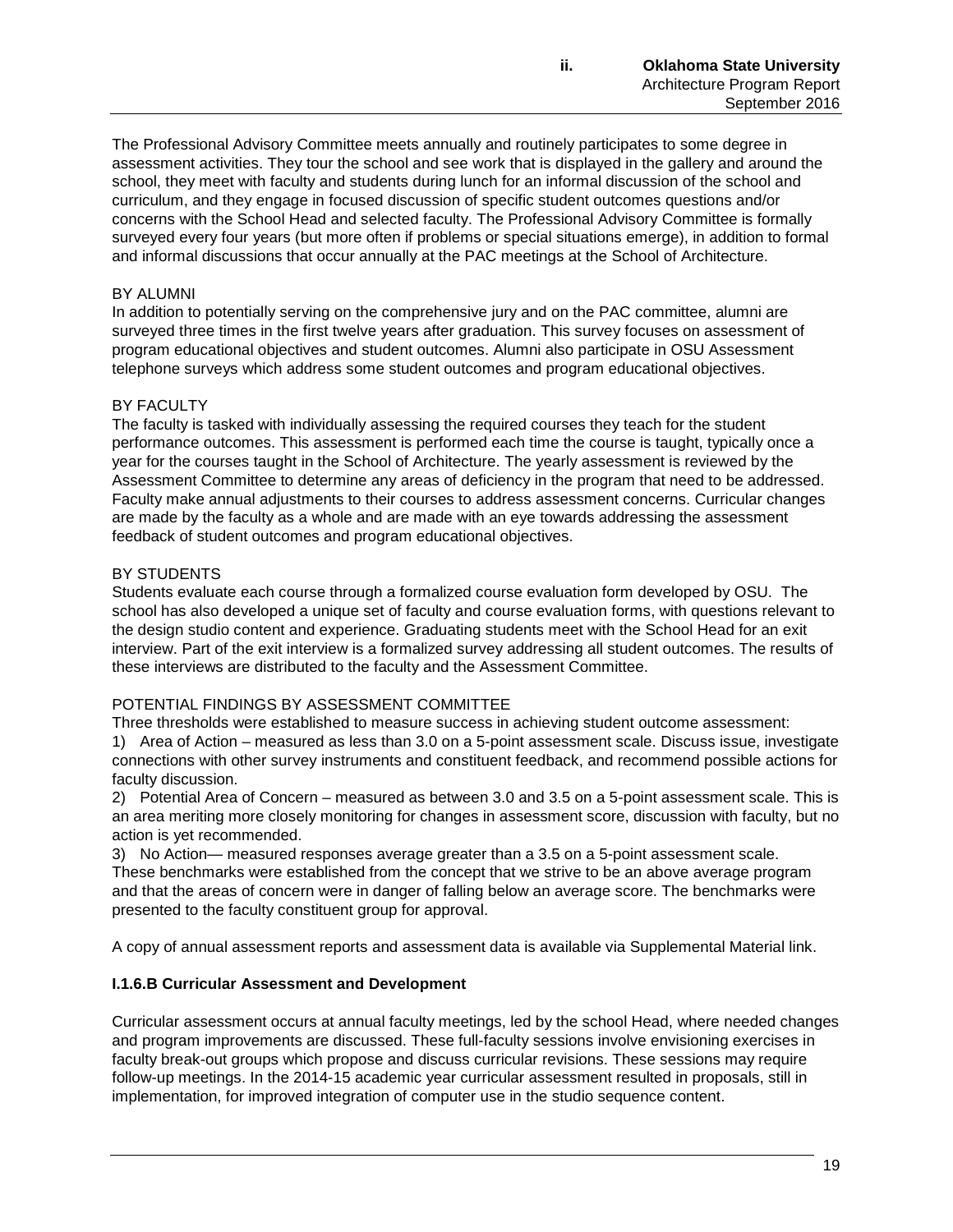**Section 2. Progress since the Previous Visit (limit 5 pages)**

**Visiting Team Report (2011) Conditions Not Met:**

### **2009 II.1.C.2 Human Behavior**

Understanding of the relationship between human behavior, the natural environment and the design of the built environment.

Comment from 2011 VTR: *"The team did not find evidence that this subject is included in the professional curriculum. The understanding of the relationship between human behavior and the natural and built environment was articulated as a core value of the school but the team could not find student work in the cited courses of the SPC matrix, or other coursework in the team room, which provided sufficient evidence of student understanding of human behavior."*

Response from Program: The School of Architecture believes that this is a core value of the school and is embedded across the curriculum in many venues. We have reinforced this Condition by developing and implementing specific problems dealing with this criterion. All studios have a focus on this issue to varying degrees and it is also addressed in a number of classroom courses. In particular, ARCH 1112, 2116, 4216, and 5117 have developed projects or assignments which address this criterion directly.

*This individual SPC was eliminated in the 2014 Conditions; these principles are now expressed as learning aspirations for Realm A.*

#### **II.1.C.8 Ethics and Professional Judgment**

Ethics and Professional Judgment: Understanding of the ethical issues involved in the formation of professional judgment regarding social, political and cultural issues in architectural design and practice.

Comment from 2011 VTR: *"The team was impressed with the course material provided in ARCH 5193 Management of Architectural Practice with a variety of materials including excellent case studies addressing professional ethics and instruction concerning the AIA Code of Ethics. Evidence of student understanding through exams, notes, papers or other work produced by the students was lacking."* 

Response from Program: Starting in the fall of 2011 and continuing every fall semester since, a separate assignment involving an Ethics Case Study was assigned and assessed in ARCH 5193. This project comprises 10% of the class grade. Examples of student work for this assignment will be part of the team room display and assessment information will be available.

### **II.2.2 Professional Degrees and Curriculum**

General Studies. A professional degree program must include general studies in the arts, humanities, and sciences, either as an admission requirement or as part of the curriculum. It must demonstrate that students have the prerequisite general studies to undertake professional studies. The curriculum leading to the architecture degree must include at least 45 credit hours, or the quarter-hour equivalent, outside of architectural studies either as general studies or as electives with other than architectural content.

Comment from 2011 VTR: *"Some graduates of the program do not complete a minimum of 45 semester credits on non-architectural general studies"*. While this situation only occurred for a couple of students during the previous accreditation period, it occurred when these students utilized ARCH prefix electives for Directed Electives in their course of study.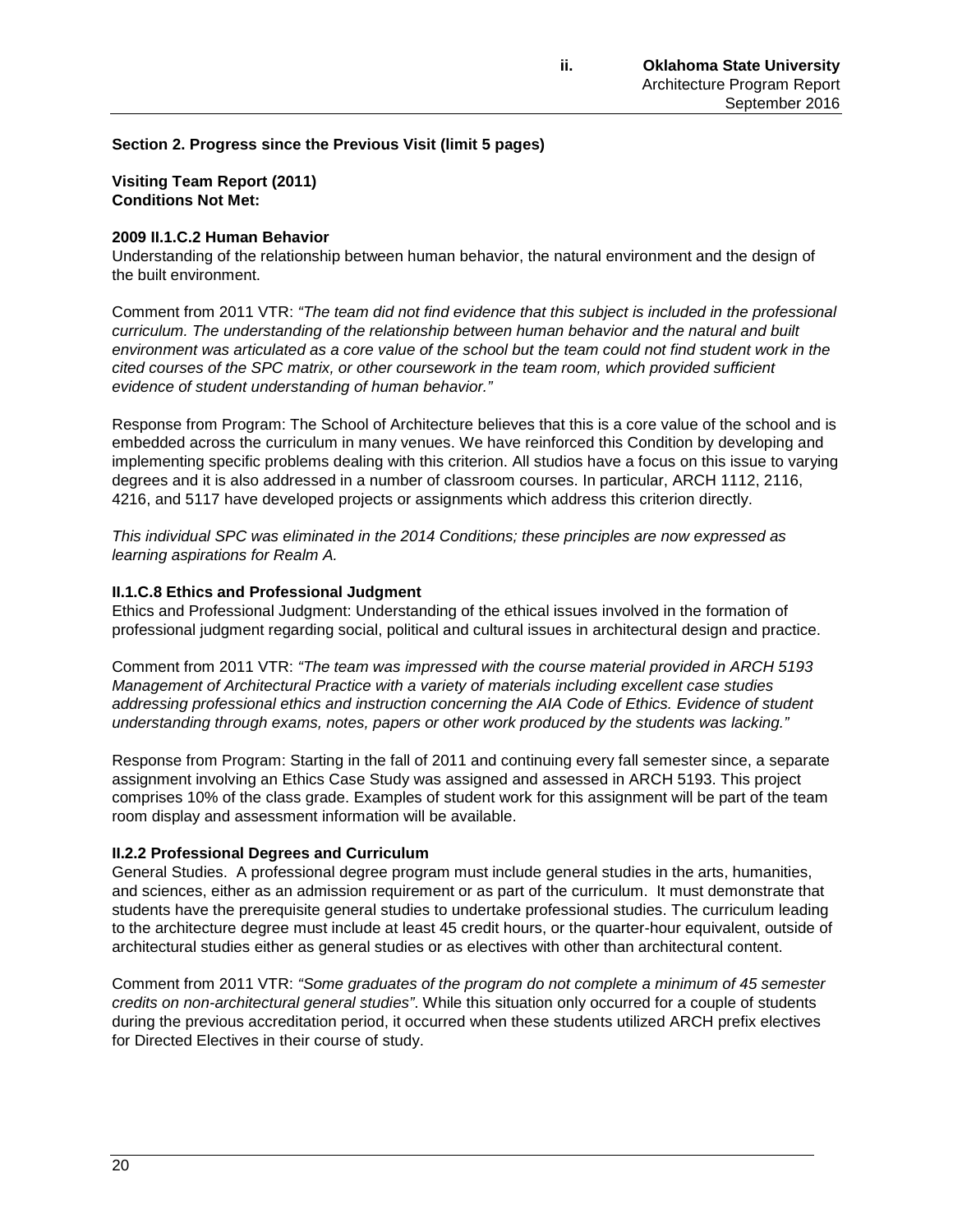Response from Program: The school has re-adjusted our policy so that students may not use ARCH prefix courses for Directed Elective credit when this would allow them to graduate with less than 45 credit hours of non-architectural general studies. This brings us in complete compliance with this Condition.

In the NAAB response to the 2011 Annual Narrative Report, NAAB stated that this CONDITION NOT MET did not need to be reported on again.

# **Causes of Concern**

# **A. Academic Diversity**

Comment from 2011 VTR: *"The B.Arch. program seems to be somewhat insulated from other academic programs and national and international disciplinary influences. The team did not see much evidence of ongoing faculty or student collaboration with academic units outside of the school either within the college of engineering or with other units of the university. Some degree of isolation may be due to the small town location of the campus, and modest financial resources available to bring visiting faculty and speakers, or to support a greater diversity of international study opportunities. The majority of the full time faculty (11 of*  18) are graduates of the program, including the four most recently hired assistant professors. There are *no dedicated resources for visiting faculty, so opportunities to include other instructors are limited to temporary replacements for open faculty lines, or for faculty members on leave."*

The School of Architecture has worked diligently to foster relationships to address this concern and feel that in many ways the concern has evolved into a strength. In the NAAB Response to the 2011 Annual Report, the NAAB stated that this Concern did not need to be reported on again. A partial list of activities includes:

Collaborations with other OSU disciplines:

- The collaborations between architecture and architectural engineering students are widespread in required courses and design studios, and in student organization activities.
- Associate Professor Nathan Richardson, who has a joint appointment with the School of Architecture and the School of Entrepreneurship as a Riata Fellow, has developed an elective course with two School of Entrepreneurship faculty and one graduate student and has co-taught this course with them consistently since 2011. Richardson was named OSU's Entrepreneurial Faculty of the Year in 2012 and Riata Fellow of the Year in 2014. This collaboration has led to a recently approved School of Architecture minor: Architectural Studies - Architecture and Entrepreneurship.
- Professor Tom Spector developed a course with a faculty member from Philosophy (PHIL4113/ARCH 4100 Philosophy of Art and Architecture) which was offered and co-taught in the fall of 2013 and fall of 2015.
- Faculty and students in the School of Architecture were part of a multi-disciplinary program in Space Engineering and Architecture starting in the fall of 2012 through the present. The program was funded by a Provost Interdisciplinary Grant and NASA. Professor Steve O'Hara has had involvement with this course each year. Khaled Mansy and Moh'd Bilbeisi were part of the initial course seminar.
- The School conducted and sponsored a design charette in 2012, working with an aerospace manufacturing company (ASCO) relocating to Stillwater to provide design ideas to update their facilities. This charrette involved ten faculty and 45 students and was a cross-disciplinary effort including faculty and students from architecture, architectural engineering, landscape architecture, and interior design.
- Beginning in 2012 through the present, ARCH 4116 has joined with Landscape Architecture LA 4515 to offer fourth year architecture students and fifth year landscape architecture students opportunities to work collaboratively in teams on cross-disciplinary design studio projects. The project is co-critted between faculty members in architecture and landscape architecture. All students are housed in the DWR Architecture Building.
- The students in ARCH 4216 now formally interact with architectural engineering students, construction management technology, and fire protection students. Construction management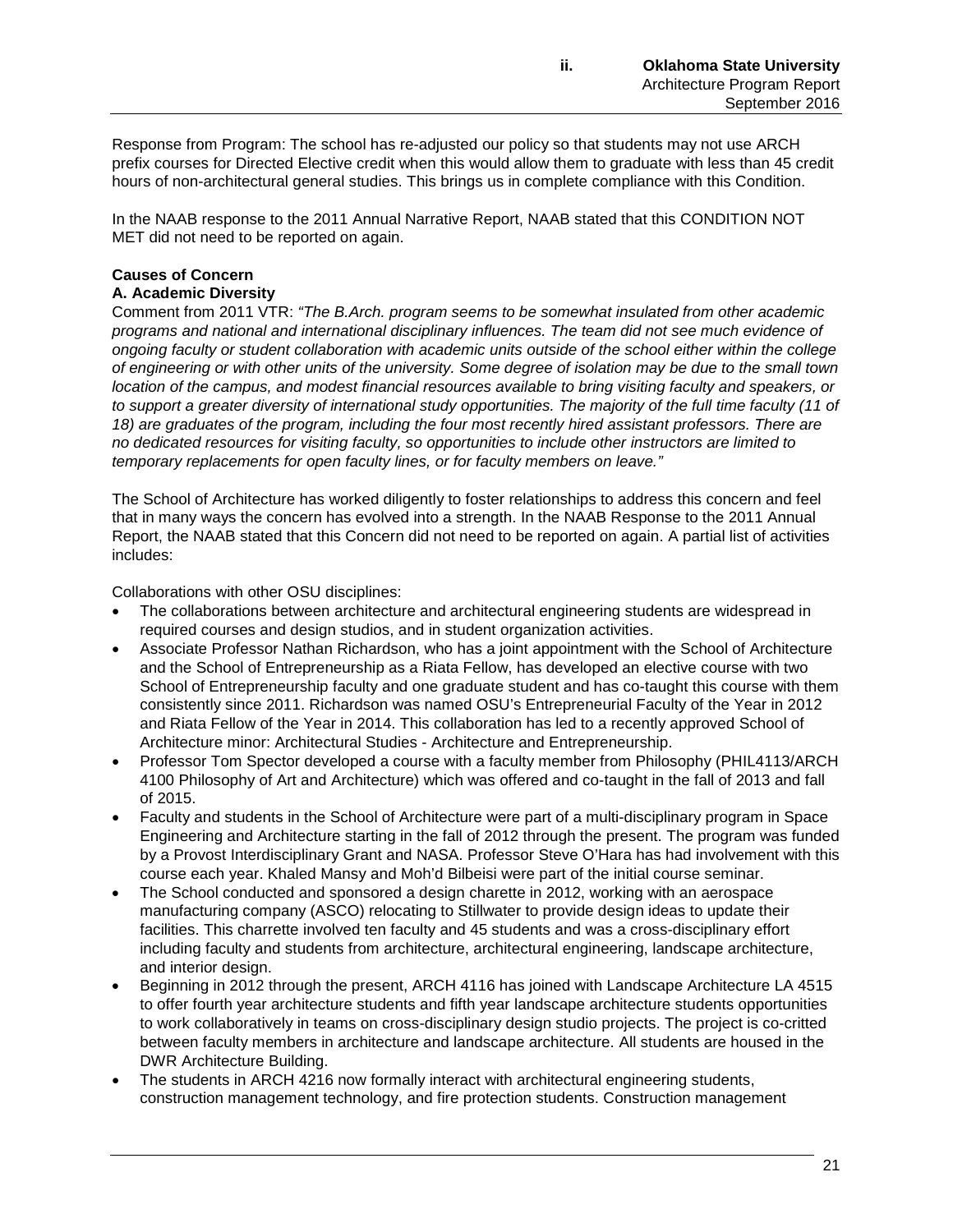technology students attend the studio juries. Fire protection students evaluated the architecture students' designs for code problems with egress and occupancy loads.

- Since 2013, Professor Suzanne Bilbeisi, coordinator of the School of Architecture's long-standing "Discover Architecture" high school program has collaborated with faculty from architecture, architectural engineering, landscape architecture, and construction management to offer a joint program which introduces high school students to careers in all of these areas.
- Professor Tom Spector collaborated with Rebecca Damron from the English department on a book focused on writing in the architecture curriculum which was published in 2012. They have made several joint presentations on the material in professional and academic settings.
- School of Architecture faculty members have submitted grant proposals since 2011 in collaboration with OSU faculty members from Geography, Fire Protection, Mechanical & Aerospace Engineering, Industrial Engineering, Electrical Engineering, Construction Management, Landscape Architecture, English, and Art.
- Professors Homer and O'Hara have both received funding as Co-PI in interdisciplinary research projects.
- Professor O'Hara has been recognized twice with President's Cup for Creative Interdisciplinarity Awards (First and Second) for two separate interdisciplinary projects.
- Professors Homer, Spector, and Mansy worked collaboratively with a Landscape Architecture faculty member, and a faculty member and students from Geology on a design competition focused on lowimpact development. The team finished second and their efforts have resulted in further scholarship and presentations.

Collaborations with Other Universities and Professionals

- In the fall of 2011, School of Architecture faculty and students in ARCH 5117 collaborated with faculty and students at the Universidad de Puerto Rico in San Juan on a design studio project sited in San Juan. They met these students and faculty firsthand and participated in a joint review during a 5-day field trip to San Juan and collaborated with them via Skype throughout the project.
- Associate Professor Paolo Sanza offered the Architecture without Borders elective studio in spring semesters 2011- 2015 where he worked with architecture students in Stillwater in collaboration with a professional architect in Torino on Italian design competitions. They collaborated via Skype.
- Each year OSU provides \$2000 in special funding to bring a short-term visiting professional to campus to engage in activities in the ARCH 4216 and ARCH 5117 design studios. The School of Architecture supplements this amount with an additional \$1250/yr. funded from the School's NCARB Endowment.
- Adjunct faculty teaching one or more courses in the School since the last visit include Jana Phillips, Sarah Ra, David Hanser, and Scott Goodner.
- Professionals are regularly invited to give course lectures and participate in design studio reviews. A comprehensive list of professionals who have interacted with faculty and students in this way since the last visit will be available via Supplemental Material link.
- Professor Tom Spector has been a leader in the development of a new international professional group over the last several years: The International Society for Philosophy of Architecture (ISPA), founded at Newcastle University, Great Britain, in 2009. He has been part of the organization of their conferences, has given keynote addresses, and is one of the strongest contributors to the scholarship in this area. He organized the launch and is managing editor of the new international academic journal, Architecture Philosophy.
- Two faculty, Professors Rodriquez and Stivers received Big 12 Faculty Fellowships which allowed them to spend a week at another Big 12 University and establish relationships with faculty members at those institutions. Rodriguez was hosted at Texas A&M and Stivers was hosted at the University of Kansas and Kansas State University. In 2011, a Nebraska architecture faculty member spent a week at OSU on the same program. Professor Seitsinger participates each year in regional meetings with architecture program administrators and faculty.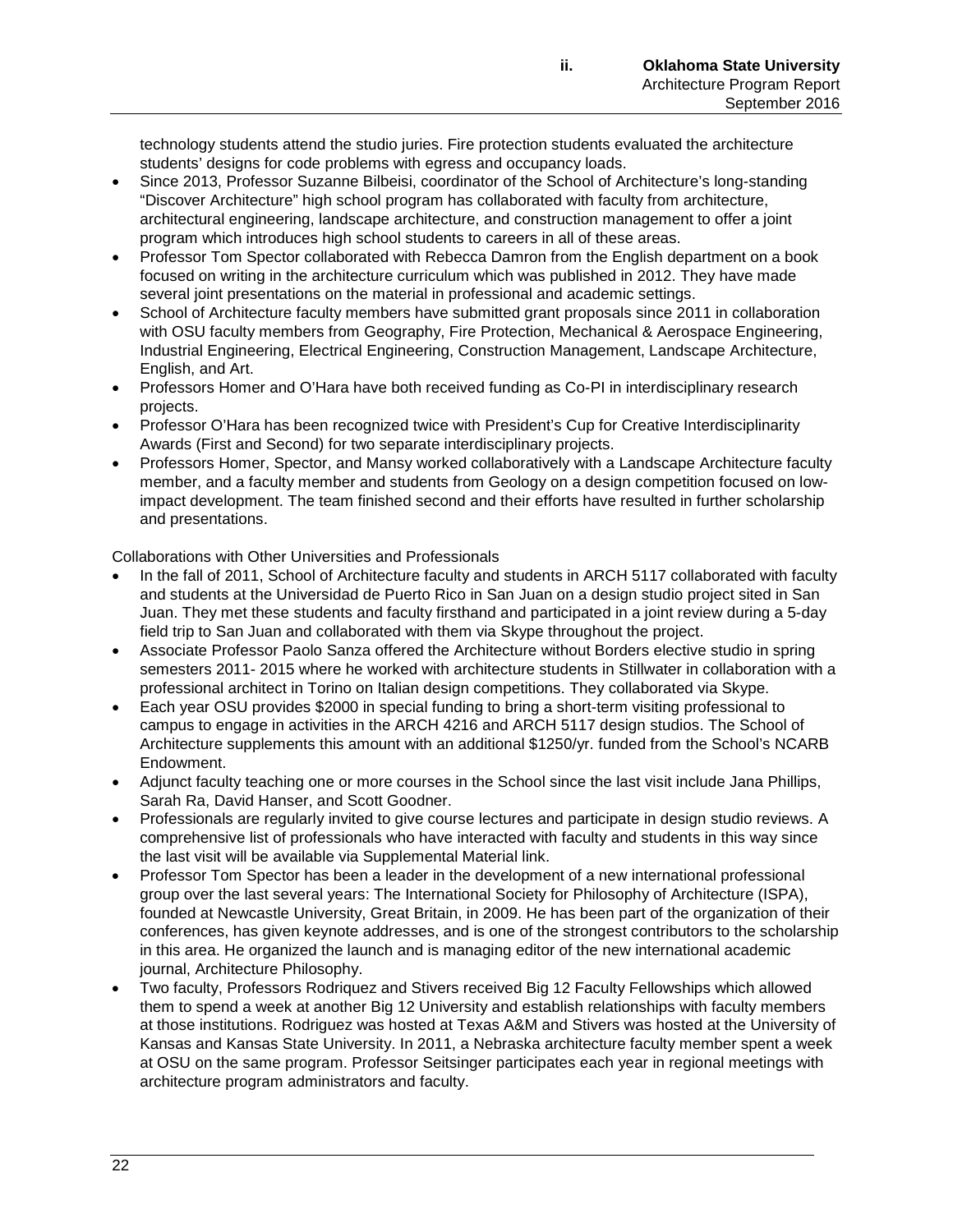- Professors Spector, Williams, Mansy, Homer, M. Bilbeisi, and Phillips all focused their sabbaticals on visiting and fostering relationships with other universities and architecture programs. Together they visited over twenty programs across the country.
- Numerous faculty have attended and made presentations in professional and academic conferences across the US and internationally and many regularly participate as paper reviewers for academic venues.
- Professors M. Bilbeisi, S. Bilbeisi, Spector, Homer, Rodriguez, Sanza, Ra, Carroll, Mansy, and Stivers have all given lectures, conducted workshops, and/or served on studio reviews at other universities since the previous visit.
- Professor Ramming has collaborated with a Civil Engineering professor on two published books.
- Professor O'Hara co-authored the 2007, 2010, and 2016 editions of the ARE Review Manual.
- Students have many travel opportunities with the Summer European Studies Program, the Urban USA course, required field trips in ARCH 3116 and ARCH 5117 and many CEAT elective travel programs to venues around the globe.
- The School has hosted thirteen exchange students from Spain, Belgium, China, Mexico, and Australia and six of our students have had semester exchanges in Spain (2), Italy (2), Germany, and Mexico.
- Funding for the Lecture series has increased from \$5000 to \$17,500 each year allowing a rich lineup each year of visiting professionals to share their work and interact with students and faculty.
- The School provides funding each year to enable students to attend AIAS Forum, AIAS Grassroots, AEI, and AIA conferences.
- In the fall of 2013, Professor Paolo Sanza arranged a joint course between OU and OSU architecture students with OU faculty member Stephanie Pilat on  $20<sup>th</sup>$  c. Italian architecture. This joint-offering was repeated in 2014 and 2016.
- In the fall of 2012 the School of Architecture hosted the biennial Design Communication Conference which included cross-disciplinary design professionals from around the world in the Donald W. Reynolds School of Architecture. OSU School of Architecture faculty provided significant leadership in the development of the conference. Professor Moh'd Bilbeisi was the conference chair and many faculty participated in the organization of the conference and in the conference as session moderators, workshop providers, and paper presenters. Professor Moh'd Bilbeisi served as national president of the Design Communication Association in 2012 and 2013.

# **B. Faculty Scholarship**

Comment from 2011 VTR: *"Faculty are expected to engage in scholarly work, but there is some lack of clarity and consistency about the school's expectations for as well as what constitutes faculty research, creative practice, or other aspects of professional development. Faculty may also be missing opportunities to engage in externally funded scholarship, either within the school, or as contributors to interdisciplinary teams involving other OSU disciplines."*

In the NAAB Response to the School's 2012 Annual Narrative the NAAB stated that this Concern did not need to be reported on again.

Program Response: School of Architecture faculty have great diversity in scholarship/ creative activity focus, ranging from work disseminated through presentations, exhibits, papers and books to creative work using architectural practice, competitions, etc. as vehicles for exploration. In addition, crossdisciplinary collaborations have been a strong priority for School of Architecture faculty. A full summary of faculty scholarship is available through resumes and in the faculty exhibit for the visit. The quantity and quality of faculty scholarship has increased dramatically over the last six years and there have been many discussions centered on expectations both on a one-on-one level and as a faculty. In 2012, the faculty worked together to develop the School's Faculty Workload Model which outlines expectations for teaching, scholarship, and service and metrics for success. The development of the School's current strategic plan in 2012-2013 included discussion of faculty scholarship. In 2015-16, the School of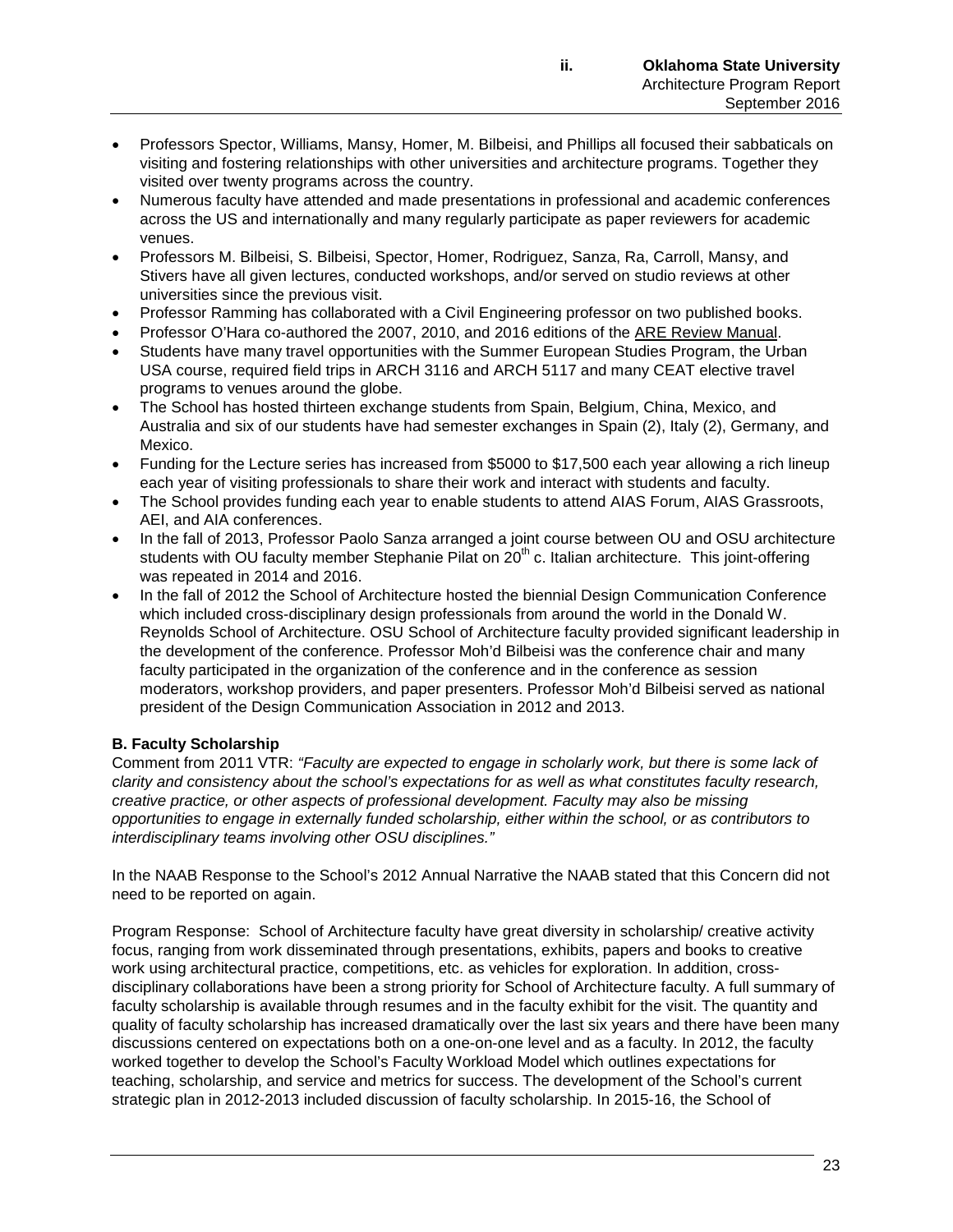Architecture Reappointment, Promotion and Tenure (RPT) document was reviewed, minor adjustments were made, and the faculty approved this new document.

Generous funding has been available to support faculty scholarship and professional development including a three year-period, 2013- 2015, where each faculty was allocated a sum of \$2000/yr. to support these efforts. In addition, during this same time period, additional TA positions were competitively available to support faculty scholarship initiatives.

Five Assistant Professors were all successfully promoted to Associate Professor with Tenure during the past six years. Two Associate Professors were promoted to Full Professor. Success in scholarship was a strong criterion for these actions and there were no issues of difficulty in the RPT process.

More information about the breadth of faculty scholarship is available via Supplemental Material link in the Faculty folder.

### **C. Participatory Governance, Planning, and Documentation of Procedures**

Comment from 2011 VTR: *"Planning and implementation of objectives for the program is conducted effectively by faculty holding administrative positions, and other senior faculty, using a well-developed, informal communications network. Governance procedures and decision-making that impact the program, as well as assignments and opportunities for members of the school's community, may benefit from greater transparency, and a more formal structure that includes opportunities for meaningful participation of a diverse range of students, staff and faculty. The team was unable to locate accessible information for students about how to seek college or university level help with concerns related to their experience in the program."*

Response from Program: Many efforts have been targeted towards this concern since the last visit. In 2012, Paul Tikalsky started his tenure as dean of the College of Engineering, Architecture, and Technology. One of his first initiatives was to promote a transparency in budget allocations throughout the college. In his initial college faculty meeting he shared college budget information with all college faculty that had previously not been available. In turn, he promoted change in the departmental policies in this regard and at the fall 2012 beginning of the year faculty meeting the school's budget was presented to School of Architecture faculty with all aspects of allocations, except for individual salary information, shared. This process has continued to present.

Following is a partial list of activities demonstrating effort towards strengthening this concern:

- A School of Architecture Faculty Workload Model was developed and implemented in 2012 through a series of faculty meetings involving a consensus building process by the faculty team. The workload model defines expectations in teaching, creative activities and scholarship, and service.
- In 2012-2013 the entire faculty was fully engaged in numerous meetings and open discussions focused on the development of a new strategic plan.
- The entire faculty and selected students are involved each year for recommendations, discussion, and priority-setting for annual technology purchases.
- Seven school-wide task forces have been implemented and all faculty wishing to serve on any of the initiatives have been included. (Retention Task Force, Faculty Search Task Force, Cunningham Architecture Library Task Force, AE Curriculum Revisions Task Force, Architecture Curriculum Revisions Task Force, Graduate Program Task Force, Plotting Task Force).
- Students offer input into School governance through the Architecture Leadership Council, the Lecture Series Committee, and CEAT Student Council Tech Fee Committee.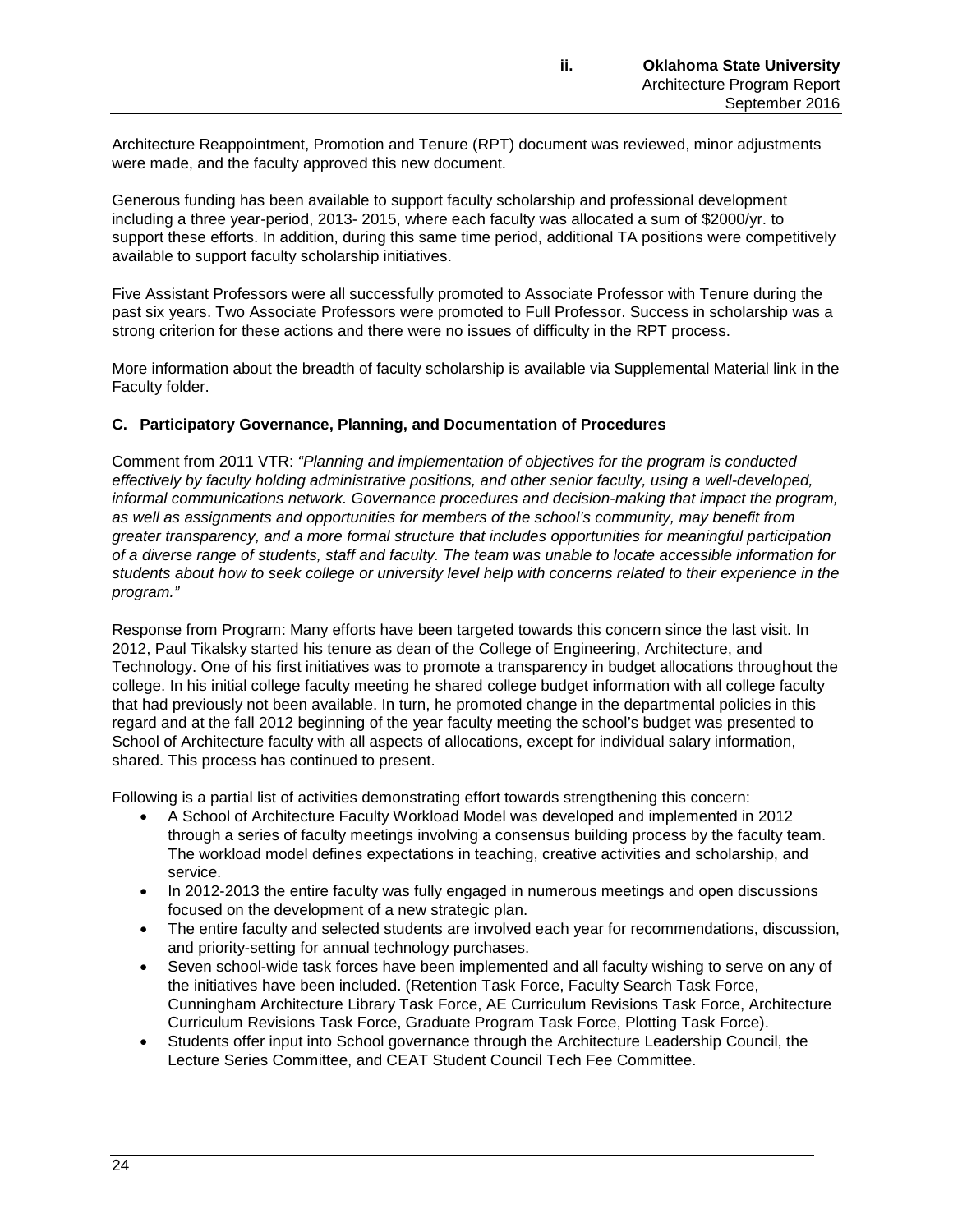# **Section 3. Compliance with the Conditions for Accreditation**

### **I.2.1 Human Resources and Human Resource Development**

### **FACULTY OVERVIEW**

The School currently has sixteen full-time faculty members, including the Interim School Head. Three of the faculty have their primary teaching responsibility to architectural engineering students, twelve faculty have their primary teaching responsibility to architecture students, and one faculty serves as Interim School Head for both programs. An additional faculty member serves as Associate Dean of CEAT, and another as University Architect, and are technically members of the faculty though their responsibilities reside elsewhere in the university. Fifteen of the sixteen current faculty hold professional licenses reflecting the School's strong commitment to professional education. Two faculty have responsibility for advising, Suzanne Bilbeisi for architecture students and Steve O'Hara for AE students.

Efforts are ongoing to increase faculty diversity. Every faculty search is conducted under the guidelines of Affirmative Action and each search committee is charged with trying to seek out qualified candidates who will add diversity to the school. Currently four of the faculty are women and the ethnic and cultural diversity of the faculty is reflected by faculty members from Korea, Jordan, Egypt, Italy, and Puerto Rico.

All faculty teach and interact with students from both architecture and architectural engineering degree programs. The combination of these degree programs and their intertwined and supportive relationship is one of the defining markers for the School of Architecture.

Following is a list of core expertise represented by the faculty:

- **Architectural design:** Mohammed Bilbeisi, Suzanne Bilbeisi, Stan Carroll, Jeanne Homer, Seung Ra, Nathan Richardson, Awilda Rodriguez, Paolo Sanza, Randy Seitsinger, Tom Spector, Jerry Stivers, Jeff Williams, and John Womack (now retired) have expertise in architectural design and teach within design studio courses. John Phillips and Khaled Mansy teach in crossdisciplinary design studio courses.
- **Architectural History and Theory:** Michael Rabens leads the Architectural History and Theory curriculum and Jeff Williams, Jerry Stivers, Paolo Sanza, Jeanne Homer, and Mohammed Bilbeisi also teach courses in this area. Suzanne Bilbeisi, Mohammed Bilbeisi, Jeanne Homer, Michael Rabens, Paolo Sanza, Randy Seitsinger, Jerry Stivers, and Jeff Williams are all active in teaching in the School's European Studies Program.
- **Design Communication and Graphics:** Most of the architecture faculty offer guidance on design communication and graphics and Mohammed Bilbeisi offers specialized instruction in this area. Mohammed Bilbeisi, Randy Seitsinger, Jeff Williams, and John Womack directly utilize exploration in design communication and the fine arts as part of their scholarship focus.
- **Computer Applications, Design, and Fabrication:** Seung Ra, Awilda Rodriguez, and Stan Carroll teach courses in computer design. Stan Carroll, Paolo Sanza and Awilda Rodriguez are involved with digital fabrication.
- **Systems and Materials:** Jerry Stivers, Paolo Sanza and John Womack (now retired) teach courses in Systems and Materials.
- **Building Structures:** Steve O'Hara (Design & Analysis of Timber & Masonry / Computers / Advanced Structural Analysis), John Phillips (Analysis of Structures / Concrete Design / Professional Practice), Carisa Ramming (Statics / Construction Management / Steel and Foundation Design).
- **Architectural Science and Sustainability:** Khaled Mansy teaches the Building Science I and II courses covering life safety, HVAC, acoustics, and lighting and an elective sustainability course.
- **Professional Practice and Management:** Tom Spector leads the Professional Practice and Management curriculum and has expertise in architectural ethics.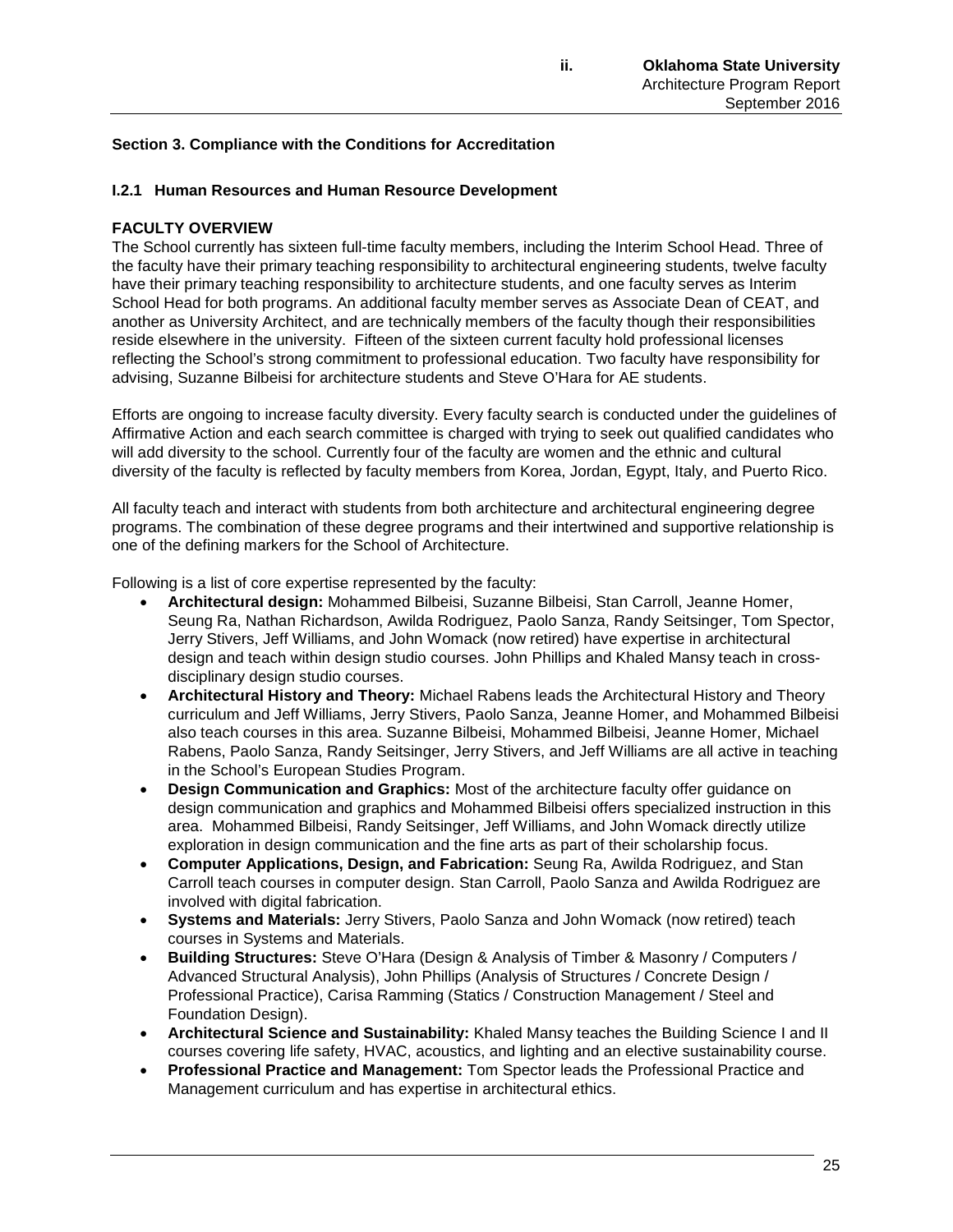• **Real Estate Development and Entrepreneurship and Architecture:** Nathan Richardson teaches elective courses related to real estate development and entrepreneurship and is currently a Riata Fellow from the School of Entrepreneurship in the College of Business.

# **FACULTY WORKLOAD**

In 2012-2013, the School established a Faculty Workload Model to help articulate faculty responsibilities in teaching, scholarship, and service. The current Faculty Workload Model is available via Supplemental Material link.

Faculty members have an expected workload that is made up of an assignment of 62.5% teaching, 12.5% scholarship, 12.5% service, and 12.5% which could be assigned to any of the other three listed categories. The School Head sometimes makes part of the assignment of this flexible category and sometimes the individual faculty member has discretion in determining which category to focus their efforts. The model is slightly different for each faculty member and may vary from year to year. The 62.5% teaching assignment equals five medium enrollment three credit-hour courses (or equivalents). Teaching a design studio course is considered as two courses in the model. All studio courses are team-taught, with the teaching team rotating class sections at the conclusion of each major project. This team approach to teaching studios is another important distinguishing feature of the School's pedagogy.

All design studio courses are structured with a targeted faculty/ student ratio of 1:15. If a higher ratio is required, overload credit is assigned, and TA support is often provided. All professional program courses required by both the architecture and architectural engineering programs have class sizes of approximately 45-60 students (ARCH 3223, 3323, 3134, 3433, 4123, 4263, 4093).

### **FACULTY TEACHING, SCHOLARSHIP AND CREATIVE ACTIVITIES**

As described above, every tenured or tenure-track faculty has an assignment with expectations in teaching, scholarship, and creative activities. The Faculty Workload Model document and the RPT Policy define expectations in each area with metrics for success. Both documents are provided via Supplemental Material link.

Strong support from both the Dean of CEAT, and the Head of the School of Architecture enhances a collegial atmosphere and positive working environment supportive of individual faculty and staff in their individual focus on research and scholarship. Financial support is available to enable success.

Since 2010, the tenured and tenure-track faculty at the School of Architecture have produced 64 peerreviewed papers for national or international conferences, delivered 14 invited lectures or workshops locally or nationally, curated 12 exhibitions, and authored 46 published book chapters or books. Additionally, faculty have had success in securing external funding (nearly \$200k, from NASA and NIST US Dept of Commerce), as well as internal OSU funding (\$45k from CEAT, the Riata Center in the Spears School of Business, and the OSU Provost Office) for various initiatives. A matrix showing the faculty teaching assignments for the previous two years and faculty resumes which document success in scholarship and creative activities are provided via Supplemental Material link.

# **FACULTY APPOINTMENTS**

When a position is opened, a Request to Staff must be approved by the Dean and Provost. Upon approval, the School Head appoints a Search Committee to make recommendations to the School's faculty acting as the Personnel Committee. Students also review applications and make comments for faculty review. Students and faculty are fully involved with site interviews and students make recommendations and comments which are considered by the faculty and School Head during the decision-making process. The School Head, with the approval of the Dean, has ultimate responsibility for appointments. The School uses special job descriptions for each rank, developed by the faculty of the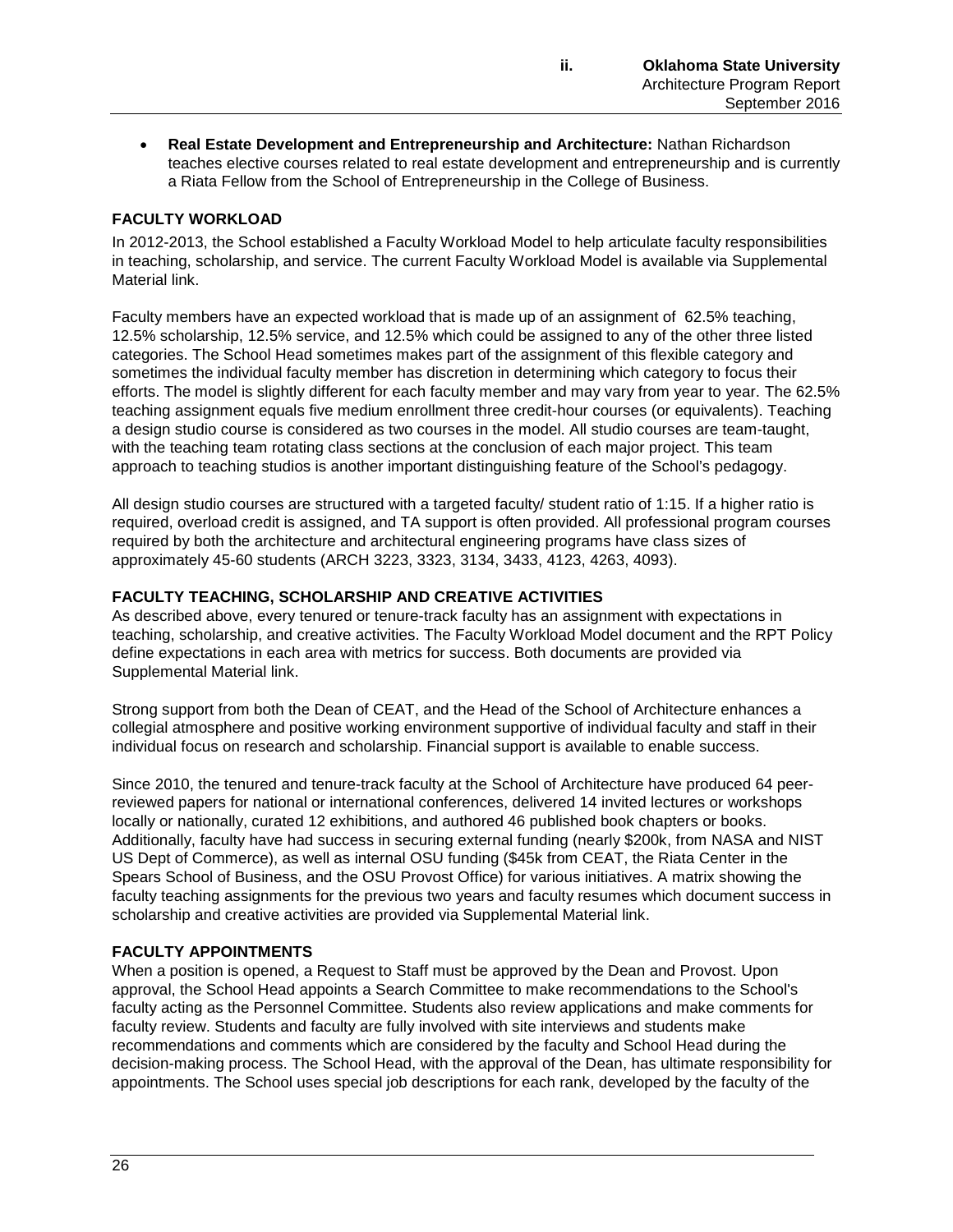School and approved by the University. A national search is conducted as a standard procedure and all university policies related to non-discriminatory search and hiring procedures are followed.

# **FACULTY EVALUATION**

Each faculty member is reviewed annually by the School Head with a focus on a selfassessment/appraisal of performance in teaching, scholarship, and service, with an articulation of goals for the upcoming year in each of those three areas. For faculty members in the tenure track process, the personnel committee provides input in the annual review process to the School Head. Each tenured faculty member takes part in a cumulative review process every five years with a focus on performance for the previous five years and goals for the next. All tenured faculty are part of the cumulative review committee which gives input to the faculty under review. Cumulative review policies are provided via Supplemental Material link.

The School administers student evaluations for each architecture course and instructor. Written evaluation and statistical summaries are prepared by the University and forwarded to the School Head, who reviews the results and distributes the statistical data and written comments to individual faculty members.

# **FACULTY PROMOTION AND TENURE**

Faculty promotion and tenure is structured through OSU, CEAT, and the School of Architecture standards and policies. Peer reviews by external academics and professionals are a required feature of the process. Copies of applicable RPT (Reappointment, Promotion, and Tenure) documents are provided via Supplemental Material link.

# **FACULTY PROFESSIONAL DEVELOPMENT**

All School of Architecture faculty members are expected to stay professionally current and participate in professional development and continuing education to increase their capabilities as educators and scholars. For fifteen of the sixteen faculty, professional licensure demands rigorous and documented continuing education for licensure. For all faculty, priority on professional development is an expectation.

The School has maintained a strong commitment to the allocation of resources in support of faculty sabbaticals, travel, and participation in academic and professional organizations, public service, and research/scholarship and creative activities. Faculty had a generous resource allocation program in place to support faculty scholarship and development for fiscal years 2013, 2014, and 2015 when each faculty had \$2000/year of discretionary funding to support this area. As we are preparing for anticipated budget cuts in the near future, this policy has been amended slightly with each faculty member submitting a proposal for each anticipated activity with a maximum of \$2000/ per year potentially available for each faculty. Priority will be given to the support of faculty presenting scholarship at conferences and important professional development activities, particularly for those faculty approaching an RPT action.

The School of Architecture has historically taken advantage of the sabbatical leave opportunities offered by the University. In fact, the School is one of the major users of sabbatical leaves for these purposes in CEAT. Since the last review, the following faculty have taken sabbatical leaves to enhance their professional development:

- Tom Spector (2010) Sabbatical as a faculty fellow at Cambridge University in England. He authored and published one book. As a result of his visiting fellowship, he is now a Life Member of Clare Hall College, Cambridge.
- Steve O'Hara (2010) Sabbatical focused on conducting research that led to a new student workbook companion to a textbook on Civil Engineering and Architecture used in Project Lead the Way (PLTW) schools, as well as other pre-engineering academies that support STEM initiatives. He visited Project Lead the Way leaders and teachers across the USA.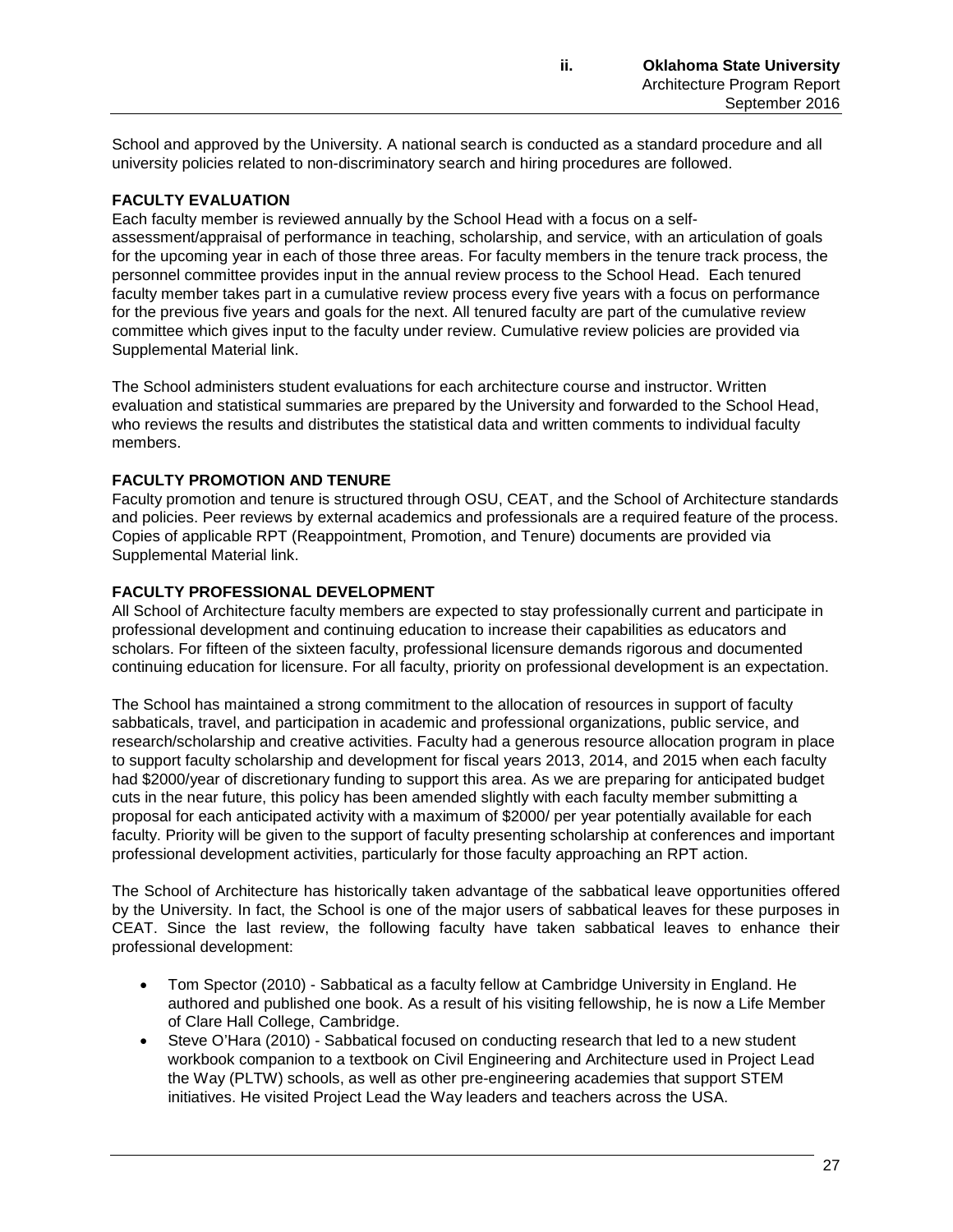- Khaled Mansy (2011) Sabbatical focused on conducting research associated with two projects in Cairo, Egypt and Chicago, Illinois. In Cairo, he collaborated with a research team of faculty and graduate students from the American University in Cairo to study the performance of light wells as required by the Egyptian Building Code. In Chicago, he was hosted by the Illinois Institute of Technology and interviewed architects and engineers of leading design firms documenting the most current practice in the design of high-performing buildings.
- Jeff Williams (2011) Sabbatical focused on exploring the integration of urban issues in curricula within schools of architecture throughout the western United States. He studied thirty-six schools of architecture and visited fourteen.
- John Womack (2012) Sabbatical focused on travel and research on the historical use of construction materials in various vernacular and indigenous building types in the central southwest region of the United States. Travels included trips to the Texas Panhandle, central and northeast New Mexico, western Oklahoma, and central and southwest Kansas.
- Jeanne Homer (2013) Sabbatical focused on exploring opportunities for interdisciplinary research concerning building sustainability and comprehensive design. She traveled to visit and meet with members of the Integrated Design Labs at the University of Washington in Seattle, the University of Idaho in Boise, and the daylighting laboratory in Charlotte, North Carolina, where she presented "Explorations in Developing the Sustainable Building Systems Collaborative".
- Mohammed Bilbeisi (2014) Sabbatical at the American University in Sharjah where he interacted with faculty and students in that program and continued his research on design communication and historic Islamic architecture.
- John Phillips (2015) Sabbatical focused on the integration of Revit into Architectural Engineering school curriculums and structural engineering offices. John visited schools and firms across the Midwest.
- Paolo Sanza (2015) Sabbatical focused on research associated with digital fabrication and the history and theory of Modern architecture in Italy.

The School's Knight Family Fellowship Endowment provides \$3500 to support faculty professional development and scholarship for one Assistant or Associate Professor each year. John Phillips used this funding to support his sabbatical travel in the fall of 2015 and Awilda Rodriguez used this funding to attend a week-long Autodesk University course on Advanced Revit in December of 2015. Stan Carroll has been awarded this fellowship for 2016-2017 to support his investigations in computational design.

OSU has a strong commitment to providing workshops to improve teaching through the ITLE department and many of the School's faculty have participated in these continuing education opportunities. Additionally, CEAT provides an ITLE Fellow to support advanced teaching initiatives in the college. Professor Steve O'Hara is the CEAT ITLE Fellow and the School benefits from this in-house knowledge and innovation. The School has provided Professor O'Hara with a TA position to support "flipping the classroom" initiatives in the School through the creation of short videos and online content.

In addition, the School promotes faculty participation in academic and professional society activities as well as other professional development opportunities. Financial support from the School has made it possible for faculty to participate in regional and national activities. Faculty are encouraged to participate in research and/or creative activities, including creative private practice and professional and public service activities. The majority of the School's faculty continue some active involvement with professional practice including Moh'd Bilbeisi, Suzanne Bilbeisi, Stan Carroll, Jeanne Homer, Khaled Mansy, Steve O'Hara, John Phillips, Seung Ra, Nathan Richardson, Awilda Rodriguez, Paolo Sanza, Randy Seitsinger, Jerry Stivers, and Jeff Williams.

During the fall of 2012, the Oklahoma State University School of Architecture hosted the 2012 Biennial Conference of the Design Communication Association. Professor Moh'd Bilbeisi served as conference chair. The theme for the 2012 DCA conference was "Graphic Quest: The Search for Perfection in Design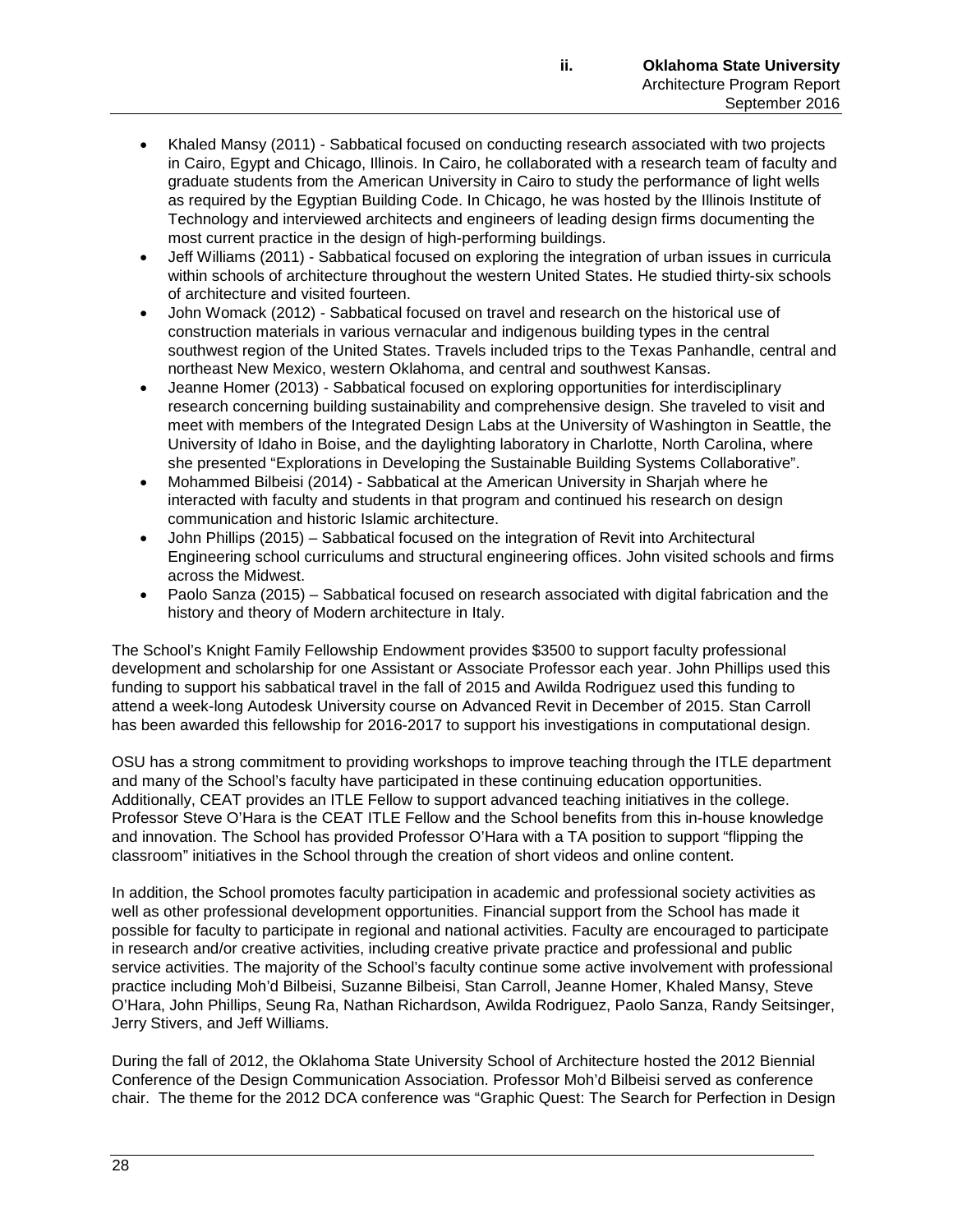Communication". It aimed to generate meaningful dialogue, disseminate new knowledge, and share pedagogy among the conference attendees and participants. This international conference brought together more than 80 world class national and international academics, practitioners, and experts in the fields of design and design communication. The conference lasted for four days with conference participants, faculty members, and students participating in academic and enrichment activities. The scheduled conference activities included presentations by Jim Leggitt, David Hanser, and Friedrich St. Florian as keynote speakers. Jim Leggitt, Nathan Richardson, Henry Sorenson, and John Womack offered diverse and effective graphic workshops about sketching, watercolors, and mixed media. The conference also included peer reviewed paper sessions and presentations, a juried drawing/ visual communication competition exhibit, and other educational and networking activities.

Travel during summer months provides other important professional development opportunities for many faculty members. Professional development is also gained through interaction with guest lecturers, invited jury members, and other visitors to the School. OSU School of Architecture faculty are often invited to jury student work at other universities such as OU, KSU, and U Arkansas. While not lengthy, these interactions afford valuable opportunities for faculty members to broaden their exposure to ideas and developments in the profession and academia.

# **FACULTY RECOGNITION**

The faculty is one of the School's primary strengths. As a group they are collegial, hard-working, and dedicated to providing an outstanding education to School of Architecture students. They share a common vision for the professional focus of the programs. Their expertise is strongly related to the School's primary mission and their background and experience helps them achieve a high level of academic excellence. Many of the faculty have been recognized with teaching, advising, design, and scholarly awards. The following faculty awards were received by the faculty since the last NAAB visit in 2010:

- Mohammed Bilbeisi Ken Roberts Architectural Delineation Competition, Best Professional Hand, 2015; *Design Intelligence* Most Admired Educators, 2014; and OSU Regents Distinguished Teaching Award, 2012. In addition, Moh'd served as national President of the Design Communication Association in 2012 and 2013.
- Suzanne Bilbeisi –CEAT Faculty Mentoring Excellence Award, 2016; CEAT Student Council Outstanding Teaching Award, 2014; CEAT Service Award, 2013; CEAT Outstanding Advisor, 2011. Suzanne was named the first Centennial Professor in 2013 for a four-year term.
- Jeanne Homer International Education Faculty Excellence Award, 2014.
- Steve O'Hara 2016 CEAT Outstanding Faculty Award; 2015 President's Cup for Creative Interdisciplinarity, First Place, Oklahoma State University; 2015 CEAT Outstanding Faculty Service Award; 2013 President's Cup for Creative Interdisciplinarity, Second Place, OSU.
- John Phillips CEAT Student Council Outstanding Teaching Award, 2014; Halliburton Excellent Teacher Award, 2011. John also serves as the secretary for the national AEI Academic Council.
- Seung Ra faculty sponsor for a student team entered into the fourth international Land Art Generator Initiative (LAGI) design competition for the City of Santa Monica, the entry, "RODS", was selected by the editor for inclusion in the publication, "Powering Places" by Prestel (ISBN:978-3-7913-5550-4), 2016; Karina and Robert Sternberg Land-Grant Award, 2013.
- Carisa Ramming– 2015 Mortar Board Golden Torch Award; Outstanding Teaching Award from the Dean of CEAT, 2014; Halliburton Excellent Young Teacher, 2013; Outstanding CEAT Faculty Member, PanHellenic Council and Interfraternity Council and the Office of Fraternity and Sorority Affairs, 2010 & 2012. Carisa is currently serving as the national ASEE Executive Director of the Mechanics Division, and has previously held several other offices within ASEE.
- Awilda Rodriguez International Ceramics of Italy Exhibit Design Competition, Second Place.
- Nathan Richardson Faculty Entrepreneur of the Year, 2012; Riata Fellow of the Year, 2014; AIAS/ ACSA New Faculty Award, 2013.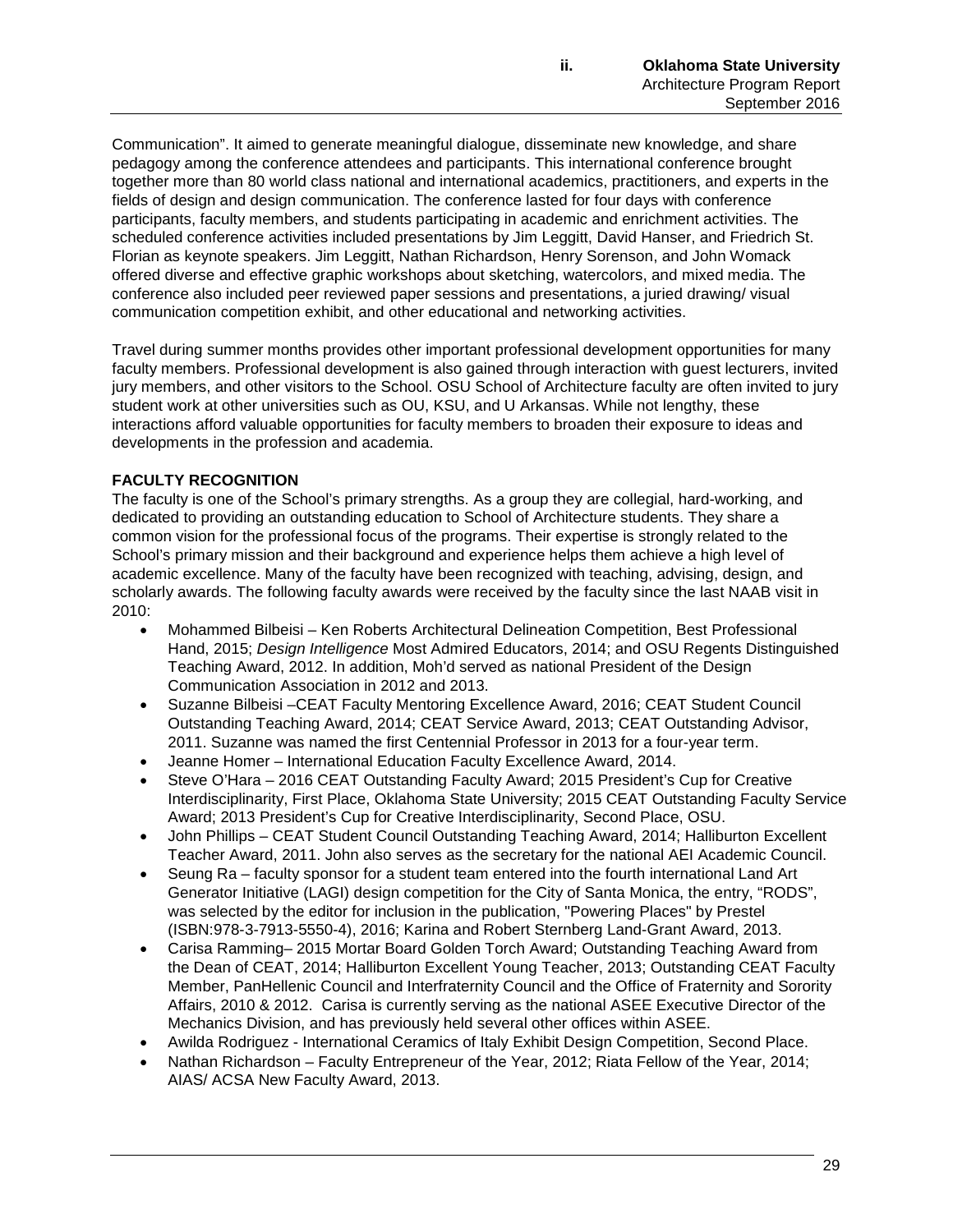- Paolo Sanza- Halliburton Excellent Teacher, 2013; International Ceramics of Italy Exhibit Design Competition, Second Place.
- Randy Seitsinger CEAT Dean's Leadership Award, 2016; Elevated to Fellow in the AIA, 2015; AIA Oklahoma Award for Outstanding Educational Contributions, 2014; Design Communication Association William G. Hook Award, 2012; AIA Oklahoma Honor Award for the design of the Donald W. Reynolds School of Architecture Building, Stillwater, OK, 2011.
- Tom Spector– Halliburton Outstanding Faculty, 2011. In addition, Tom is the founding managing editor of the *Architecture Philosophy* academic journal.
- Jerry Stivers– CEAT Teaching Excellence Award, 2015; Halliburton Excellent Young Teacher, 2014
- Jeff Williams Karina and Robert Sternberg Land-Grant Award, 2013; AIA Oklahoma Honor Award for the design of the Donald W. Reynolds School of Architecture Building, Stillwater, OK, 2011.

# **GUEST LECTURERS & VISITING CRITICS**

The School's lecture program is funded directly by student fees. Recent speakers at the School include:

- Fall 2011: Francisco Rodríguez, Dean, Universidad de Puerto Rico/ Justen Renyer/ Andrew Klare, KPF, NY/ Kevin de Freitas, San Diego/ Fernando Lugo, San Juan, Puerto Rico/ James Burnett, Phoenix/ Eric Hoffman, Washington University, St. Louis
- Spring 2012: Dan Wheeler, Wheeler Kearns and University of Illinois, Chicago/ Nick Serfass, NCARB/ Stan Carroll, Beyond Metal, OKC/ John Kane, Tempe, Arizona/ Derek Dellekamp, Mexico City, Mexico
- Fall 2012: Randy Seitsinger, Professor and Head, OSU/ Joong C. Lee, Weidlinger Associates, New York/ David Hanser, Professor Emeritus, OSU/ Friedrich St. Florian, Providence, RI/ Jim Leggitt, Denver, CO/ Brad Bell, TEX-FAB, Assistant Professor UT Arlington, TX/ Craig Hodgetts + Husinming Fung, LA, CA/ Stephanie Pilut, Assistant Professor, OU/ Elena Manferdini , atelier manferdini, Venice, CA
- Spring 2013: Bill Chilton, Pickard Chilton, New Haven/ Mark Clayton, Professor, Texas A&M/ Romolo Martemucci, Director Pantheon Institute, Rome, Italy/ Keith Yancey, LAM partners, Cambridge, MA/ Stanley Saitowitz, San Francisco, CA/ Robert Matthew Noblett, Behnisch Architekten, Boston, MA/ Stefania Manna, Rome, Italy/ Daniel Greenberg, MA/ Dr. Nancy Gift, Berea College, Kentucky/ Bill Reed, Integrative Design Group, Boston/ Santa Fe/ Tom Kopf, DTJ Design, Boulder, CO/ Tony Layne, Perkins + Will, Minneapolis, MN
- Fall 2013: Thomas Schaller, Illustrator and watercolorist/ Alex Lapunzina, University of Illinois, Director of the Versailles Program/ Ashley Dudek, LSM, Washington DC/ Hajo Neis, University of Oregon
- Spring 2013: Michael Reardon, illustrator and watercolorist/ Pinky Lai, Porsche Design/ Arne Emerson, Morphosis, LA/ Brian Fitzsimmons, Fitzsimmons Architects, OKC/ Stan Lingo, Lingo Construction, OKC
- Fall 2014: Tony van Hasselt, watercolorist, lecture and workshop/ Roger Biles, Urban Historian/ Alex Majkowski, KPF, NYC
- Spring 2015: Brad Bailey, Overland Partners, San Antonio/ Neal and Eddie Jones, Jones Studio, Phoenix/ Jack Quinan, Frank Lloyd Wright scholar/ John Ochsendorf, MIT AE faculty/ Alex Hogrefe, VisualizingArchitecture.com/ Josh Shelton, El Dorado, Kansas City
- Fall 2016: Jim Cutler, Cutler Anderson, Seattle/ Jeff Shepard, Shepard Roth Architects, Denver, Jack Corgan, FAIA, Dallas
- Spring 2016: Brad Cloepfil, Allied Works, Portland/ Clare Olsen, Cal Poly San Luis Obispo/ Sinead MacNamara, Syracuse University

In addition, many professionals are engaged directly in design studio and classroom activities, sometimes for a single class or studio, others for longer periods. Of particular note are the two juries for ARCH 4216, in which each student presents his or her project at both schematic design and design development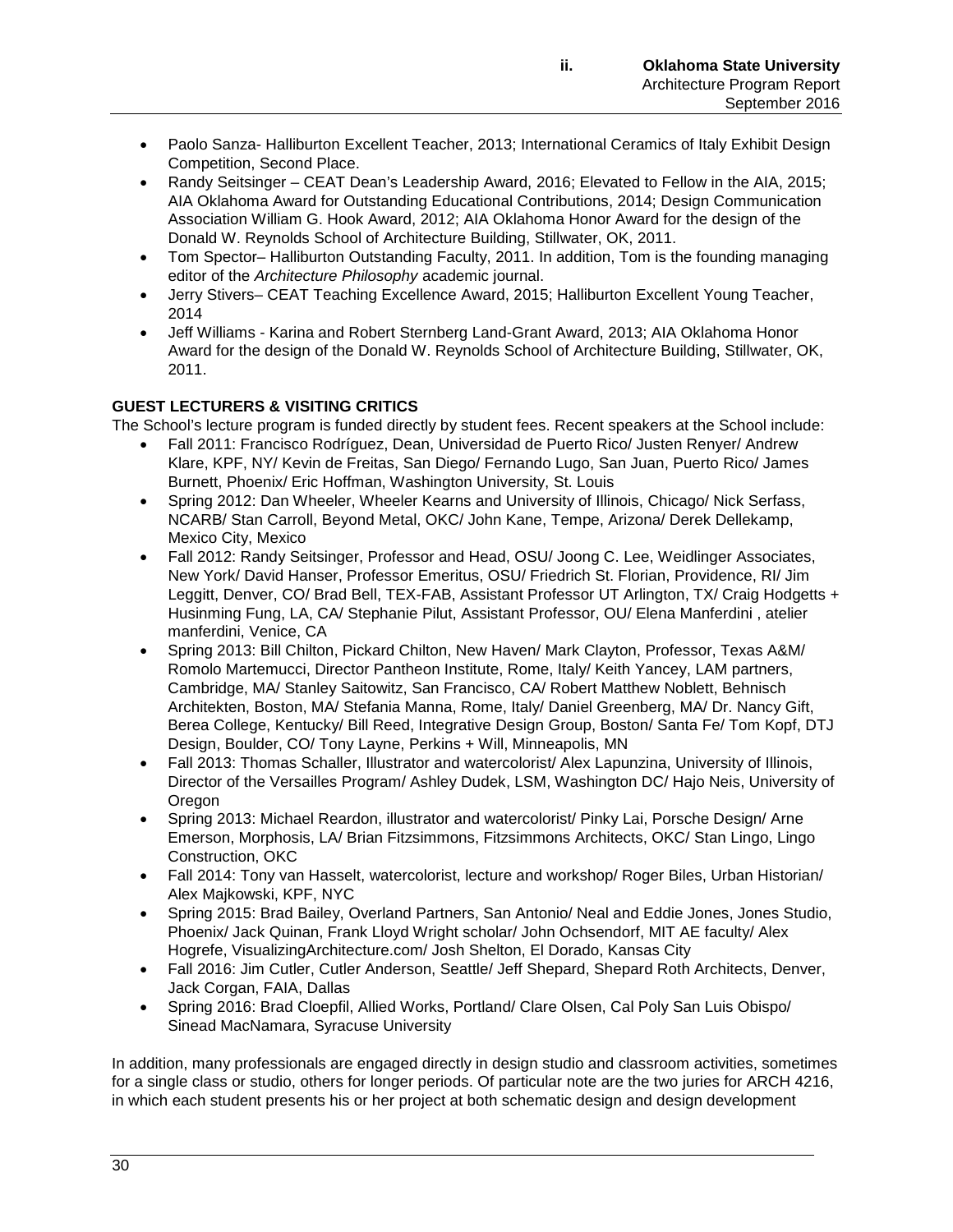phases to a panel of 10-15 architects and engineers from offices in Oklahoma and surrounding states. This course also brings in professional architects and engineers and Tulsa code officials to engage oneon-one with students on wall sections, elevation design, the integration of Revit, and egress and code compliance. Reviews with design professionals are also an integral part of the final studio, ARCH 5117, where local architects, often OSU alumni, offer guidance and critique as students make proposals for urban redevelopments in their city. A full list of professionals and outside experts who have interacted in the classroom and design studio since the last visit is provided via Supplemental Material link.

# **GALLERY EXHIBITIONS**

The school's spacious and centrally located gallery is used regularly for exhibitions and reviews. It is one of the most visible rooms in the building and has a faculty member assigned to organize and schedule its functions each semester. Between exhibits of student work, the Architecture Gallery hosts a variety of other exhibits and events. The gallery will serve as the Team Room for the NAAB visit.

# **ARCHITECTURE LICENSING ADVISOR**

Professor Tom Spector serves as the Architecture Licensing Advisor for the School of Architecture. In a required course, ARCH 5193, he explains the concept of IDP and how it is administered within the process of becoming a professional. With the state IDP Coordinator, he explains to students how to start an IDP file and the venues within which IDP credits are earned. The executive director of the State of Oklahoma Board of Architects makes a presentation to this course annually. He serves as students' outside mentor/ evaluator when requested. He has also been a past contributor to the Emerging Professionals' Companion.

In addition, the statewide IDP coordinator visits students in the school at least once per year to talk about the program and answer questions. Spector has attended the national NCARB IDP Coordinators' Conferences in 2011 in Chicago, 2013 in Miami and 2016 in Chicago. He has helped organize NCARB IDP Staff visits by Harry Falconer and Martin Smith to the school in the fall semesters of 2014 and 2015.

# **STAFF OVERVIEW**

The School currently employs three full-time office staff members, one part-time "work-study" office staff, and one full-time digital fabrication/ shop manager. Chelsea Wooten (staff supervisor) provides leadership and administrative support in supervising the School's staff and student employees; provides confidential personnel support for faculty, staff, and students; supports accreditation requirements for ABET and NAAB; provides administrative support for travel programs and the lecture program; and works closely with the School Head overseeing the School's budget and special projects. Nikki Willis provides academic support for prospective students, current students, faculty, and friends and alumni, maintaining confidentiality for all student, faculty, and alumni information as required; and provides oversight of IT needs. Casey Hobbs provides academic support for faculty, staff, and alumni, including managing aspects of the School's accounting responsibilities, managing reception student workers, and overseeing security and maintenance issues associated with the Donald W. Reynolds School of Architecture Building.

In the fall of 2015, a new full-time digital fabrication and shop manager staff position was added to the School. This position was previously funded, starting in 2013 first as part-time, then as a full-time temporary position. David Horton is charged with overseeing the daily operations and safety of the School of Architecture Digital Fabrication Lab and Workshop, and supervises his shop assistants as well. Policies concerning safety and the School's Shop/Digital Fabrication facility are provided via Supplemental Material link.

The School has benefited from a dedicated, efficient, effective, and collegial staff and operates effectively with the current state. OSU provides extensive training sessions for staff on policies and procedures and OSU programs through online coursework and classroom training sessions. OSU also provides training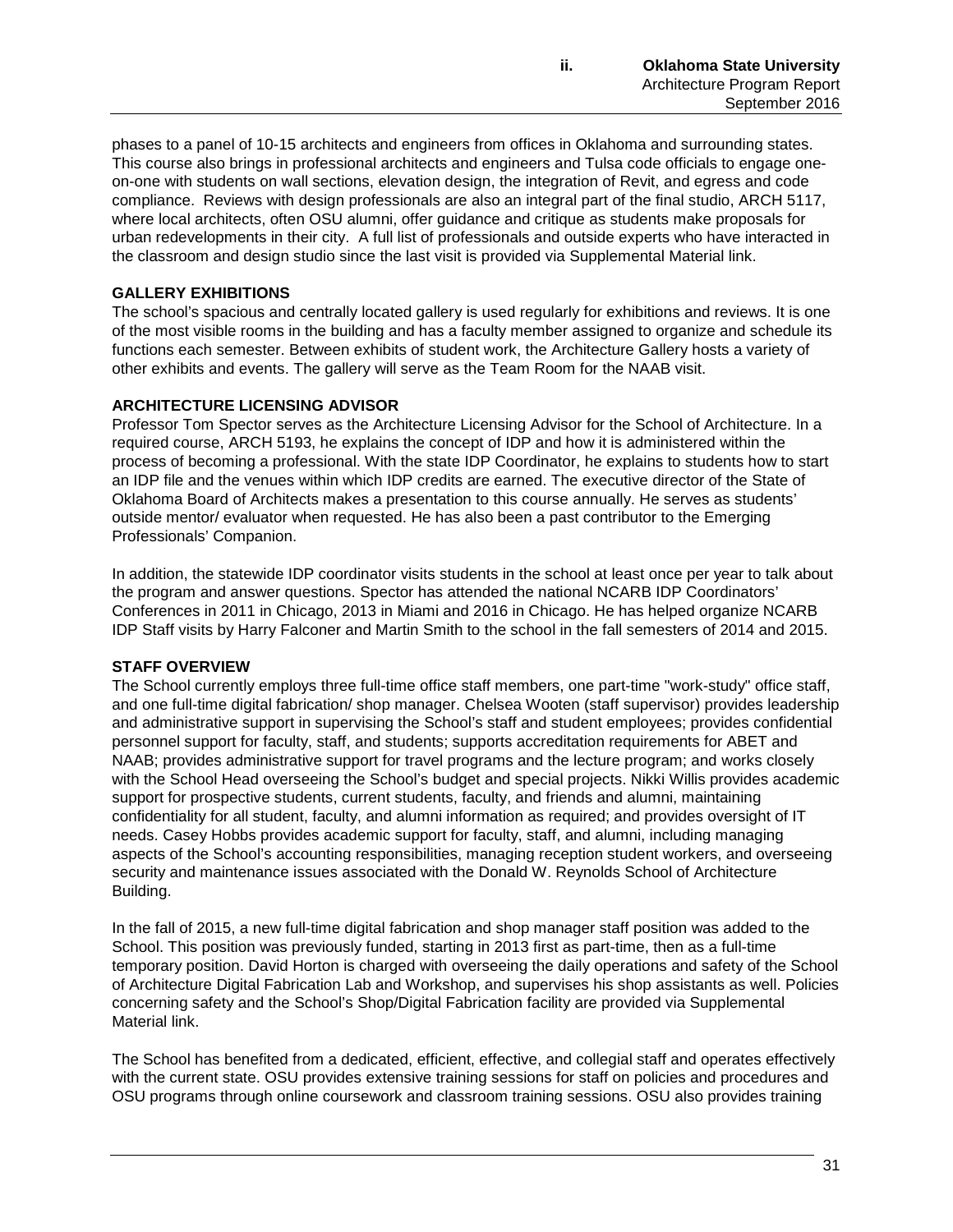sessions to learn new skills in topics such as the Banner System software, building communication skills and various other topics to help enhance staff skills, and the School supports these continuing education opportunities. Salaries and benefits for the School's staff members are on a reasonable par with those for similar positions throughout the University and Stillwater community.

### **STUDENT OVERVIEW**

According to the OSU Academic Ledger, in the fall of 2015 the current enrollment in the School of Architecture was 286 undergraduate students. 45% are women, 31% are minorities (African American, Native American, Hispanic, Asian, or Multiracial), and 6% are international students. A copy of the OSU Five-Year Academic Ledger (2011-2015) for the School of Architecture is provided via Supplemental Material link.

Current 2016-2017 Student Statistics are provided by NAAB through the 2016 Annual Statistical Report.

# **STUDENT RECRUITMENT: PRE-COLLEGE PROGRAMS**

The School currently offers three pre-college programs: Discover Architecture, a 'major' within Grandparent University (a legacy program offered by the OSU Alumni Association), and ASTEK (Architecture Students Teaching Elementary Kids).

The Discover Architecture program, a one-week workshop for high school juniors and seniors, is offered in Stillwater during the summer to introduce participants to the professions within the building arts. The program is coordinated by Professor Suzanne Bilbeisi and is taught by her along with Mohammed Bilbeisi and Steven O'Hara. It is offered collaboratively with faculty from Landscape Architecture and Construction Management Technology. In 2013, the Discover Architecture workshop received a \$9,000 grant from the OSU Provost, as seed monies to enhance interdisciplinary programs on campus. Annually, 22 to 27 high school students from the five states of our region (OK, TX, KS, MO, and CO) participate in the program, and many of our top students were recruited to the School through this outreach program.

Grandparent University is an initiative of the OSU Alumni Association. Alumni grandparents are invited to return to campus with their grandchildren and participate in a three-day concentrated learning experience. Different "majors" are offered. Professors Jerry Stivers, Stan Carroll, Suzanne Bilbeisi and Steven O'Hara, assisted by several current students in the professional program, teach in this unique program each summer.

The ASTEK program was initiated in 1999 and has grown to a city wide effort involving over 45 architecture students each semester. These students offer a 10-week curriculum segment to fifth grade classes in Stillwater Public Schools. The students designed the curriculum and curriculum materials and spend one hour per week in the classroom with the elementary students. This program was recognized by the national AIAS with an honor award in 2002 and received a National Endowment for the Arts grant in 2004. The program is advised by Professor Suzanne Bilbeisi.

Since 2015, "Student Ambassadors" who are upperclassmen in the School are employed and funded through the Centennial Professorship to act as tour guides for prospective students and their families. A faculty member interacts with prospective students near the end of the tour to answer questions.

# **STUDENT SUPPORT SERVICES: ADVISING**

All Architecture and Architectural Engineering students are advised by the CEAT Office of Student Services during their first semester on campus. Those advisors encourage students to enroll in the courses indicated on the program flow chart. Before enrolling in the first design studio of the program, a faculty advisor from the School of Architecture is assigned to each student. Since 2006, Professor Suzanne Bilbeisi has served as the sole advisor for architecture students, but Professor Stivers is now learning to become an academic adviser.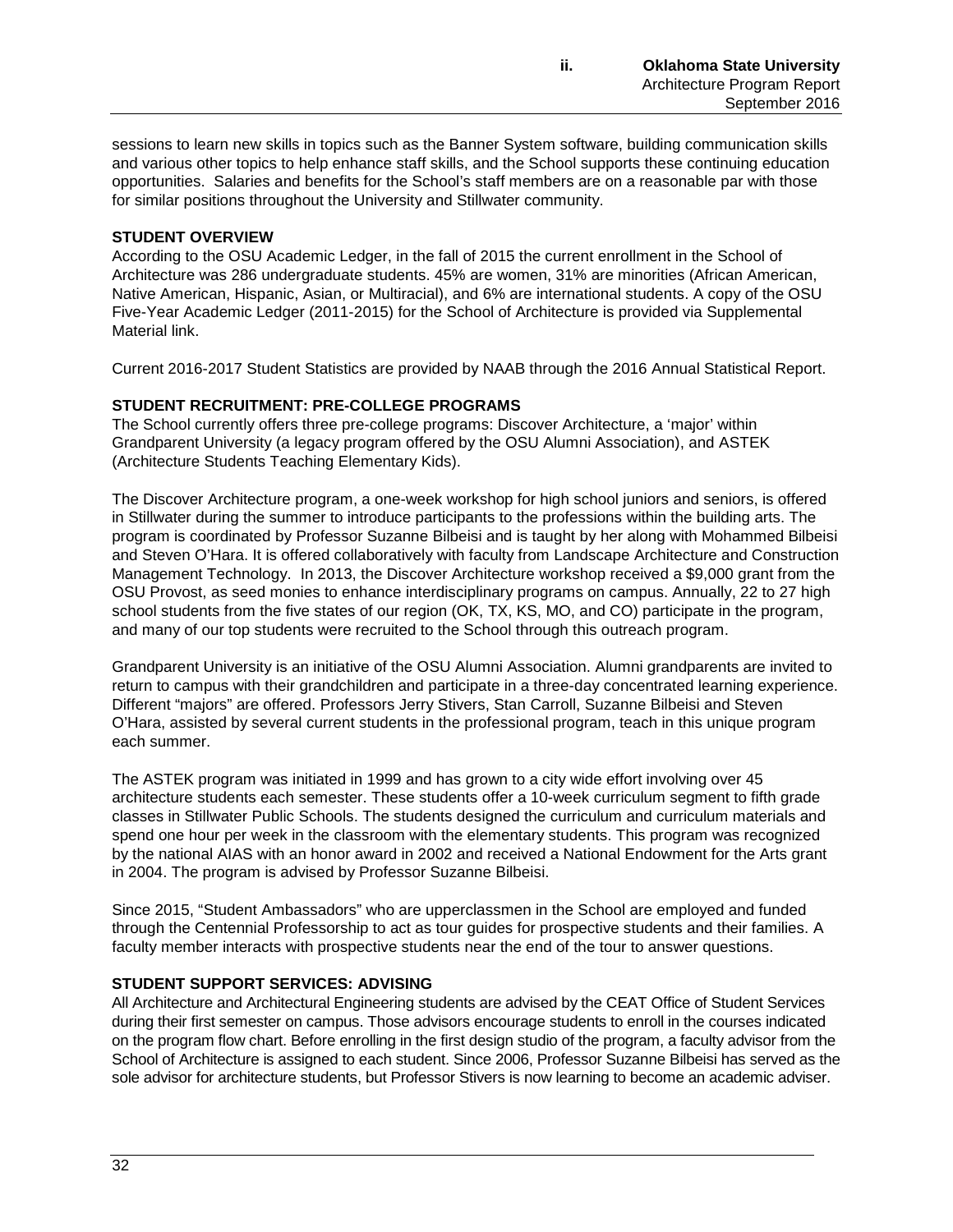The academic advisor closely monitors the progress of students as they move through the curriculum and the academic advisor and school head informs students about the various career options available to them, as do many other faculty members.

Each semester, the architecture advisor hosts enrollment meetings with first and second year students enrolled in a design studio and meets with all professional program students by appointment. The enrollment process is aided by the brochure, *"Architecture Enrollment Guide,"* which is prepared each semester by the academic advisor and includes dates/times of enrollment sessions as well as any changes to the class schedule, directory of courses, roster of instructors, "menu" of directed/architecturerelated electives, and other updates and news. Recent samples of the "Architecture Enrollment Guide" are provided via Supplemental Material link.

Students follow the prescribed curriculum in fulfilling the requirements for their accredited degrees. In special cases students may be permitted to substitute alternate courses for required courses listed on official degree plans provided that any substitution or an accumulation of substitutions satisfies all NAAB, state, university, school, and CEAT requirements and does not materially lower the effectiveness of the resulting curriculum. Substituted courses will normally be of equal or higher level than the required courses. Prior to enrollment for the prospective graduate's final semester, the student meets with the architecture advisor to go over their transcript and requirements for graduation. A final detailed review of the "Plan of Study" is conducted by the Oklahoma State University Registrar and the Head of the School of Architecture. This final review confirms degree requirements have been met, thus conferring graduation.

The School provides limited personal advising through close faculty-student relationships but relies on the resources of the University to provide counseling that requires professional and/or specially-trained counselors.

# **CEAT STUDENT ACADEMIC SERVICES OFFICE, LANCE A. MILLIS, DIRECTOR.**

Student support functions for CEAT students at Oklahoma State University are integrated in or accessed through this office. The professional staff in this office advises students transitioning into the university and into the School's pre-professional program, provides career guidance to all students, handles the college's graduation/certification responsibilities, and manages the college's tutoring program.

### **Tutoring and the Student Excellence Center**

The College employs CEAT students to tutor a wide range of classes including, but not limited to, basic math and computer skills, calculus, chemistry, physics, and engineering sciences. All tutoring services are offered at no cost to CEAT students. "Walk-in" tutoring is offered five days per week, and includes regular afternoon hours as well as evening hours. This service allows students to seek immediate help on a firstcome, first-served basis with no appointment necessary. The CEAT Tutoring takes place in the Student Excellence Center, and works in conjunction with the following OSU Centers and Services.

### **Other University-level Support Units**

### *Office of Multicultural Affairs, 240 Student Union*

The Office of Multicultural Affairs (OMA) is a place for students of different cultures, backgrounds, and experiences to come together in an effort to learn more about each other and about themselves.

### *Lasso Center, 021 Classroom Building*

The Lasso Center offers free tutoring in numerous disciplines through Academic Success Coaching. Success coaches are community members, graduate students and retired faculty who are committed to student success. Coaches can help students develop time-management plans and study schedules, resolve issues adjusting to campus, implement success strategies and improve relationships with peers and professors.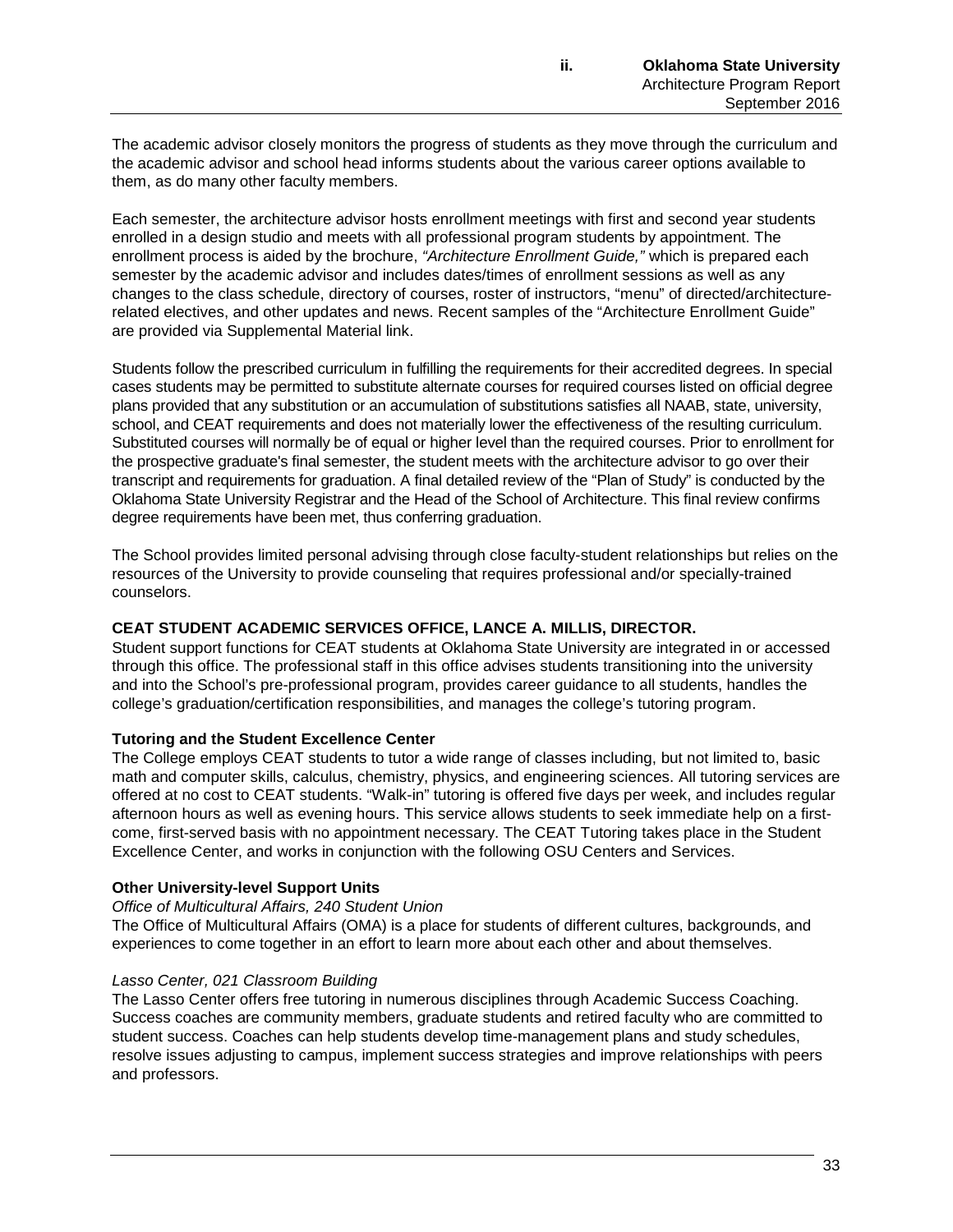# *Math Learning Success Center (MLSC), 5th Floor, Edmond Low Library*

The Mathematics Learning Success Center (MLSC), completed in 2013, is an 8,000 square foot facility in the Edmond Low Library that supports lower-division math courses at OSU. Services offered include free tutoring for all lower-division math courses, review sessions, and access to over 120 computers with mathematical software, support materials, and videos of example problems lectures. The Center is staffed by undergraduate tutors, graduate teaching assistants, and faculty who hold office hours in the MLSC.

### *Writing Center, 440 Student Union*

In addition to one-on-one consultations with trained writing consultants, the Writing Center also provides the following services free of charge to all members of the OSU community: conversation groups; writer's hotline; online chat service; workshops; and reference materials and online resources.

# **CEAT Living and Learning Communities (LLC's)**

The college provides distinct opportunities for students wishing to live in an LLC with other CEAT students. Those LLC's include:

- Diversity Engineering Floor (DEF) is for students who place a high value on diversity
- CEAT Floor is for students wishing simply to live with other students in CEAT majors. Students can choose between two campus housing units which also represent two price points: Allen Hall (suite-style living); and Parker Hall (traditional living, a more economical option)
- Maude's Quad is for female freshman students. This LLC includes clustered classes, mentoring and significant enrichment programming.

#### **WhEATies Breakfasts**

WhEATies Breakfasts are held monthly and consist of corporate sponsors giving a presentation on their company and industry (and usually including some career or job search advice) to 100+ undergrads who enjoy a free catered breakfast. These events are held in the CEAT Student Excellence Center.

### **STUDENT SUPPORT SERVICES: CAREER GUIDANCE**

Initial career guidance is provided to high school students and others interested in architecture or architectural engineering by the University Office of Undergraduate Admissions and CEAT Student Services, and the School's faculty acting as informal counselors. University personnel often refer questions on careers and the profession to the School of Architecture. The academic advisor, faculty, and School Head frequently conduct tours and make presentations about the School and the profession to visiting groups and individuals. Students gain an understanding of the profession of architecture in the Introduction to Architecture course (ARCH 1112). Continuing career guidance counseling for architecture students is one of the most important roles of the entire faculty. This is partly accomplished in formalized settings, but the most important and effective guidance occurs informally in the design studios and on other occasions outside of class hours. Resume and portfolio workshops are provided by faculty and alumni. Mock interviews are organized through CEAT Student Services. CEAT also provides general career guidance for all CEAT students, including advice on resumes and interviewing for jobs.

### **STUDENT SUPPORT SERVICES: INTERNSHIP PLACEMENT**

For the past 15+ years, firms from Oklahoma and across the country have visited the School for the Career Fair each spring to interview students for summer and permanent employment after graduation. This popular career fair is organized by the AIAS and normally includes 30-45 firms. Through its faculty contacts, the School also maintains an informal linkage with many well-known firms across the country, thus providing additional potential employment contacts for students and graduates. Students also find summer and long-term employment through their own efforts.

Since 2006, the School has enjoyed a preceptorship relationship with Pelli Clarke Pelli of New Haven, CT. This firm employs one OSU student for 15 months between their fourth and fifth years of study. Although this preceptorship delays their graduation for a year, it allows the student the unique opportunity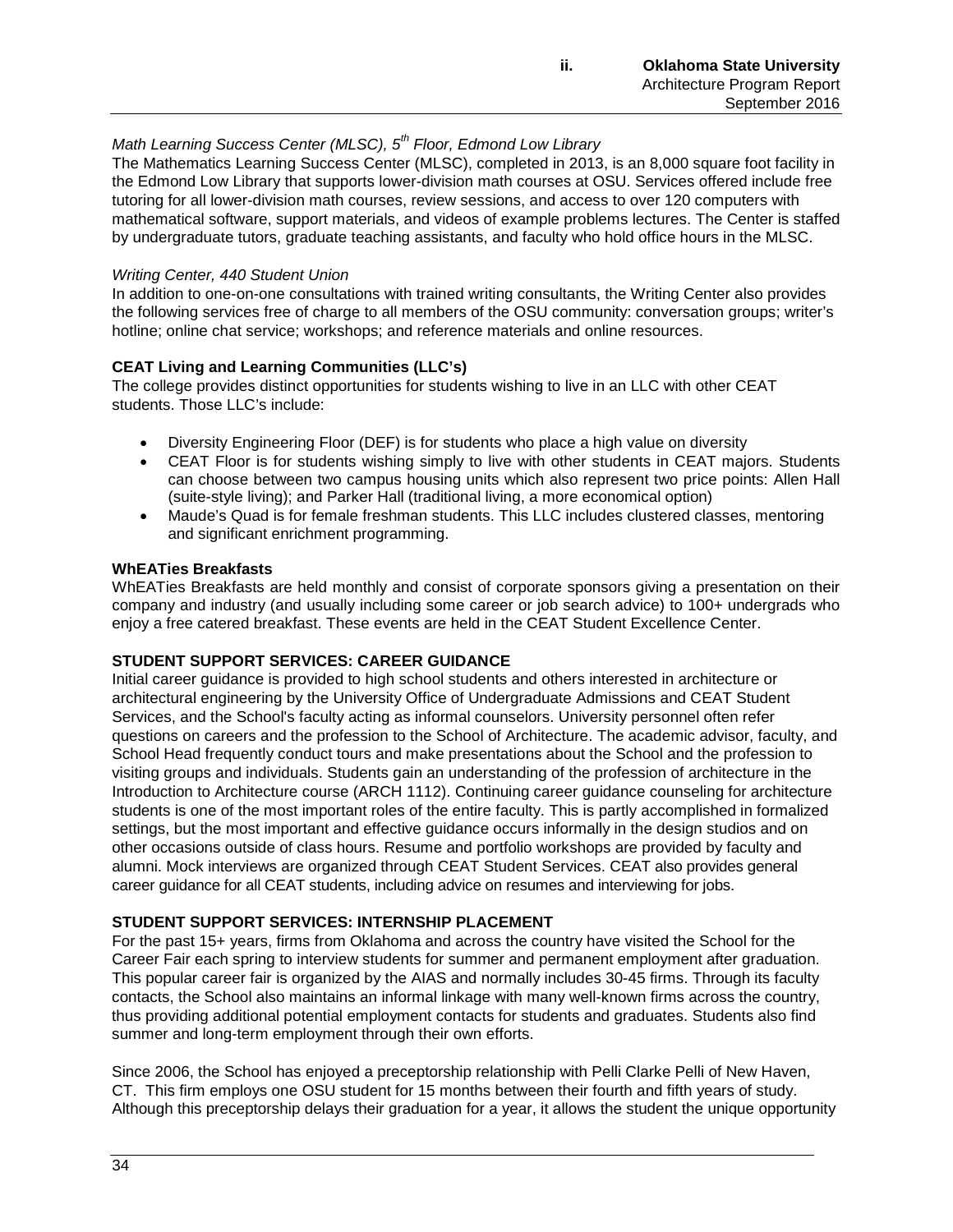to be a part of a world-class firm for a significant length of time. Every student who has participated in the program has returned to finish the B Arch degree plan more mature and professionally driven.

# **STUDENT ENRICHMENT: FIELD TRIPS**

Although the School's location in a relatively small community within a rather rural area provides students with few distractions, the area offers little in architectural "wonder". Students are therefore encouraged to travel within the state, nationally, and internationally for experience and creative stimulation. In addition, the School has increasingly organized field trips to coincide with required design studio or lecture courses. Recent field trips include design studio visits to Oklahoma City, Tulsa, Dallas, Kansas City, Denver, Boston, Portland, Chicago, San Francisco, and San Juan, Puerto Rico. In addition, the School offers a biennial elective field study course, Urban USA, which focuses on the architecture and public space of Washington DC and New York City.

# **STUDENT ENRICHMENT: EUROPEAN STUDY PROGRAM**

The School's European Study Program offers another major travel opportunity. This program is an invaluable asset to the School that has a marked impact on the education, professional development, and post-graduate opportunities of the participating students. Currently the school offers an elective summer program with a home base in Rome, Italy. The program includes travel to various cities around Europe including the 4-5 weeks in Rome. Many faculty have taught in this program since 2011 including, Jeff Williams, Jeanne Homer, Jerry Stivers, Paolo Sanza, Randy Seitsinger, Suzanne Bilbeisi, Mohammed Bilbeisi, Michael Rabens, and Carisa Ramming. Alumni strongly support this program with gifts and scholarships. There is approximately \$20,000+ of annual student support in the form of scholarships dedicated to this program.

As a result of a recent curriculum study, starting in the fall of 2016, new freshman will enter a curriculum where a significant longer-term international architecture study experience is required. Details of this new 4-hour course can be seen in information provided via Supplemental Material link (in Course Descriptions, and School of Architecture European Studies Program).

### **STUDENT ENRICHMENT: INTERNATIONAL EXCHANGE PROGRAMS**

Students have the opportunity to participate in several exchange programs. Since the last NAAB visit the School has hosted thirteen exchange students from abroad (7 from SWJTU in China, 1 from UPV in Spain, 1 from UCL in Belgium, 1 from ITESM Cuernavaca in Mexico, and 3 from the University of South Australia). In addition, six OSU students have participated in semester-long or summer study abroad experiences at international universities (2 in Mexico, 2 in Spain, 2 in Italy, and 1 in Germany). Four students have plans to study abroad in spring 2017.

### **STUDENT ENRICHMENT: STUDENT ORGANIZATIONS**

There are many student organizations active within the School:

American Institute of Architecture Students - advised by Professor Jerry Stivers Construction Specifications Institute - advised by Professor Khaled Mansy Architectural Engineering Institute - advised by Professor John Phillips ASTEK (Architecture Students Teaching Elementary Kids) – advised by Professor Suzanne Bilbeisi Tau Sigma Delta Architecture Honor Society- advised by Professor Suzanne Bilbeisi Architecture Leadership Council (ALC) – advised by Professor Randy Seitsinger and Suzanne Bilbeisi

All organizations are important in providing students with leadership-building opportunities, fellowship, and opportunities for community and professional service. AIAS is the largest student organization with about 40 active and attending members. Following is a list of AIAS events which is representative of their typical activities: Alumni Tailgate, Potluck Tailgate, Cross-Disciplinary Tailgate (with Landscape Architecture and Interior Design), Napkin Sketch Auction, AIAS-AEI Potluck Dinner, Beaux Arts Ball,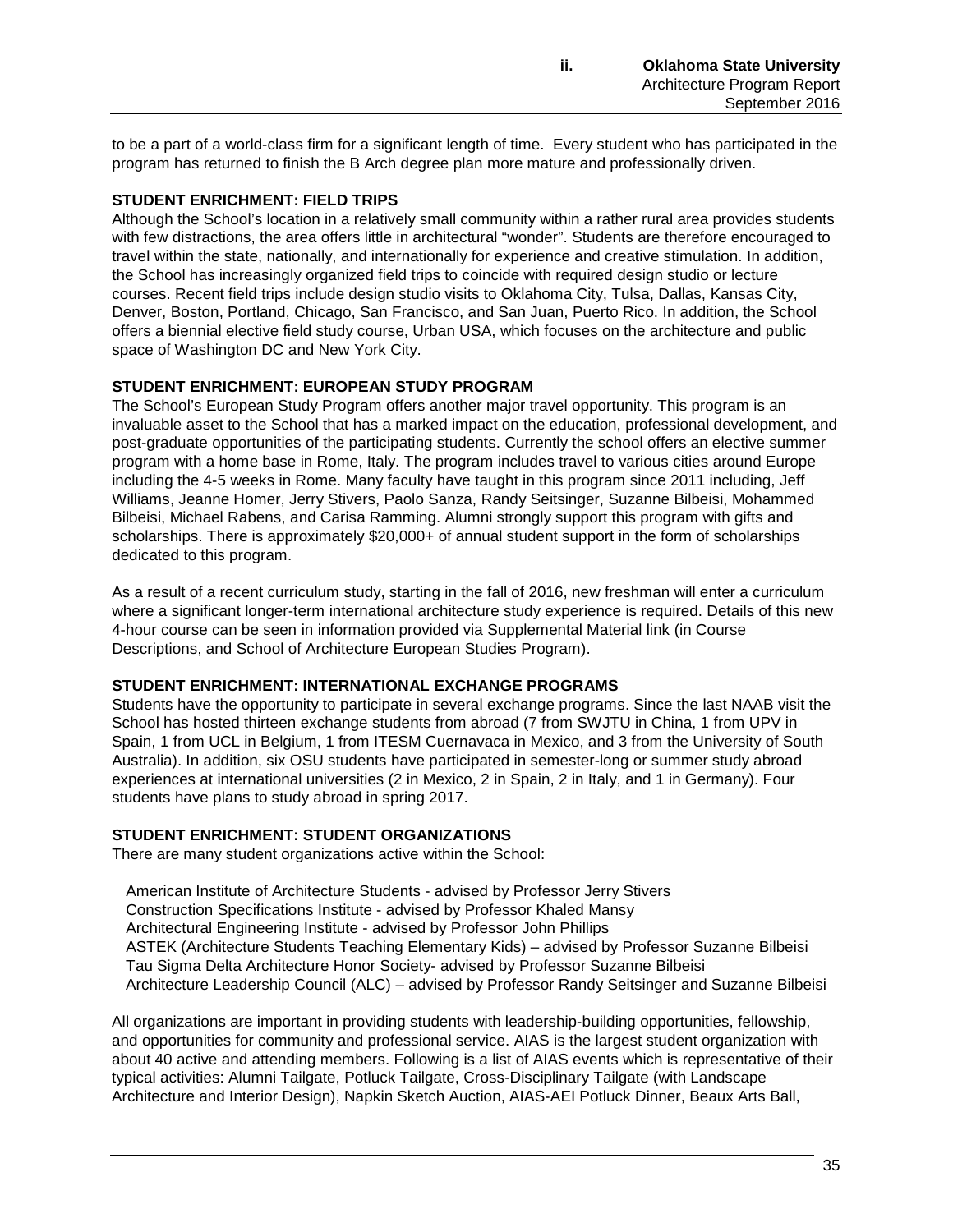Design Week (which included Themed Dress-up Days, Class vs. Class Competitions, Trivia Night, Talent Show, Professor Panel, and the Pig Roast), Big/Little Mentoring Program, AIA Oklahoma Architect's Day at the Capitol, Portfolio Workshop, AIAS Student Coordinator-Led School of Architecture Career Fair, Career Fair Prep Workshops, Graphics Workshops, Habitat for Humanity Build, 'Into the Streets' Community Service Projects, a presentation by OU Master of Urban Studies Director, attendance at the AIAS South Quad Conference, participation in AIAS Forum 2014 in Nashville and the AIAS Forum 2016 in San Francisco, AIAS Grassroots of 2014 and AIAS Grassroots in 2015.

ASTEK has been consistently active each year since 1999, offering units on architecture to Stillwater area fifth grade elementary students. CSI and AEI both contribute significantly to the School's educational experience, offering construction site tours, conference opportunities, lectures, etc. Tau Sigma Delta occasionally awards the Tau Sigma Delta Silver Medal to a distinguished alumni practitioner in recognition of his or her record of distinction in design in the field of Architecture.

All the student organizations are important in providing national contacts for the School's students who wish to participate in regional and national events.

### **STUDENT ENRICHMENT: CENTENNIAL LEADERSHIP AND CENTENNIAL MENTORSHIP PROGRAMS**

The School has two newly developed programs to help develop student leadership and success. The Centennial Leadership Development Program is designed to help develop student leadership skills by encouraging activities related to academic excellence, community service, personal wellness, an enhanced world view, and professional readiness. In the first three semesters of the implementation of the program, 10% of the graduating seniors achieved the 'Centennial Fellow' recognition.

The Centennial Mentorship program aims at connecting students in professional school with alumni mentors to help ease the transition from academia into the profession, and encourage professional success. In the first semester of the program, 57 students in professional school participated, and 28 alumni mentors. Details of both programs are provided via Supplemental Material link.

### **STUDENT DIVERSITY**

Oklahoma State University places a high priority on increasing student diversity, and on enhancing the awareness of the issues surrounding diversity within the entire student population. The Office of Institutional Diversity focuses on the development of a more inclusive community of learners and leaders. This office provides seminars, workshops, and courses focusing on diversity. They recruit and retain undergraduate students, graduate students, faculty, and staff who actively promote the importance of an inclusively diverse community of learners. In addition, every graduate of Oklahoma State University must complete a (D) Diversity designated general education course as a condition of graduation. The (D) requirement is granted to courses that study issues related to diverse populations in the USA.

In terms of demographics, Oklahoma State University Academic Ledger reports that for the School of Architecture the percentage of women students has increased from 33% in 2011 to 45% in 2015 and the number of diverse students in the School has increased from 20% in 2011 to 31% in 2015.

# **STUDENT SUPPORT: SCHOLARSHIPS**

The school's endowments have increased dramatically in recent years. Many of these endowments support student scholarships and most are targeted for students in the professional program. Currently the School has approximately \$7.5M in endowments with an additional \$12M in pledges to be fulfilled in the future (compared to \$3M in endowments and \$2M in pledges in 2010). Currently, combining endowment income with yearly gifts, the school has approximately \$125,000/ year to invest in student scholarship support for architecture and architectural engineering students.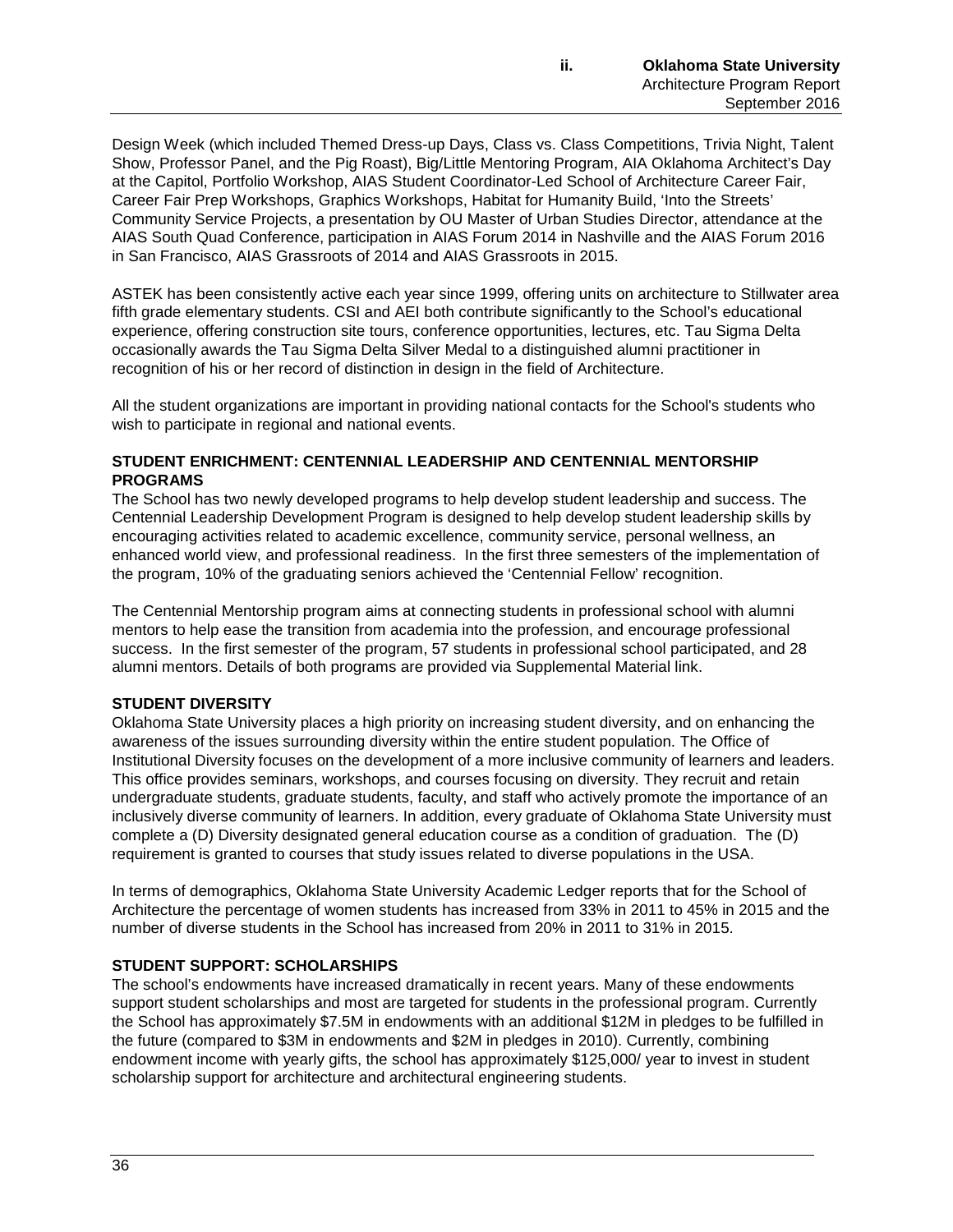The School's most recent gift is a new \$750,000 endowment which will provide approximately \$35,000 in new annual support for International Programs in the School of Architecture. This support will add to the over \$20,000/year of current scholarships for the Europe Program and will assist students greatly as the School moves to a curriculum where an international study experience is required for completion of the degree.

# **STUDENT ACHIEVEMENT: RECOGNITION**

The School recognizes outstanding student achievement with a number of awards each year, including; Alumni Book Awards for outstanding achievement in each design studio course, the AIA School Medal, the AIA Certificate, the Alpha Rho Chi Medal, the Outstanding Teaching Assistant Award, and the Caudill Fellowship, which is awarded to the outstanding graduate based on a portfolio with a prize of approximately \$9000 to support international travel and study. Students are formally recognized each year in the School's Honors and Awards program during Architecture Week in the first week of April.

# **STUDENT ACHIEVEMENT: COMPETITIONS AND MAJOR SCHOLARSHIPS/ AWARDS**

Students participate in regional, national, and international design competitions. Following is a list of student competition results from these competitions since 2010:

- 2016 Professor Seung Ra and his competition studio (Bailey Brown, Blake Mitchell, Minwoo Hahm and Austin Mitchell) entered in the fourth international Land Art Generator Initiative (LAGI) design competition for the City of Santa Monica. The entry, RODS, was selected by the editor for inclusion in the publication, "Powering Places" by Prestel (ISBN:978-3-7913-5550-4).
- 2016 Fourth year architecture students Emily Henning and Stephen Smith each received a prestigious Bailey Scholarship to support the continuation of their studies internationally.
- 2016 Skylink Ink Animation Studios Launch Prize:
	- $\circ$  1<sup>st</sup> Place Austin Mitchell
	- $\circ$  2<sup>nd</sup> Place Stephanie Onuaja
- 2015 Annual International Skyscraper Competition Special Mention. Student team: Weisi Ma, Jeremy Floyd and Cameron Patterson.
- 2014 IES Oklahoma Chapter Lighting Design Competition:
	- o 1<sup>st</sup> Place: Brad Elsbury, Mavis Ma, Cameron Richards
	- o 2<sup>nd</sup> Place: Zach Burson, Hunter Heinrich, Jennifer Lane
	- $\circ$  4<sup>th</sup> Place: Justin Kunkle, Keaton Munsterman, Holly Vetsch
	- o H.M.: Brian Waweru, Cole Edwards, and Hope Hall
- 2014 AEI Pankow National Student Design Competition Finalists. Student team: Jeff Cassel, Nick White, Prescovie Anderson, Holly Vetsch, Morgan Brun, Bradley Elsbury, Cole Edwards, Keaton Munsterman, and Justin Kunkle.
- 2013 AIA Central States Regional Student Design Competition  $-1<sup>st</sup>$  Place. Student team: Lauren Snow, Sara Williams, Sarah Turner, Taylor Dearinger.
- 2012 National AEI Charles Pankow Student Competition  $-3<sup>rd</sup>$  Place. Student team: Ricardo Montoya (project lead), Bonnie Fentem, Lance Luke, Chris Maxwell, Ryan Baskin, Matt Horning, Nick Prather, Rachel Funkhouser, and Tim Fitzgerald.
- 2010 Charles Pankow National Student Competition  $-3<sup>rd</sup>$  Place. Student team: Patricia Doutey, Brenda Harvey, Sarah Jung, Gina Taylor, and Isabella Velasco.
- 2010 Dallas Region 5 Construction Competition  $-1<sup>st</sup>$  Place in Design Build, students Matt Eccleston, and Ben Stukenborg worked with students from Construction Management Technology on the 16-hour Design Build charrette. In addition to the overall win, Stukenborg was presented a prize as "best presenter".
- 2010 Wichita Art Museum Design Competition, 1<sup>st</sup> Place, Laura Morton.

The School is confident that its collective human resources form its most valuable resource. It has a highquality student body that is intelligent, creative, hard-working, and cooperative. The faculty is energetic, well-qualified and experienced, and has achieved impressive recognition for its contributions to education.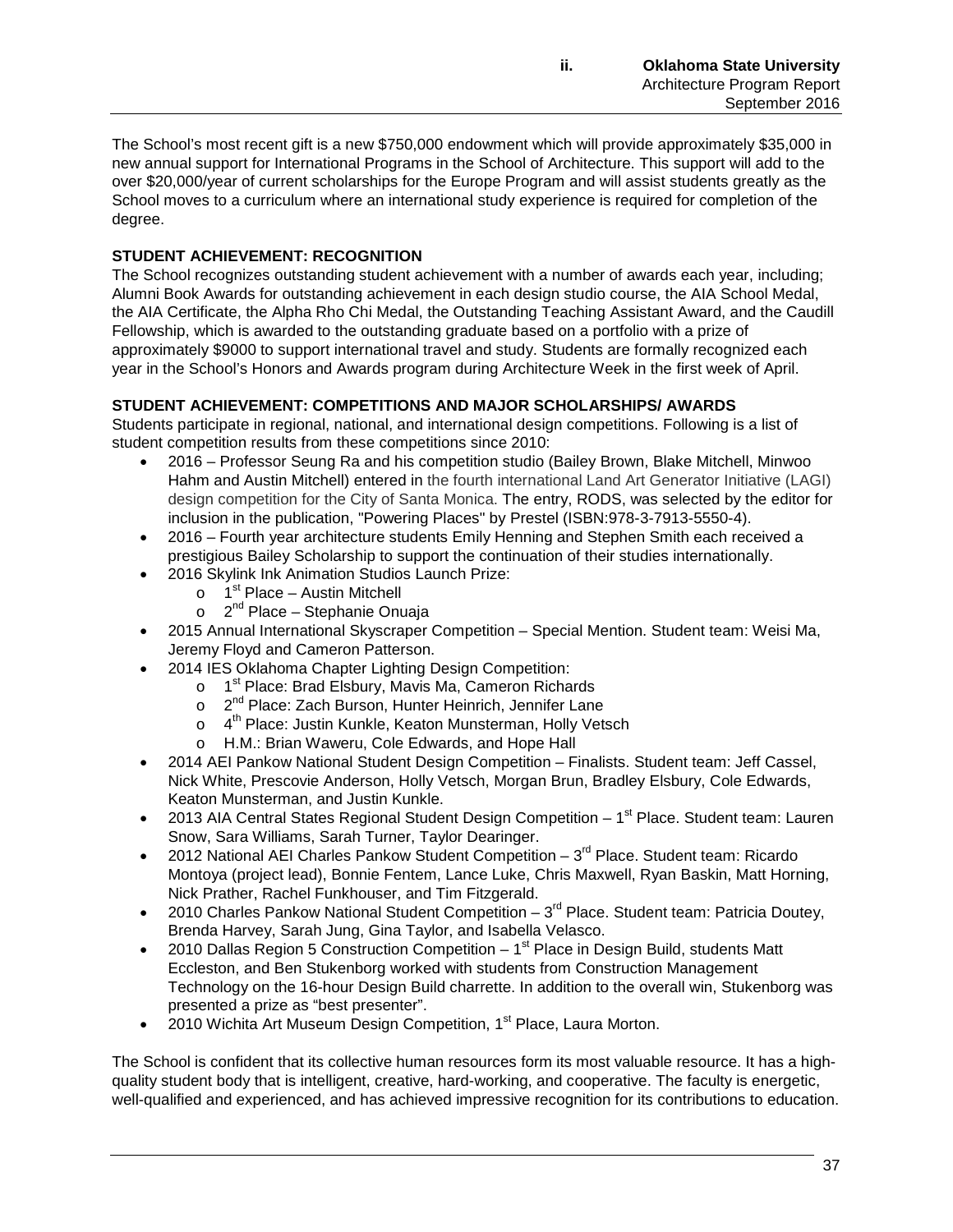The staff is highly competent and efficient, and also consistently extends warmth, friendliness, and good humor. The sum of these human resources places the School in an excellent position to fulfill its educational mission.

# **I.2.2 Physical Resources**

The School of Architecture is housed in the Donald W. Reynolds School of Architecture Building, a state of the art new and renovated facility which was completed in 2009. The building and design team, led by OSU School of Architecture faculty, received an AIA Oklahoma Design Award in 2010. This facility provides approximately 72,000sf of dedicated space and includes a faculty administrative area, a gallery for displaying student work and hosting special events, the Cunningham Architecture Library, a digital fabrication workshop, archive space for keeping student work, the Jack and Carol Corgan Auditorium (capacity of 154), three classrooms (all with a capacity of 25-49 students), a daylighting lab, design studios, and student support spaces. The building was designed with flexibility in mind, and all building systems have been exposed, facilitating the building's role as a teaching tool for showcasing the relationship of engineering and architecture.

Each faculty and staff member has their own office space in an administrative wing, with the exception of the digital fabrication coordinator/shop manager, who maintains his office in the school workshop. Each office has been sized to allow its occupant space to work on multiple tasks, as well as room to meet with colleagues, and students. In this administrative wing there are also small and large open work areas to allow for faculty meetings, grading of large scale student work, and impromptu meetings.

The majority of architecture courses are taught in the School of Architecture building. Three classrooms and one lecture hall are utilized for the purpose of teaching classroom courses. All classrooms have received technology upgrades since 2013. New acoustical ceilings and lighting were installed in the two second floor classrooms (ARCH 220 and 250) in 2013-2014.

Dedicated design studio space is provided for students in all design studio courses. Additionally, there is an Architectural Engineering design studio for professional program AE students. Each student, from the spring of their freshman year until graduation, is provided with an exclusive work station that includes a drawing table, lockable equipment drawer, side table space, and stool. In addition, private flat file storage is available for each student. Floor-mounted electrical outlets are distributed throughout the studio spaces to support student-provided task lighting, computers, and other electrical devices.

The large, open design studio spaces promote the School's philosophy that architectural education is a continuous, integrated, and cooperative process rather than a series of compartmentalized courses and projects. The open studios allow students to observe work in progress at all year levels, encourage informal constructive critiques and other appropriate assistance across class boundaries, and facilitate a school-wide sense of spirit and camaraderie. Each of these elements of peer learning is essential to maintaining the high quality work and behavior that form the School's heritage. Daylighting formed a critical component of the concept of the building and enriches the spaces in the building. This attention to daylighting is especially evident in design studio spaces where it contributes to pleasant and functional student workspaces.

The building is accessible 24 hours per day, 7 days per week. A cardkey system provides after-hours security for students and their belongings while allowing School of Architecture students complete access to the building. Building security is maintained with security cameras located throughout the building and at all entries.

The principal jury and exhibit area for the School is the Architecture Gallery, located on the first floor of the building, and it serves as the "heart" of the facility. Under the direction of a faculty member, it houses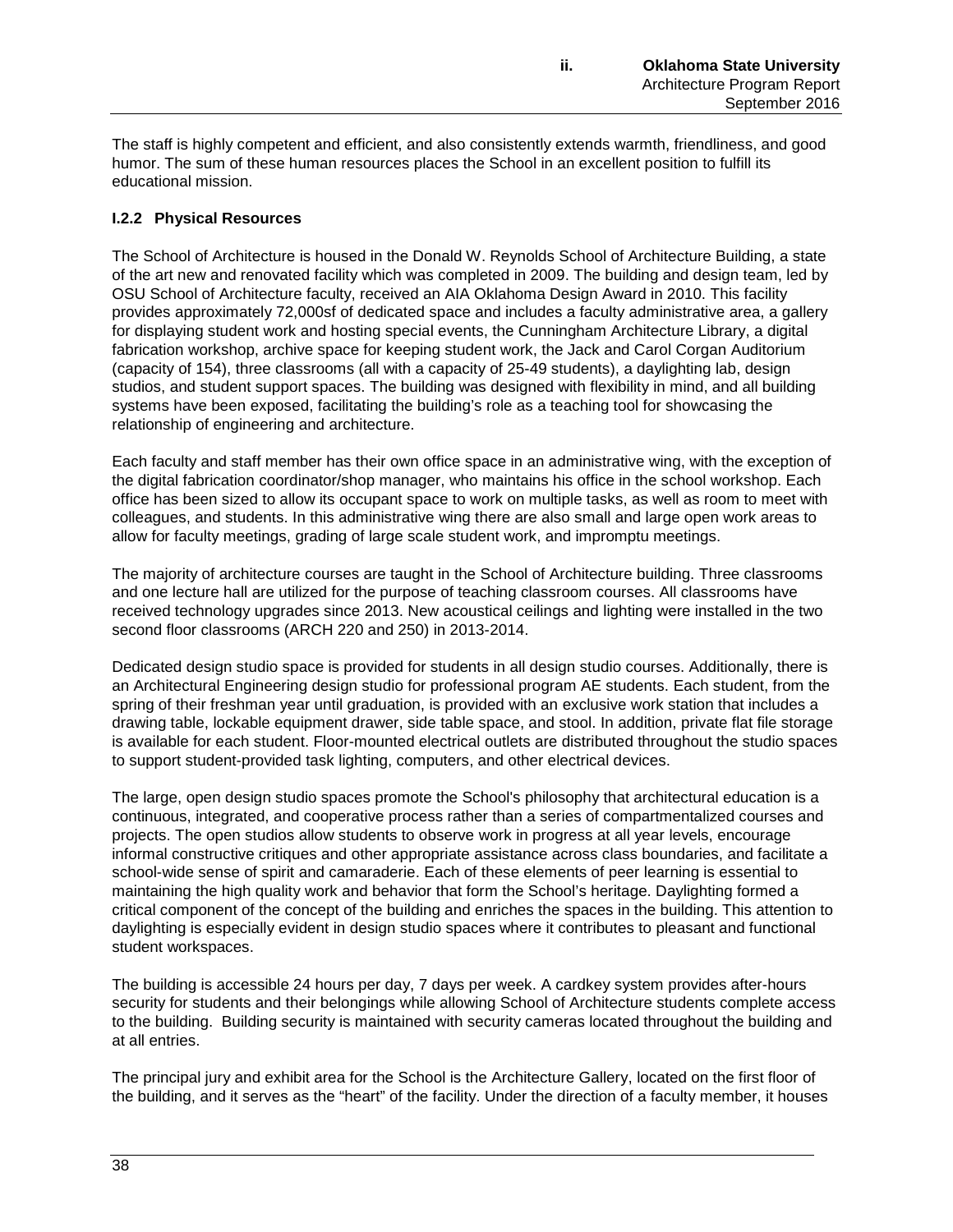current and retrospective student work, touring shows of significant architecture from the region, nation, and world, and exhibits of artwork and other related disciplines. Additional exhibition and review space is available in and adjacent to the major circulation areas parallel to the studios on the second and third floors. These areas are surfaced with tackable material and are used extensively for displays of project research and analysis, informal pinup critiques, and exhibition of finished student projects. A catering kitchen facilitates gallery receptions and events.

The architecture library occupies slightly more than 3,000sf on the first floor of the architecture building's west wing. Its convenient location, provision for a variety of study spaces, and convenient access from all design studios, makes it a well-used teaching and resource tool for the students.

The daylighting lab provides access to a state-of-the-art, computer controlled "artificial sky" dome, funded by a NSF grant, which, through sensors, measures light and energy on and in building models. In addition, a heliodome facilitates the study of direct light on buildings.

The digital fabrication lab and shop located on the first floor features a 4'x8' CNC machine as well as a wide variety of shop tools and resources. In addition, students have direct access to two laser cutters, two MakerBot 3D printers and supervised access to a high-end 3D printer. The shop manager is responsible for providing guidance for tools and equipment in the shop to help ensure they are being used properly and safely. Students using tools or equipment are given both instruction and oversight by the presence of either the shop manager, teaching assistants, or faculty who are present during operating hours for the workshop. Prior to a student being allowed to use the workshop, CNC machine, 3d printers, or laser cutters, they must complete and pass safety training required by the University. The shop manager and teaching assistants are responsible for ensuring that tools and equipment in the workshop are in proper working condition.

The Donald W Reynolds School of Architecture building has hard-wired internet connections at all studio desks and a wireless system for access in classrooms and ancillary building spaces. ARCH 120 provides hard-wired internet connections for student computers. The School provides student access to printers and plotters, which are located in various locations throughout the building. The School also provides students access to a new color printer/copier on the second floor and scanners on the first floor and the Cunningham Architecture Library.

Faculty are provided computers with hard-wired internet connections related peripherals and software as needed for instruction and scholarship. They have access to plotters, printers, scanners, and digital fabrication equipment. Faculty and staff IT support is provided by CEAT IT personnel.

The DWR Architecture building is a major asset of the program and one of the most popular buildings on campus. It is in fact a routine stop on the general campus tour offered through OSU admissions for prospective students interested in any major.

In addition to the resources provided within the DWR Architecture Building, School of Architecture students also have access to all CEAT facilities including the DML and Fab Lab (both of which include hands-on tools and digital fabrication equipment), computer labs in EN and ES, and the newly completed CEAT Student Excellence Center on the first floor of the ATRC.

Construction will start in the fall of 2016 on a new 72,000sf CEAT Undergraduate Lab building on the site directly to the west of the DWR Architecture Building. This new state-of-the-art facility will focus on providing space and equipment for hands-on learning and interdisciplinary collaboration within a unique college which has academic programs in engineering, architecture, and technology. School of Architecture students will utilize this new facility. It is planned to open in 2018.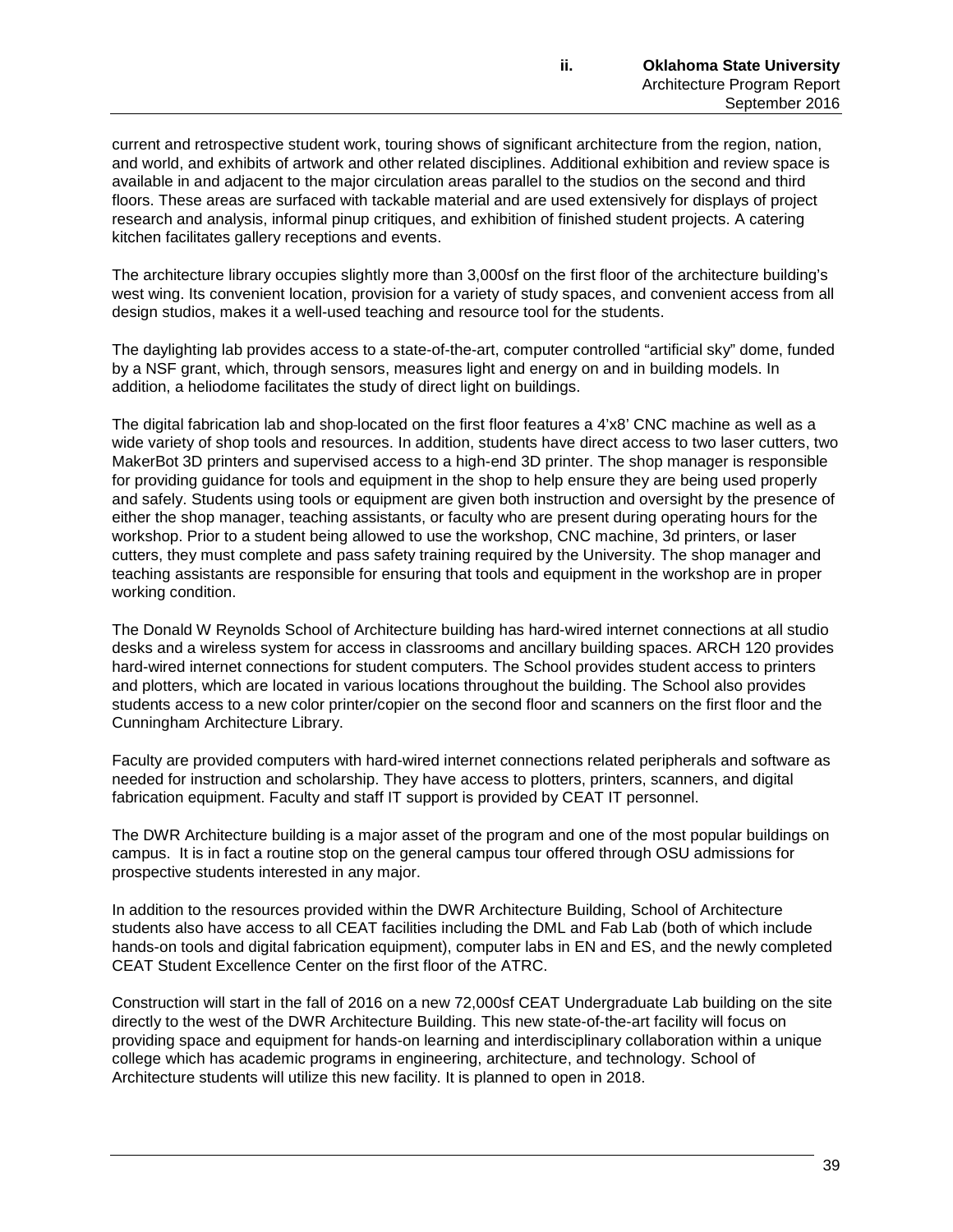# **MAINTENANCE AND UPGRADING OF FACILITIES**

The Donald W. Reynolds Maintenance Endowment was fully funded in 2013. This endowment provides over \$150,000/ year for equipment, building improvements, furniture, renovations, etc. to keep the new facility in state of the art condition into the future. This money is in addition to the normal maintenance and upkeep provided by OSU.

In 2013-2014, the School of Architecture, utilizing over \$115,000 in funding from the Donald W. Reynolds Maintenance Endowment, made several significant renovations to the Donald W. Reynolds Architecture Building including upgrading the video projection equipment in ARCH 120 (Jack and Carol Corgan Auditorium), installing acoustical ceilings and upgraded lighting in ARCH 220 and ARCH 250, and upgrading the video projection equipment in ARCH 220 and 250. In addition, a new catering kitchen was installed adjacent to the first floor gallery to facilitate events in the gallery. Over the past four years, CEAT has provided \$490,300 (\$230,000 in 2012-2013, \$150,000 in 2013-2014, \$60,000 in 2014-2015, and \$50,300 in 2016) from the CEAT Student Technology Fee to purchase new equipment and technology upgrades for the School. Floor plans and additional information about the Donald W. Reynolds Architecture Building and the new CEAT Undergraduate Lab Building are provided via Supplemental Material link.

# **I.2.3 Financial Resources**

The program budget and funding sources can be divided into six categories:

- 1. Salaries -including faculty, staff, and teaching assistants
- 2. Maintenance
- 3. Lecture Program -funded through the School of Architecture Lecture Series fee
- 4. Technology funded through the CEAT Technology Fee
- 5. Outside Generated Funding primarily through online instruction and grants and contracts
- 6. Gifts and Endowments

The Head of the School is charged with the responsibility of managing all aspects of the School's budget. Faculty are required to make purchasing requests in advance of spending, and overall priorities are periodically discussed in faculty meetings. The School Head makes raise program recommendations based on yearly evaluations. All raises are merit-based.

While additional funding would be useful to aid several areas in advancing the mission of the School of Architecture, the current funding level has been adequate for providing the necessary support to students in attaining student outcomes. The looming state budget crisis precipitated by the falling price of oil and natural gas, however, is a source of concern. The state did experience a large budget shortfall to be made up for, in part, by cuts to higher education funding for this fiscal year. To address these cuts, the university raised tuition by a small percentage while at the same time prohibiting a raise program for faculty and staff across the board. The Dean of CEAT made several cuts at the college level, for example he chose to cancel onsite courses and only offer distance education courses in the summer session. At the school level, we held open a faculty position for a year. The net savings of these decisions were sufficient that cuts at the department level were not strongly felt. It is clear, however, that with slowly increasing enrollment, coupled with less to work with in the current funding model, the school will face an interesting set of budget challenges in the coming years.

# **SALARIES**

The University has set a goal of increasing its faculty salaries to at least the median of the collective Big 12 institution's faculty salary structure. While the University has made progress toward this goal, overall, its faculty salaries remain below the targeted median. OSU administration has articulated this as a top priority and the Dean of CEAT has worked hard on this issue in recent years, significantly raising salaries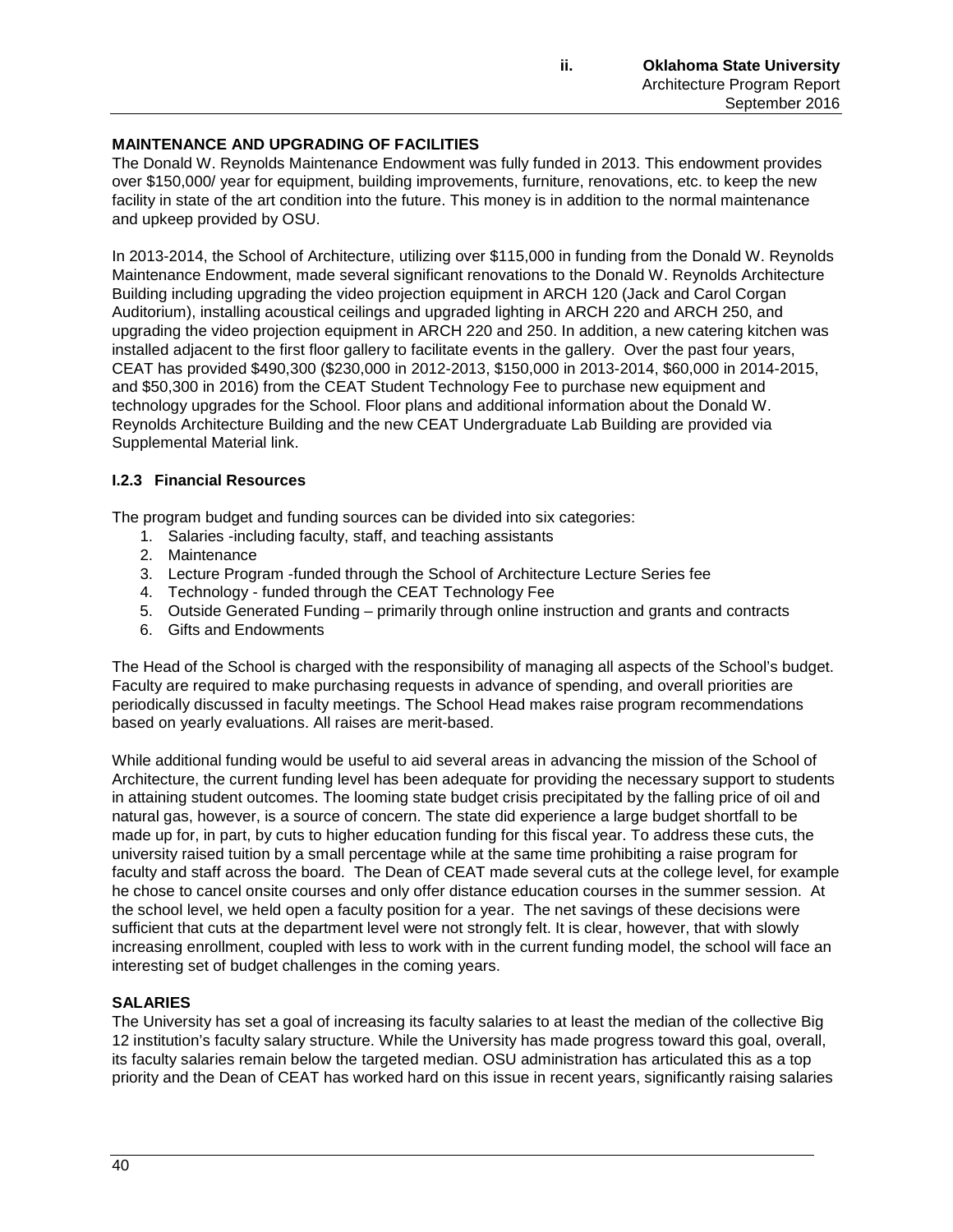of high-performing senior faculty. Salaries and benefits of the School's staff members are on a reasonable par with those for similar positions throughout the University and Stillwater community.

CEAT provides funding each year to support student teaching assistants and the School has had an adequate number of teaching assistants to support classroom instruction. Funding for TA positions has decreased in 2015-2016 in response to the state budget contraction. So far, the School has been able to juggle funding to provide basic TA coverage. These teaching assistants help faculty with aspects of course preparation and grading. There is concern across the University regarding what the future holds in terms of TA support due to anticipated large budget cuts to Oklahoma higher education in the near future.

# **MAINTENANCE BUDGET**

This annual \$70,000 budget supports the majority of the School's ongoing operational needs, including office and educational supplies, course development, faculty and staff computers, printing, postage, telephone and fax, equipment maintenance, contracts, and services, ACSA membership dues, and faculty development and travel. This budget has remained constant over the last several years. The school utilizes money available from other categories to bolster the needs in this area.

# **LECTURE PROGRAM BUDGET**

The School sponsors an annual Lecture Series that is open to the general public. This series is funded by a fee paid each semester by School of Architecture students. Funding for this important enrichment program is approximately \$17,500/year. The lecture series committee is made up of both faculty and students.

# **TECHNOLOGY BUDGET**

The CEAT Student Technology Fee provides annual funding to support technology in the School of Architecture. The amount of funding the School receives through this fee has varied over the past four years from \$230,000 to \$150,000 to \$60,000, to \$50,300. Previously, the fee was used to mostly fund CEAT computer labs but over the last four years this money has been made available to departments to fund a variety of other technology needs. A committee made up of both faculty and students recommends how this money is spent each year.

# **OUTSIDE GENERATED FUNDING**

Several sources of outside funding supplement the school's budget. Faculty have been successful in securing grants for specific projects and initiatives (Provost grants, research-related funding, gifts to support design/build projects, funding from the Riata Center, etc.) and the School receives annual funding of over \$8,000 from the online Statics course which supports faculty development. In the fall of 2016 the school began delivering an online section of ARCH 2003, the history of architecture course enrolled by students from all majors across the university, which will further add income in this category.

### **ENDOWMENTS & ANNUAL GIFTS**

Oklahoma State University has made a significant commitment to attracting the most capable students possible and providing them with financial incentives to enroll and graduate. Following the University's commitment, CEAT and the School of Architecture have followed suit with significant success in enlarging endowments focused on funding for scholarships and enrichment activities for both students and faculty. The School has benefited greatly from this increase in financial aid to promote academic excellence.

The School's most recent gift is a new \$750,000 endowment which will provide approximately \$35,000 of annual support for International Programs in the School of Architecture. Since the last accreditation visit, the School has increased its endowments from \$3M to approximately \$7.5M. In addition, the school has estate pledges of over \$12M which will continue to grow support in the future. Currently, twenty-seven separate endowments supporting the School of Architecture are managed by the OSU Foundation and two endowments are managed by outside foundations. Twenty of these endowments support student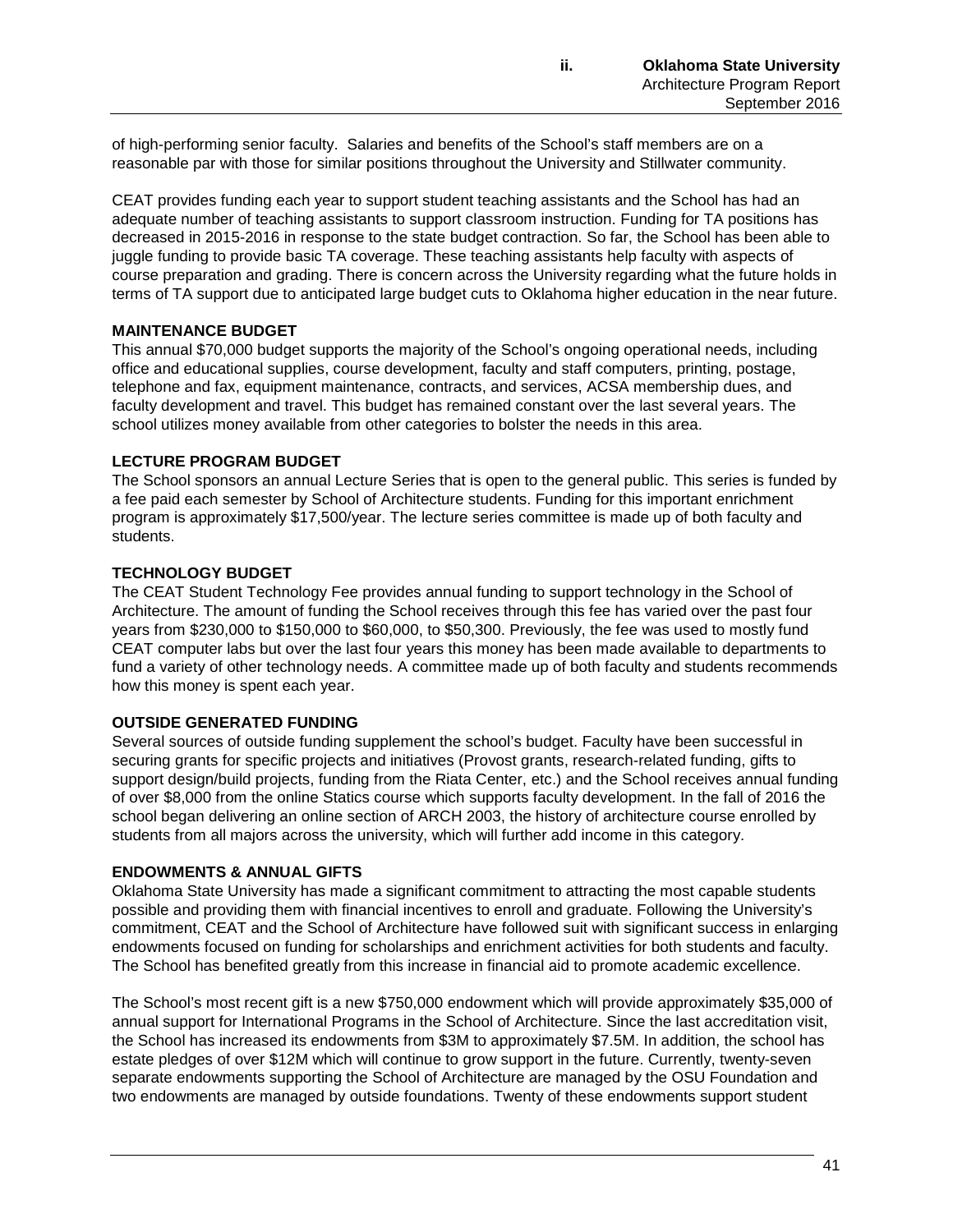scholarships with permanent funding of about \$82,000/year. The school receives another \$40,000 in annual gifts targeted to scholarships and prizes and students receive additional scholarships funded through CEAT and OSU. The School also receives annual gifts in the range of \$25,000 - \$35,000 to supplement general funding.

The \$3.25M DWR Maintenance Endowment provides over \$150,000 a year for keeping the Donald W. Reynolds Architecture building in state-of-the-art condition. This money can be used on renovations, new equipment and technology, and furniture. The Endowment for Excellence provides about \$10,000/year in discretionary funding which is targeted to student scholarships and enrichment programs for students and faculty. Two endowments support the Cunningham Architecture Library. The Knight Family Endowment provides about \$3500 in funds each year to support a faculty fellowship focused on professional development. The NCARB Endowment supports the capstone course (ARCH 4216/5226). The Centennial Professorship provides \$10,000 annually to support a faculty member and his or her initiatives.

Professor Suzanne Bilbeisi was appointed the first Centennial Professor in 2013, with a four-year term. She has focused spending from the endowment on strengthening the professional readiness of School of Architecture students through workshops, lectures, and educational programs. In addition, she has launched a Leadership Development program and a Student/Alumni Mentorship program.

In 2012, the campaign for funding the DWR Maintenance Endowment was fulfilled; at the current time, there is no designated OSU Foundation fundraising campaign specifically involving the School of Architecture. The Dean of CEAT has prioritized the new college undergraduate lab building (set for completion in 2018) as the primary focus of current fundraising efforts, and the School of Architecture will in fact benefit from use of that new CEAT facility.

The Dean and School Head, assisted by the OSU Foundation, assume primary responsibility for fundraising activities. A list of all endowments is included via Supplemental Material link.

# **I.2.4 Information Resources**

The primary mission of the Oklahoma State University Library is to serve as the intellectual commons of the University, providing high-quality resources, services, and gateways to information to meet the needs of Oklahoma State University's diverse instructional, research, and outreach programs. In accordance with the University's land grant mission, the Library also serves as an information resource for all the citizens of Oklahoma through direct access to its extensive collections and special services and by sharing these resources as needed with other libraries in the state.

The Oklahoma State University Library contains over 7 million books, documents, and microforms. Through its website, [www.library.okstate.edu](http://www.library.okstate.edu/) the Library provides access to 200+ bibliographic databases and more than 30,000 full text journals. Free unlimited printing and Wi-Fi access are available throughout library facilities. Total library expenditures were \$18 million + of which 48% were spent on library materials.

The Edmon Low Library and the Cunningham Architecture Library, a branch library founded in 1976, are the primary libraries used by students in the School of Architecture. The Edmon Low Library is open 24/5 during the fall and spring semesters and 24/7 during final exams week. It is located within a five-minute walk of the School of Architecture. The Cunningham Architecture Library is open 70 hours per week during the fall and spring semesters. This library is conveniently located on the ground floor of the Donald W. Reynolds School of Architecture Building. It provides seating for 45 users in a comfortable lounge area and in one fully equipped group study room. The 3,000+ square foot facility is equipped with four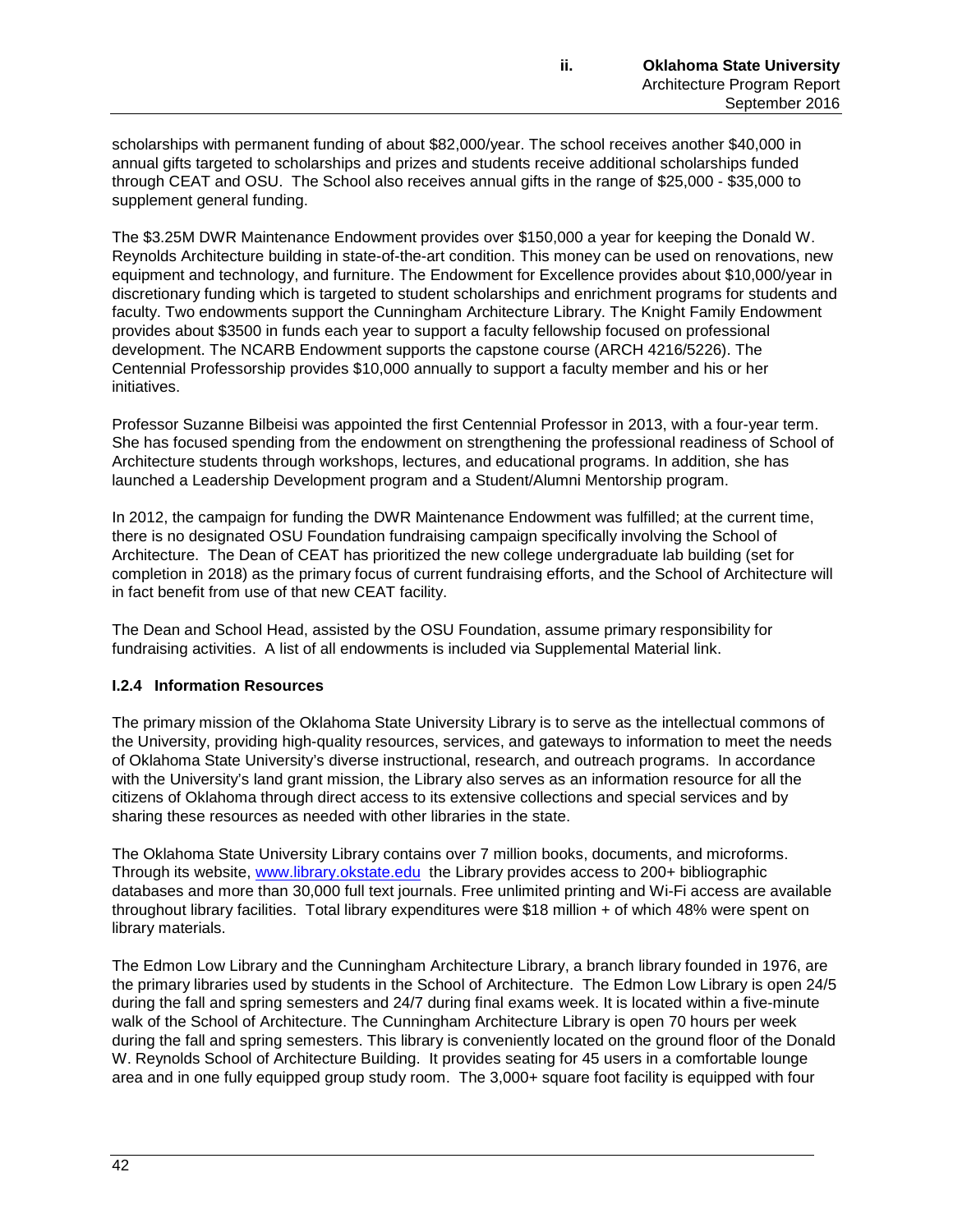public computer workstations, a networked printer and photocopier, two large-format scanners and a Smart Board available for student use.

The Cunningham Architecture Library contains nearly 20,000 volumes and provides access to 200+ periodical titles covering the areas of architectural engineering, architectural history, theory and criticism, building codes, construction technology, graphic techniques, historic preservation, landscape architecture, urban planning, and sustainable architecture and design. The Edmon Low Library contains an additional 30,000+ volumes in closely related areas of design, drawing, graphic communication, engineering, sociology and urban planning. The materials budget for Architecture and Landscape Architecture materials averages \$20,000 per year and adds roughly 250 titles per year.

Several significant resources have been added since the last accreditation visit. The *Archivision Digital Research Library* is a collection of over 60,000 high-quality images with extensive metadata. It is intended to be a diverse, rich and extensive image resource for students and faculty in architecture, urban design, landscape architecture, archaeology, art and art history. In addition, students and faculty have full access to the *BuildingGreen Suite* — the leading, authoritative online resource for reliable content on sustainable design strategies, green building materials, and case studies of high performance buildings. Finally, whenever possible, the Architecture Librarian acquires at least one copy of every textbook used in the School's curriculum to be placed on reserve in the library to ease the financial burden on students.

Materials not available in the Stillwater campus libraries may be obtained from libraries beyond OSU through a robust interlibrary loan service. The Library belongs to several regional, national, and international consortia which are used to support interlibrary loan requests. The OSU Library, on average, is able to provide requested books for researchers in five working days. Electronic copies of articles average about two working days from receipt of request to delivery of material to the requester's desktop, although same-day delivery is not uncommon.

The Architecture Library employs one full-time professional librarian and six to eight student assistants, the equivalent of one FTE. Susan Bobo, the Architecture Librarian, is a tenured associate professor on the Library faculty. Her undergraduate background is in the history of art and architecture and she holds a master's degree from an American Library Association accredited program. In addition to Architecture, she is also the library liaison for the Landscape Architecture Department in the College of Agriculture and the Department of Art, Art History and Graphic Design in the College of Arts and Sciences. As library liaison, her role is to provide instruction and direction on how to find and use subject-specific resources.

To maximize student success in locating and accessing information services and resources located in or made available through the Library, the Architecture Librarian conducts instructional sessions throughout the year; most importantly Professor Bobo annually introduces freshmen at the School to the library resources in a class project for the ARCH 1112 introduction to architecture required class. Her other efforts vary in nature from general orientation/overview sessions scheduled at the beginning of the semester in upper division courses, to one-on-one meetings with students and/or faculty to address specific research or studio projects. In addition, she proactively acquires new materials in response to faculty requests and alerts faculty to new or updated resources in their respective subject areas.

A recent task force was appointed in the school to examine current uses and needs of the Cunningham Architecture Library, and project future plans. The result of this effort was the 2015 Strategic Plan for the Cunningham Architecture Library; this plan is available in the Strategic Plans folder on Supplemental Material link.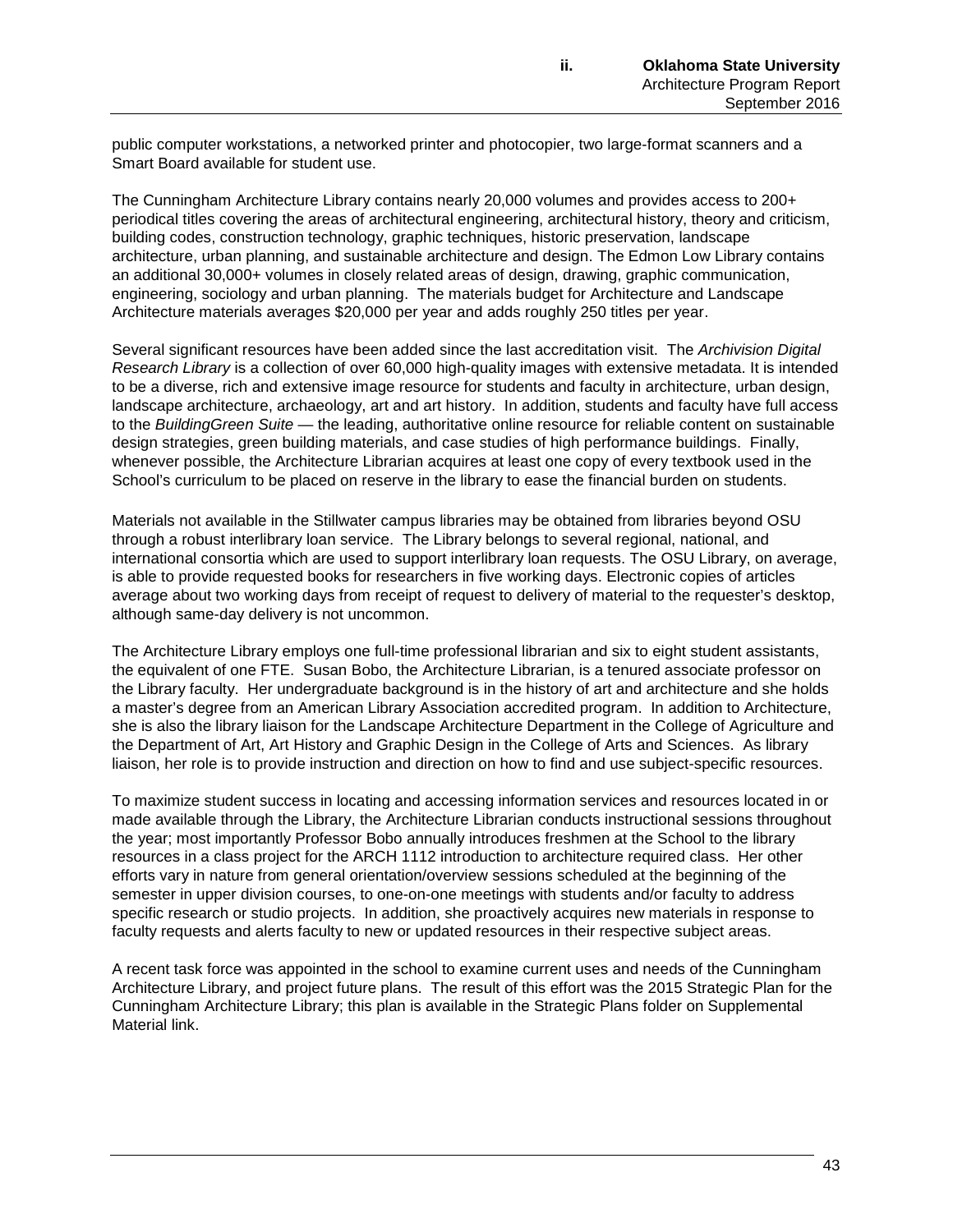# **I.2.5 Administrative Structure & Governance**

The School of Architecture is an academic unit in the College of Engineering, Architecture, and Technology (CEAT). CEAT operates on a philosophy of decentralized decision-making. Following this philosophy, the School is a largely freestanding academic and administrative unit. It is responsible to the Dean for its own instruction, research, and outreach programs as well as budget, personnel, and related matters, such as faculty appointments, promotion and tenure, course and curricula development, travel administration, and outside professional activities.

The School Head, who is appointed by and serves at the pleasure of the Dean, is the School's chief administrative officer. The Head may delegate various tasks to others within the School, but remains solely responsible to the Dean for all aspects of the School's operations. Randy Seitsinger served as School Head since 1995, but in 2016 moved to the position of Acting Associate Dean of Academic Affairs for CEAT. Professor Suzanne Bilbeisi is currently serving as the Acting Interim Head of the School of Architecture. Once per year the Head conducts a formal appraisal and development review process for each faculty and staff member and gives specific feedback on all aspects of their performance. Faculty have an opportunity to evaluate the School Head and Dean's performance each spring. The School Head approves all budgetary items and is responsible to the Dean for the School's overall budget.

### **AUTHORITY AND RESPONSIBILITY OF FACULTY**

Following the School's long-held philosophy that architecture and architectural engineering are not different disciplines, but rather different aspects of the same discipline, the faculty operates as a collaborative team without discipline distinctions or separate administrative activities between the two academic programs.

The faculty plays a critical role in the leadership of the school, being responsible for formulating and administering the curriculum in such a manner that meets all accreditation requirements. A small curriculum committee, made up of Professors Suzanne Bilbeisi, Steve O'Hara, and Randy Seitsinger, deal with small adjustments to the curriculum on an ongoing basis but all major changes are addressed by the entire faculty. The faculty regularly monitors and discusses the curriculum. Faculty meetings are held monthly for informational and discussion purposes throughout the academic year. These meetings provide opportunities to supplement the frequent informal faculty discussions that take place on a daily basis, but which may not have full faculty participation. Special task force and committee assignments are developed on an as-needed basis.

The faculty, with input from all constituents, periodically review educational objectives and student outcomes. Each year the Assessment Committee reviews all assessment data with specific focus on whether the educational objectives and student outcomes are still current and relevant and whether the curriculum is adequately preparing students to meet them. Based on this analysis, the committee makes recommendations for possible changes and findings, and recommendations are presented to the faculty of the whole for discussion and possible implementation.

School personnel decisions are made by the School Head and Dean with active and extensive advice from the School's Personnel Committee. The Personnel Committee is defined in different ways for different decisions. For some decisions, such as hiring, it is the entire faculty that gives recommendations to the School Head and CEAT administration; for other decisions, such as tenure and promotion, the Personnel Committee is constituted of faculty members of equal or higher rank or status. All tenured faculty give input into the required cumulative review process, which occurs every five years for tenured faculty.

The School Head and faculty are advised by the School's Professional Advisory Committee (PAC). The PAC consists of leading architects and engineers from the state as well as regional representatives drawn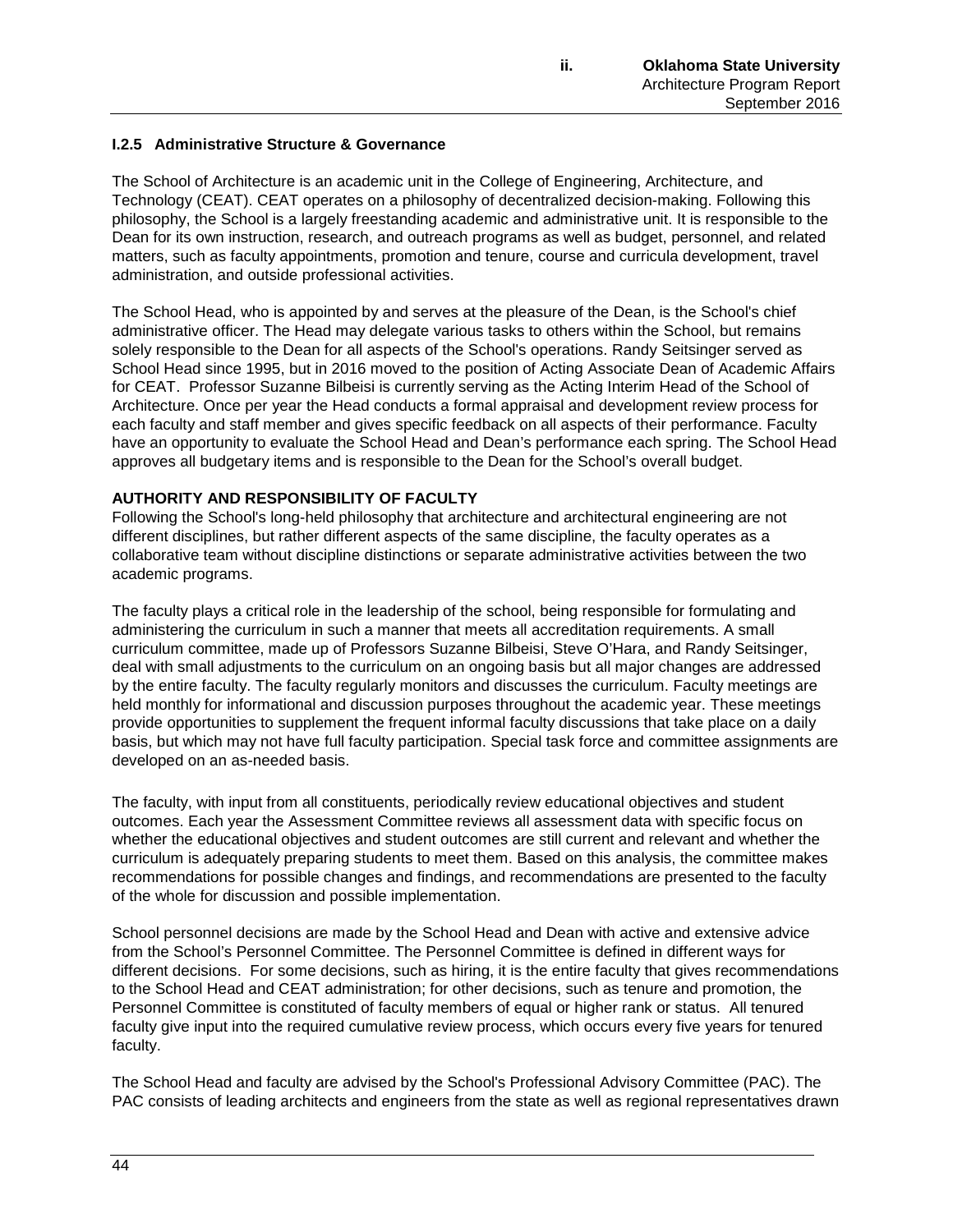from the School's widespread alumni throughout the continental United States. There are currently 35 members. This group usually meets once each year. Members located in Oklahoma or surrounding states also informally monitor the program through participation in the extensive juries related to the capstone course, ARCH 4216.

The Architecture Leadership Council (ALC) holds regular advisory meetings with the Head. This group consists of the student officers of the School's student organizations (AIAS, CSI, AEI, ASTEK, and Tau Sigma Delta), as well as elected representatives from the Architecture and AE professional programs. These meetings allow a formal link between students and administration. Students give input on many topics including curriculum, budget priorities, programs, etc.

Faculty, staff, and students are comprehensively involved with School of Architecture governance and policies. Organizational charts for OSU, CEAT, and the School of Architecture are provided via Supplemental Material link.

|                    | REQUIRED COURSE#                                     | COURSE NAME                                                                                 | Communication Skills<br>Prof.<br>A.1 | Design Thinking Skills<br>A.2 | Investigative Skills<br>A.3 | Architectural Design Skills<br>A.4 | Ordering Systems<br>A.5 | of Precedents<br>Use<br>A.6 | History and Culture<br>A.7 | Cult. Diversity & Social Equity<br>A.8 | Pre-Design<br>B.1 | Site Design<br>B.2 | Codes and Regulations<br><b>B.3</b> | <b>Technical Documentation</b><br>B.4 | Structural Systems<br><b>B.5</b> | Environmental Systems<br><b>B.6</b> | <b>Bldg Envelope</b><br><b>B.7</b> | Bldg Materials & Assemblies<br><b>B.8</b> | <b>Building Service Systems</b><br><b>B.9</b> | Financial Considerations<br><b>B.10</b> | Research<br>C.1 | Eval. & Decision Making<br>C.2 | Integrative Design<br>C.3 | Stakeholder Roles<br>D.1 | Project Management<br>D.2 | <b>Business Practices</b><br>D.3 | Legal Responsibilities<br>D.4 | Professional Conduct<br>D.5 |
|--------------------|------------------------------------------------------|---------------------------------------------------------------------------------------------|--------------------------------------|-------------------------------|-----------------------------|------------------------------------|-------------------------|-----------------------------|----------------------------|----------------------------------------|-------------------|--------------------|-------------------------------------|---------------------------------------|----------------------------------|-------------------------------------|------------------------------------|-------------------------------------------|-----------------------------------------------|-----------------------------------------|-----------------|--------------------------------|---------------------------|--------------------------|---------------------------|----------------------------------|-------------------------------|-----------------------------|
| Studio Sequence    | 1112<br>1216<br>2116<br>2216<br>3116<br>3216<br>4116 | Intro<br>Studio I<br>Studio II<br>Studio III<br>Studio IV<br>Studio V<br>Studio VI          |                                      |                               |                             |                                    |                         |                             |                            |                                        |                   |                    |                                     |                                       |                                  |                                     |                                    |                                           |                                               |                                         |                 |                                |                           |                          |                           |                                  |                               |                             |
|                    | 4216/4263<br>5117<br>3252<br>3262                    | Comp. Studio & Seminar<br>Studio VIII<br>Comp I<br>Comp <sub>II</sub>                       |                                      |                               |                             |                                    |                         |                             |                            |                                        |                   |                    |                                     |                                       |                                  |                                     |                                    |                                           |                                               |                                         |                 |                                |                           |                          |                           |                                  |                               |                             |
| Technology         | 2263<br>3263<br>3223<br>3323<br>4123<br>3134<br>3433 | Systems<br>Materials<br>Timbers<br>Steel<br>Concrete<br>Arch. Science I<br>Arch. Science II |                                      |                               |                             |                                    |                         |                             |                            |                                        |                   |                    |                                     |                                       |                                  |                                     |                                    |                                           |                                               |                                         |                 |                                |                           |                          |                           |                                  |                               |                             |
| <b>Hist/Theory</b> | 2003<br>2203<br>"H"<br>HЛ                            | Arch & Society<br>20th c. H/T<br>history/theory<br>history/theory                           |                                      |                               |                             |                                    |                         |                             |                            |                                        |                   |                    |                                     |                                       |                                  |                                     |                                    |                                           |                                               |                                         |                 |                                |                           |                          |                           |                                  |                               |                             |
|                    | 4093<br>5193                                         | Project Management<br>Practice Management<br>4374/ new International Study                  |                                      |                               |                             |                                    |                         |                             |                            |                                        |                   |                    |                                     |                                       |                                  |                                     |                                    |                                           |                                               |                                         |                 |                                |                           |                          |                           |                                  |                               |                             |

# **II.1.1 Student Performance Criteria**

# **PEDAGOGY AND METHODOLOGY TO MEET REALM C**

The School of Architecture demonstrates compliance with Realm C primarily in the ARCH 4216/ ARCH 4263/ ARCH 4093 co-requisite course sequence, but relies heavily on prerequisite courses providing students the knowledge necessary for integrated architectural solutions.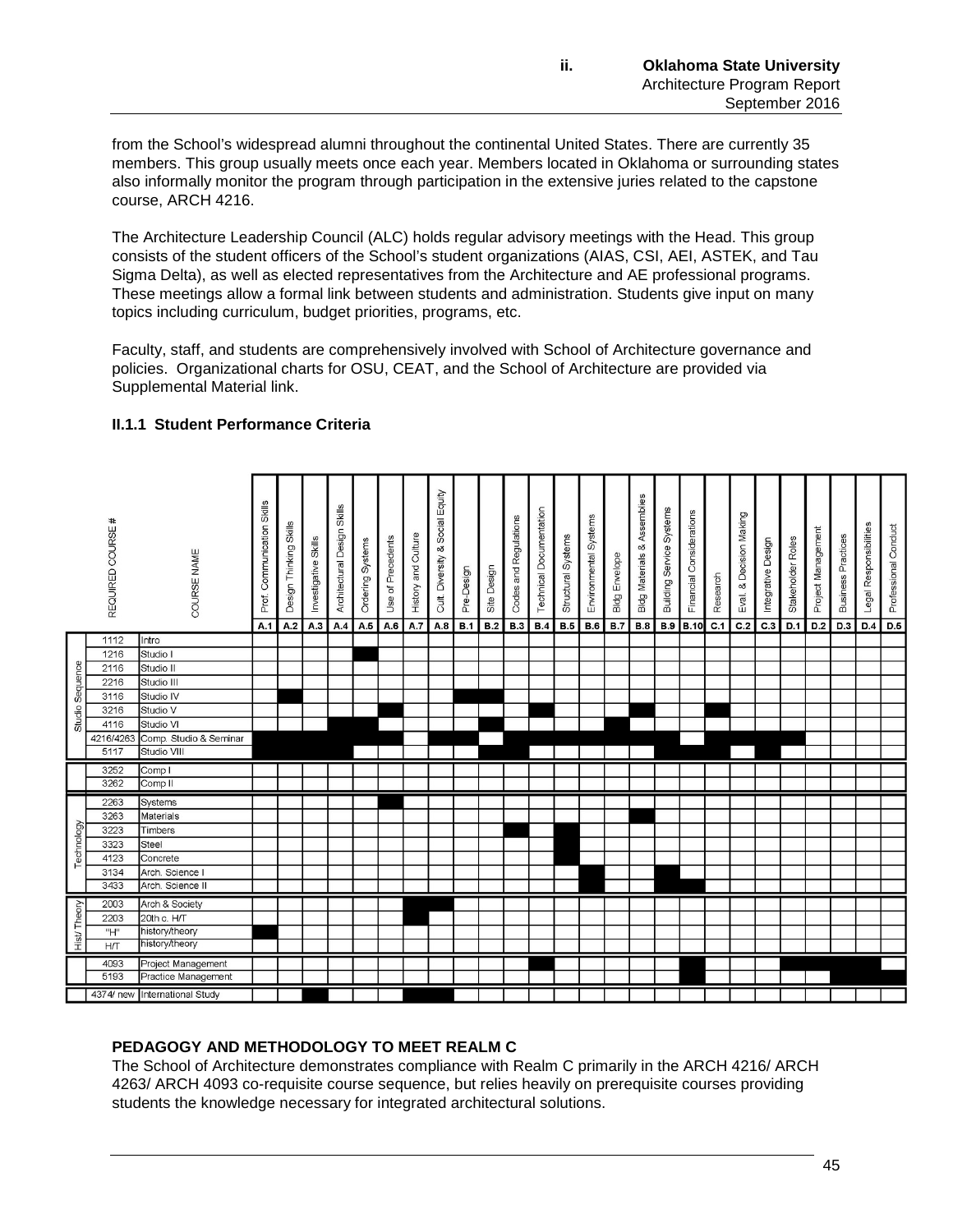This three-course integrative experience occurs in the spring semester of the fourth year. The courses that make up this experience include a six credit hour studio design course (ARCH 4216) a three credit hour seminar course (ARCH 4263) which provides relevant supporting information, and a three credit hour project management course (ARCH 4093) where the studio project is utilized as a vehicle for understanding project management issues through different phases of a project. Prerequisites for this comprehensive capstone experience include all required structural design courses and the required architectural science courses. The studio course is taught by a team of five faculty members consisting of three architecture faculty, an HVAC, lighting, acoustics, and sustainability focused faculty member, and one structure focused faculty. The course is organized to give students a design experience similar to what they will encounter in professional practice with the design of an actual building. The course is broken into three phases: Schematic Design, Design Development and Construction Documents, with the integrative process of analysis, design and documentation being explored throughout the course.

Each student is expected to incorporate life-safety, building code, and accessibility issues into his or her building design. Parallel topics are discussed in detail in the co-requisite seminar course. During the semester, each student is expected to present his or her project to a jury of 8-10 practicing professional architects, engineers, and client reps. These presentations occur at the end of the schematic design and the design development phases of the project. The jury reviews each student's work and gives written and verbal feedback. The feedback students receive from the jury aids them in evaluating their projects and helps them in making changes to their projects throughout the semester. The juries are videotaped to allow students to hone their presentation skills and workshops are conducted in the seminar to help students understand how to make effective presentations. This experience presents students with the conditions they will most likely be involved with upon graduation. The following specifically describes how C.1, C.2, and C.3 are met by course activities:

**C.1 Research: Understanding of the theoretical and applied research methodologies and practices used during the design process.** In the schematic design phase, students are divided into groups to produce a comprehensive research document covering site concerns, adjacency relationships, code constraints, structural and mechanical options, daylighting considerations, and program analysis. Each student prepares an analysis of a relevant precedent building. Students also create user stories to help them envision the needs of different constituencies. In the design development phase, each student researches two materials palettes for their buildings and presents this materials research for an evaluation. In the construction documentation phase, students research relevant examples, materials and assembly options for the detail they design.

**C.2 Integrated Evaluations and Decision-Making Design Process:** *Ability* **to demonstrate the skills associated with making integrated decisions across multiple systems and variables in the completion of a design project. This demonstration includes problem identification, setting evaluative criteria, analyzing solutions, and predicting the effectiveness of implementation.** In the schematic design phase, students must calculate their building's allowable height and area as well as required plumbing fixtures. There is always a primary functional component within the overall design that must be tested for. In the spring of 2016, students were required to provide theatre seating meeting maximum viewing angle, minimum head clearance and minimum seatback-to-seatback requirements. In the spring of 2015, they were required to create reading rooms accommodating the required number of books and study spaces. During Design Development, students made and tested daylighting models and made revisions to their wall assemblies based on the results. They proposed structural systems and revised them based on their calculations, structural faculty review, and jury comments. Students designed the layouts and critical sizes of their mechanical systems to fit within their allowable ceiling heights.

**C.3 Integrative Design:** *Ability* **to make design decisions within a complex architectural project while demonstrating broad integration and consideration of environmental stewardship, technical**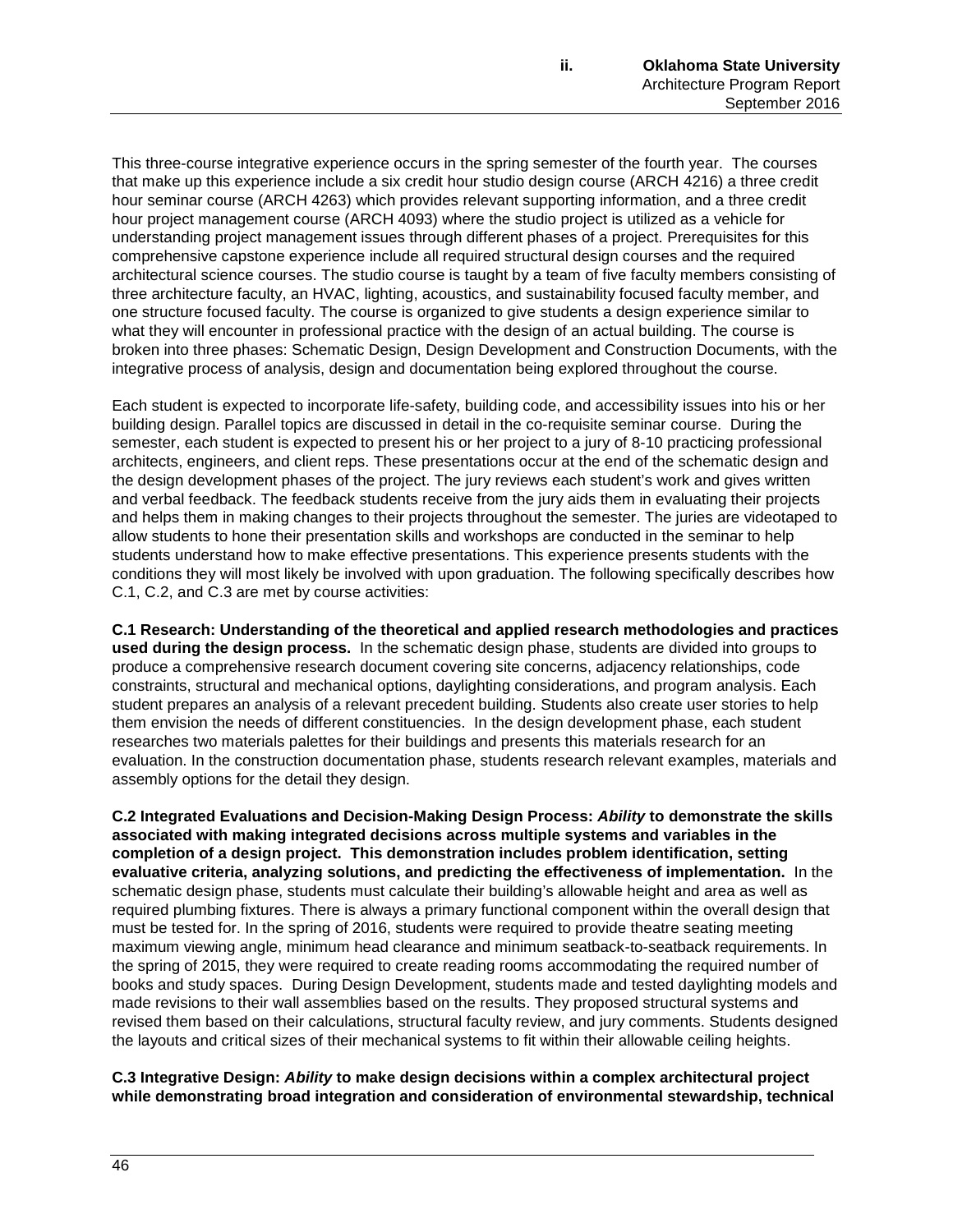**documentation, accessibility, site conditions, life safety, environmental systems, structural systems, and building envelope systems and assemblies**. Integrative Design in the overall is both developed and demonstrated over the course of the semester in the iterative nature of the comprehensive design. The projects are required to develop in increasing detail while still meeting all programmatic requirements. These requirements include disability access, site response, structural, mechanical and environmental design, with special emphasis placed on development and performance of significant wall assemblies, all of which is eventually demonstrated with technical documentation in the latter weeks of the semester.

The faculty at the School of Architecture understand and support the directive of integrative design as fundamental to the profession of architecture. While every design studio in some way challenges the student to consider multiple variables in the creation of a solution to a design problem, the comprehensive design studio is where each step of the process is most clearly identified and evaluated.

# **ASSESSING STUDENT WORK**

Faculty members are responsible for assessing all work related to their courses and for assessing which work to keep in relationship to high pass and low pass work for the NAAB Team Room Exhibit. All ARCH courses (and prerequisites to an ARCH course) require a final grade of C or better, in order for the student to move to the follow-on ARCH course.

# **II.2.1 Institutional Accreditation**

Oklahoma State University is accredited by the Higher Learning Commission (HLC) and programs within the colleges are also accredited. (The HLC may be reached at 230 South LaSalle Street, Suite 7-500, Chicago, IL 60604-1411, Phone: 800.621.7440/312.263.0456 | Fax: 312.263.7462 | info@hlcommission. org.) The required letter from The Higher Learning Commission of the North Central Association of Colleges and Schools is provided via Supplemental Material link.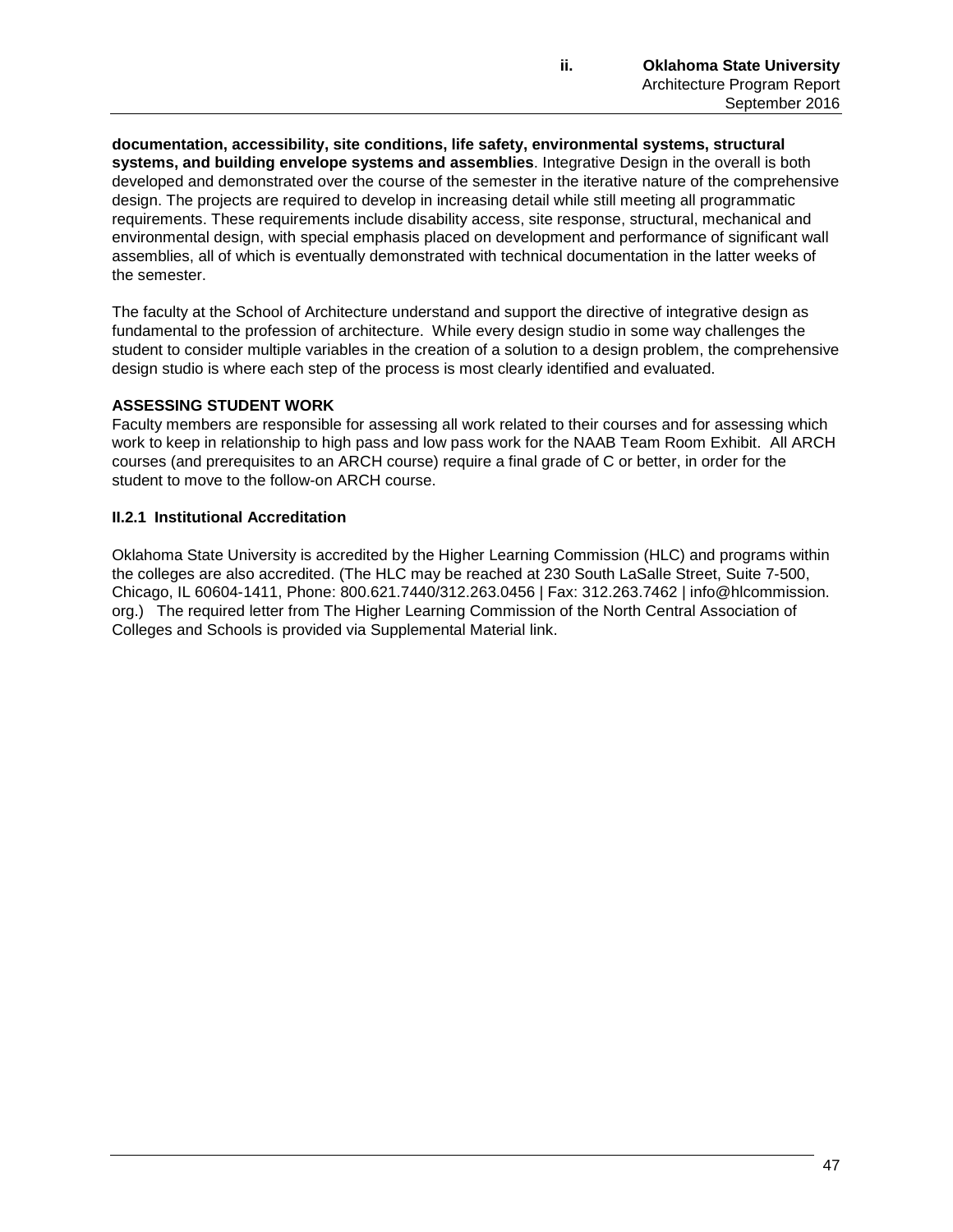# **II.2.2 Professional Degrees & Curriculum**

# **BACHELOR OF ARCHITECTURE DEGREE CURRICULUM – 154 credit hours**

The curriculum flowchart will be provided via Supplemental Material link.

| <b>General Studies</b>          | <b>Optional Studies</b>             | <b>Professional Studies</b>             |
|---------------------------------|-------------------------------------|-----------------------------------------|
| 46 credit hours                 | 22 credit hours                     | 96 credit hours                         |
| MATH 2144: Calculus I (4)       | <b>ARCH History/Theory Elective</b> | ARCH 1112: Introduction to              |
| PHYSC 1114: General Physics     | (3)                                 | Architecture (2)                        |
| (4)                             | <b>ARCH Elective (3)</b>            | ARCH 1216: Architectural Design         |
| <b>ENSC 2113: Statics (3)</b>   | <b>ARCH Elective (3)</b>            | Studio I (6)                            |
| ENGL 1113: Freshman             | ARCH Elective (3)                   | ARCH 2003: Architecture and             |
| Composition I (3)               | Controlled Elective (3) upper       | Society (3)                             |
| ENGL 1213: Freshman             | Controlled Elective (3) upper       | ARCH 2116: Architectural Design         |
| Composition II (3)              | Controlled Elective (3) upper       | Studio II (6)                           |
| HIST 1103: American History (3) | Controlled Elective (2) upper       | ARCH 2203: Arch Since 1900 (3)          |
| POLS 1113: American             |                                     | ARCH 2216: Architectural Design         |
| Government (3)                  | (these 11 credit hours of           | Studio III (6)                          |
| Gen. Ed. Elective (3) Nat Sci   | controlled electives are the same   | ARCH 2263: Building Systems             |
| Gen. Ed. Elective (3) Soc Sci   | as those listed in the "General     | (3)                                     |
| Gen. Ed. Elective (3) Soc Sci   | Studies" column)                    | ARCH 3116: Architectural Design         |
| Gen. Ed. Elective (3) Diversity |                                     | Studio IV (6)                           |
| Controlled Elective (3) upper   |                                     | ARCH 3134: Arch Science I:              |
| Controlled Elective (3) upper   |                                     | Thermal/Life Safety (4)                 |
| Controlled Elective (3) upper   |                                     | ARCH 3216: Architectural Design         |
| Controlled Elective (2) upper   |                                     | Studio V (6)                            |
|                                 |                                     | ARCH 3252: Computers I (2)              |
|                                 |                                     | ARCH 3262: Computers II (2)             |
|                                 |                                     | ARCH 3263: Architectural                |
|                                 |                                     | Materials (3)<br>ARCH 3223: Timbers (3) |
|                                 |                                     | ARCH 3323: Steel I (3)                  |
|                                 |                                     | ARCH 3433: Arch. Science II:            |
|                                 |                                     | Acoustics/Lighting (3)                  |
|                                 |                                     | ARCH 4093 Project Mgmt (3)              |
|                                 |                                     | ARCH 4116: Architectural Design         |
|                                 |                                     | Studio V (6)                            |
|                                 |                                     | ARCH 4123: Concrete I (3)               |
|                                 |                                     | ARCH 4216: Comprehensive                |
|                                 |                                     | Design Studio VI (6)                    |
|                                 |                                     | ARCH 4263: Seminar (3)                  |
|                                 |                                     | ARCH 5117 - Design Studio VII           |
|                                 |                                     | (7)                                     |
|                                 |                                     | ARCH 5193 - Arch. Mgmt (3)              |
|                                 |                                     | ARCH 4374 (pending) Intl Exp            |
|                                 |                                     | (4)                                     |
|                                 |                                     |                                         |
|                                 |                                     |                                         |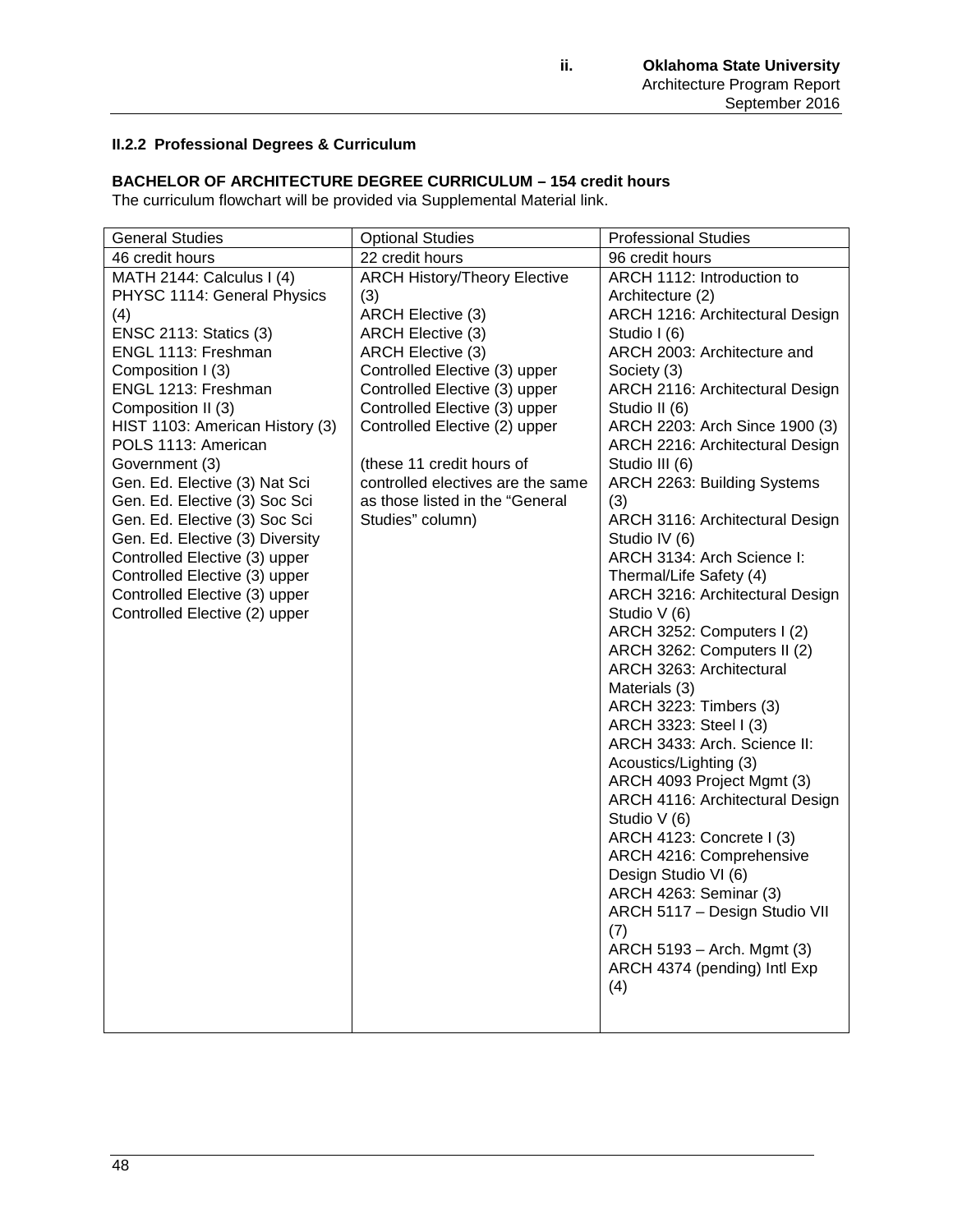### **MINORS, CONCENTRATIONS AND "DOUBLE-MAJORS."**

Minors: A number of students undertake to complete a minor through another department at the same time they complete the Bachelor of Architecture degree. A minor usually requires completion of 16 to 27 credit-hours, including both required and elective courses. Students who decide on a minor early in their education can arrange considerable overlap with the architecture curriculum because General Education and Controlled Electives can be used to achieve at least 15 credit-hours in most minors. Every year students achieve minors in areas ranging from the arts such as Fine Art, Art History, History, Philosophy, Geography, English, Spanish, Sociology, and Human Development, to areas of Business and Mathematics.

Two minors can be obtained within the School of Architecture.

- Architectural Studies: History & Theory" completed with 21 hours of architectural history/theory courses. This has proven to be a very popular minor with School of Architecture students as 24 students have completed it in the last two years.
- Architectural Studies: Entrepreneurship and Architecture this entails completing 21 hours of coursework from a selection of courses in the School of Architecture, School of Entrepreneurship, and Spears School of Business. This minor has completed the approval process in the fall of 2016.

Additional information on the Architecture History/Theory and Architecture and Entrepreneurship minors is provided via Supplemental Material link.

Concentrations: Some students, while not contemplating minors, have used their General Education and/or Controlled Electives in conjunction with required Architecture courses to concentrate in a particular area of interest. Such areas include those listed above for minors as well as Practice Management, Environmental Studies (which leads to an Environmental Studies Certificate), and Engineering Studies.

"Double-Majors": The relatively high degree of overlap between the School's two curricula allows architecture students to complete a "double-major" (professional degrees in both architecture and architectural engineering) with only two semesters of additional coursework if carefully planned. Over the years, a number of students have taken advantage of this opportunity. The architectural engineering curriculum has had a long-term focus on building structures but starting in the fall of 2016, two new options, Mechanical Electrical and Plumbing, and Construction and Project Management, will be available. Information on all three AE options is available via Supplemental Material link. Occasionally, students undertake a double major with another department on campus. Recently, two students completed a double major with a Bachelor of Architecture and a Bachelor of Arts in Spanish, for example.

A typical semester on the flow chart is comprised of 15 to 18 credit hours, with most semesters requiring 16 credit hours of coursework. As previously articulated, the five-year Bachelor of Architectural Engineering degree is also offered within the School of Architecture under the same administration and utilizing the same faculty.

### **II.3 Evaluation of Preparatory Education**

### **STUDENT FRESHMAN ADMISSIONS**

The OSU University Catalog details the policies and standards for admission, advancement, graduation, advanced placement, remediation, and exemption. (University Catalog, 2015-2016, pgs. 15-18).

#### Freshman Admission Requirements

For purposes of admission, a freshman student is one who has earned no more than six hours of college level credit after graduation from high school. (This excludes credits earned concurrently with high school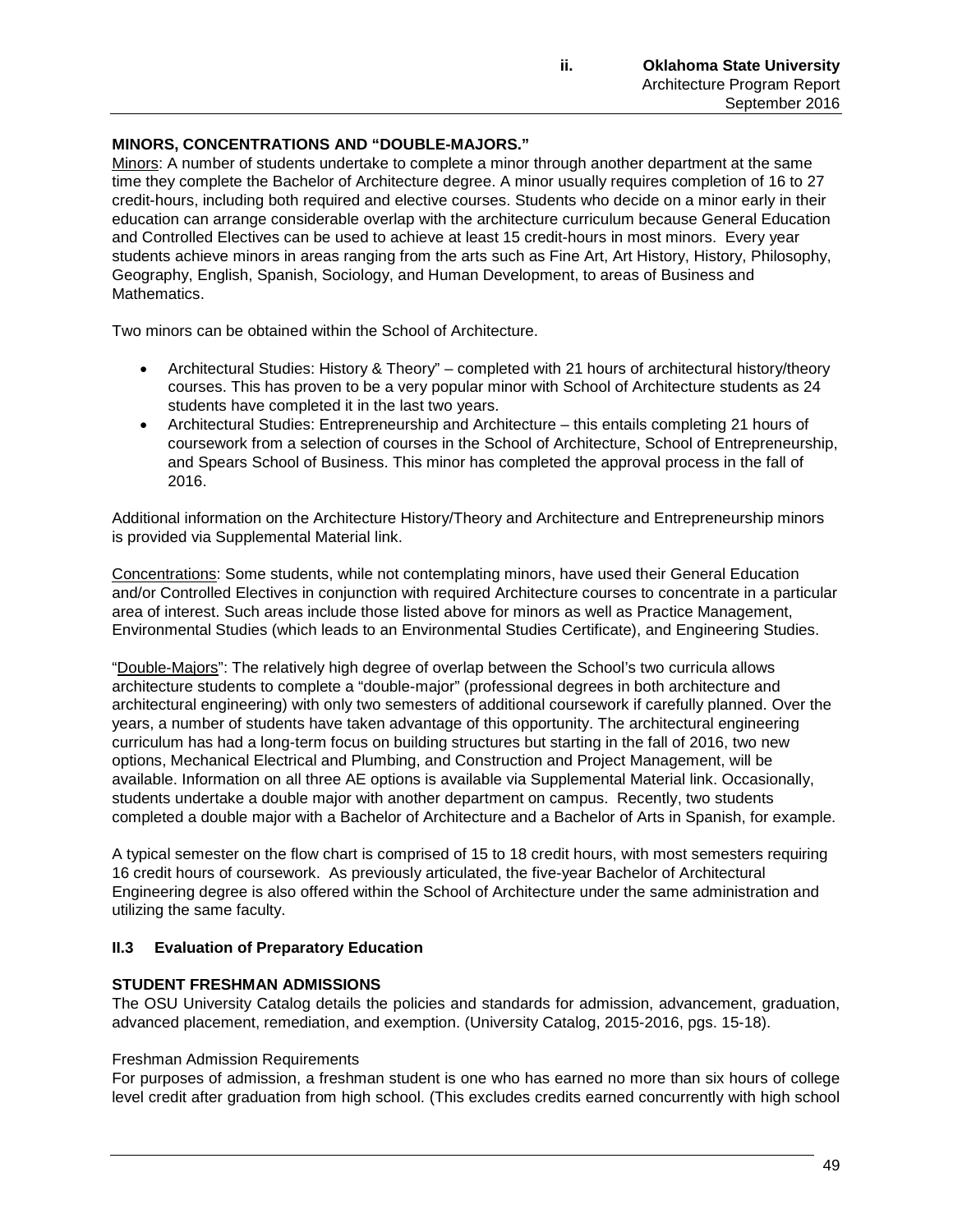enrollment and credit earned by examination). To be admitted in good standing a student must graduate from an accredited high school or have earned a General Education Diploma (GED) and meet both the performance and curricular requirements listed below. (Accredited high schools are those fully accredited by one of the six regional associations of schools and colleges or by the individual state department of education.)

Performance Requirements. To be admitted in good standing, a student must satisfy at least one of the following performance standards and all of the curricular requirements listed below.

- 1. Achieve a four-year high school unweighted GPA of 3.00 or higher (on an unweighted 4.00 grading scale; GPA is an unweighted average of all grades "A" equating to 4.00 and "D" equating to 1.00 taken 9th through 12th grades), and rank scholastically among the top one-third (33.3%) of their graduating class, or
- 2. Achieve a GPA of 3.00 or higher (on a 4.00 grading scale standard weighting (1.0) to The College Board's Advanced Placement courses and the International Baccalaureate higher-level courses) in the required 15 core high school courses (see Curricular Requirements listed below) and attain either an ACT composite score of 21 or higher or a total SAT score of 980 or higher, or
- 3. Attain an ACT composite score of 24 or higher or a total SAT score of 1090 or higher.
- 4. Achieve a GPA of 3.00 or higher (on a 4.00 grading scale standard weighting (1.0) to The College Board's Advanced Placement courses and the International Baccalaureate higher-level courses) in the required 15 core high school courses OR attain either an ACT composite score of 22 or higher OR a total SAT score of 1020 or higher and answers to the application questions. (SAT total score is the combination of Critical Reading and Math sections only.)

Curricular Requirements. All students must complete the following curricular requirements for admission:

- o English (grammar, composition & literature) 4 years
- o Mathematics (algebra I & above) 3 years
- o History & Citizenship (American history required, plus additional units from economics, geography, government, history or non-western culture) – 3 years
- o Laboratory Science 3 years
- $\circ$  Other (from any of the above or foreign language or computer science) 2 years

In addition to the above requirements, it is recommended that students also complete the following additional courses:

- o Fine arts (music, art, or drama); Speech additional 2 years
- o Lab science additional 1 year
- $o$  Mathematics additional 1 year

Most freshman students are admitted to the School of Architecture through the CEAT Office of Student Services, where advisement is provided for the first semester. Thereafter, the records of students who are continuing are transferred to the School, and their advisement becomes the responsibility of the School's academic advisors. Most transfer students as well as some freshmen with advanced placement or other atypical needs are referred directly to the School and are assessed and advised by the School of Architecture academic advisor.

### **EVALUATING STUDENT PERFORMANCE**

Performance is measured by faculty members in each course. The university monitors overall GPA and has standards for remaining in good standing. At the School level, students must be admitted to the Professional Program based upon their performance during the first two years. Before graduation, students undergo a graduation check to ensure they meet all standards for graduation.

Any student making a "D" or "F" on any prerequisite ARCH prefix course must retake the course and make a "C" or better.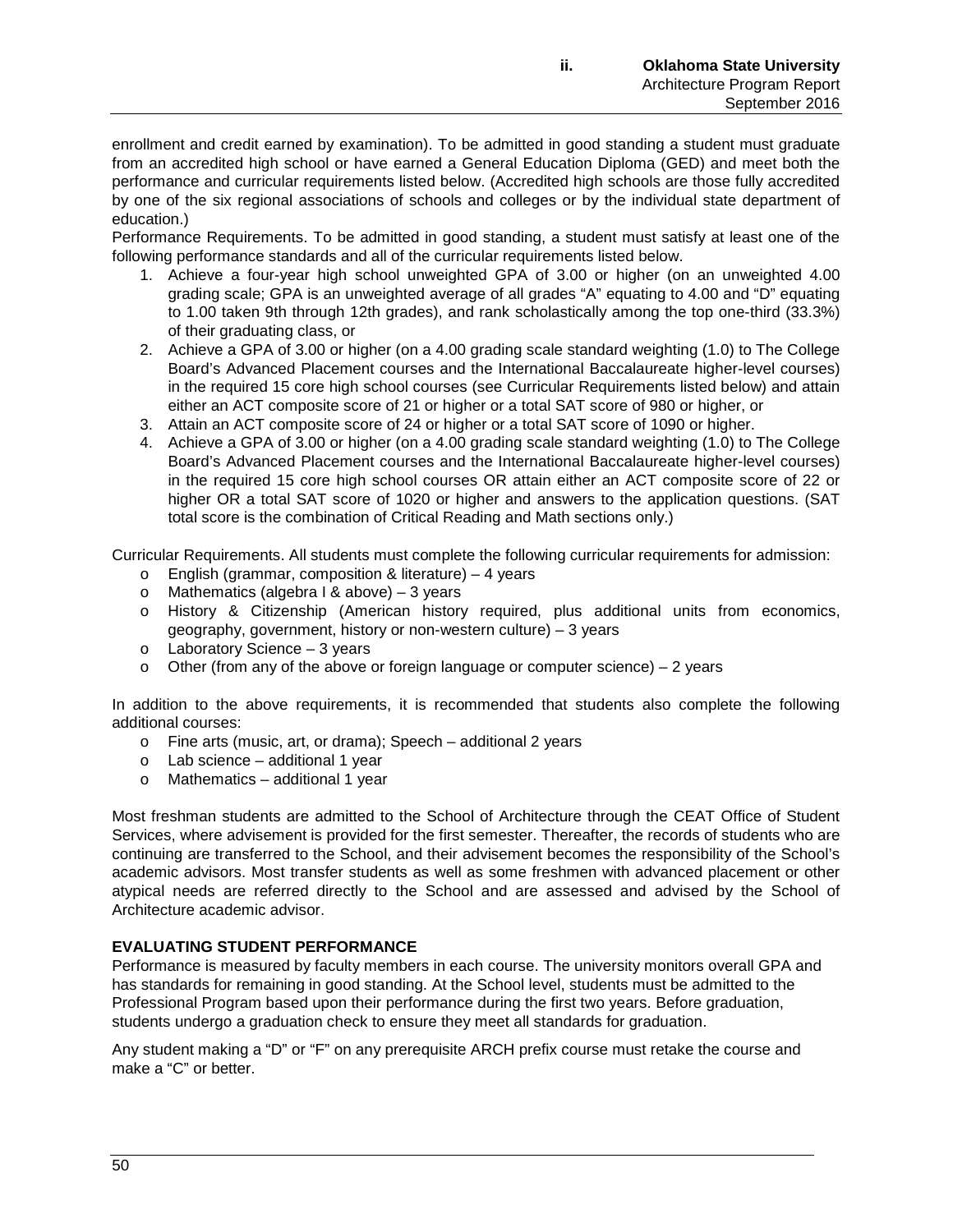# **ADMISSION TO PROFESSIONAL SCHOOL**

During the first two years of the five year Bachelor of Architecture program, students receive a basic level of general education, a representative sampling of professional discipline courses, and familiarity with the School's environment, priorities, and standards. During this period, the School receives ample opportunity to fairly assess the student's preparation and potential for success in the increasingly intensive professional studies to come.

The Professional School admissions process is administered by the School's academic advisor and begins when students submit their applications near the middle of the spring semester of their second year. Typically, 45-60 students will submit applications for one of the two degree programs, either architecture or architectural engineering. After final grades are posted for the spring semester, applications are reviewed following the guidelines outlined in the School's Policy for Admission to the Professional School of Architecture and Architectural Engineering, and results are tabulated. Students who meet all criteria are offered admission to the Professional School in their respective programs. Under some circumstances, a student who does not fully meet the above criteria might be admitted provisionally with a specific plan of action for continuing in the professional program. Students who intend to "doublemajor" must be admitted into both professional programs separately.

Documents pertaining to admission to the Professional Program are provided via Supplemental Material link.

#### **TRANSFERRING FROM ANOTHER INSTITUTION**

Students wishing to transfer credits from another university undergo a rigorous process to determine transfer credit. First, the Registrar, and then the College of Engineering, Architecture, and Technology Student Services review all general education courses and determine if that course meets OSU requirements. For any Professional Studies course, including courses that might meet NAAB Student Performance Criteria, the School of Architecture academic advisor requires the student to demonstrate that these criteria have been met through the submittal of course work and materials. A portfolio is required to consider any transfer of design studio hour credit. The advisor consults with faculty members responsible for teaching the NAAB Student Performance Criteria material and a determination is made regarding each case individually. The School of Architecture Transfer Policy is provided via Supplemental Material link.

#### **GRADUATION REQUIREMENTS**

In all cases the advising system and system of graduation checks described in the next section assures that all student choices of coursework in these areas are restricted to a specified list of courses leading to a Bachelor of Architecture. The School, College and University has a multi-step process of review prior to issuance of a transcript and professional degree diploma.

Prior to enrollment for the prospective graduate's final semester:

- 1) Complete review of the "Plan of Study" by the School of Architecture staff.
- 2) Complete and detailed review of the "Plan of Study" by the student's Academic Advisor with signature.
- 3) Complete and detailed review of the "Plan of Study" by the Head of the School of Architecture with signature.
- 4) Complete and detailed review of the "Plan of Study" by the Director of Student Services in the College of Engineering, Architecture and Technology representing the Dean with signature.
- 5) Complete and detailed review of the "Student Study Plan" and signature by officials in the University's Registrar's Office.
- 6) Final detailed review of the "Plan of Study" by the Oklahoma State University Registrar, Head of the School of Architecture, the School of Architecture Academic Advisor and the School of Architecture Unit Assistant. This final review confirms degree and NAAB requirements are being met upon graduation.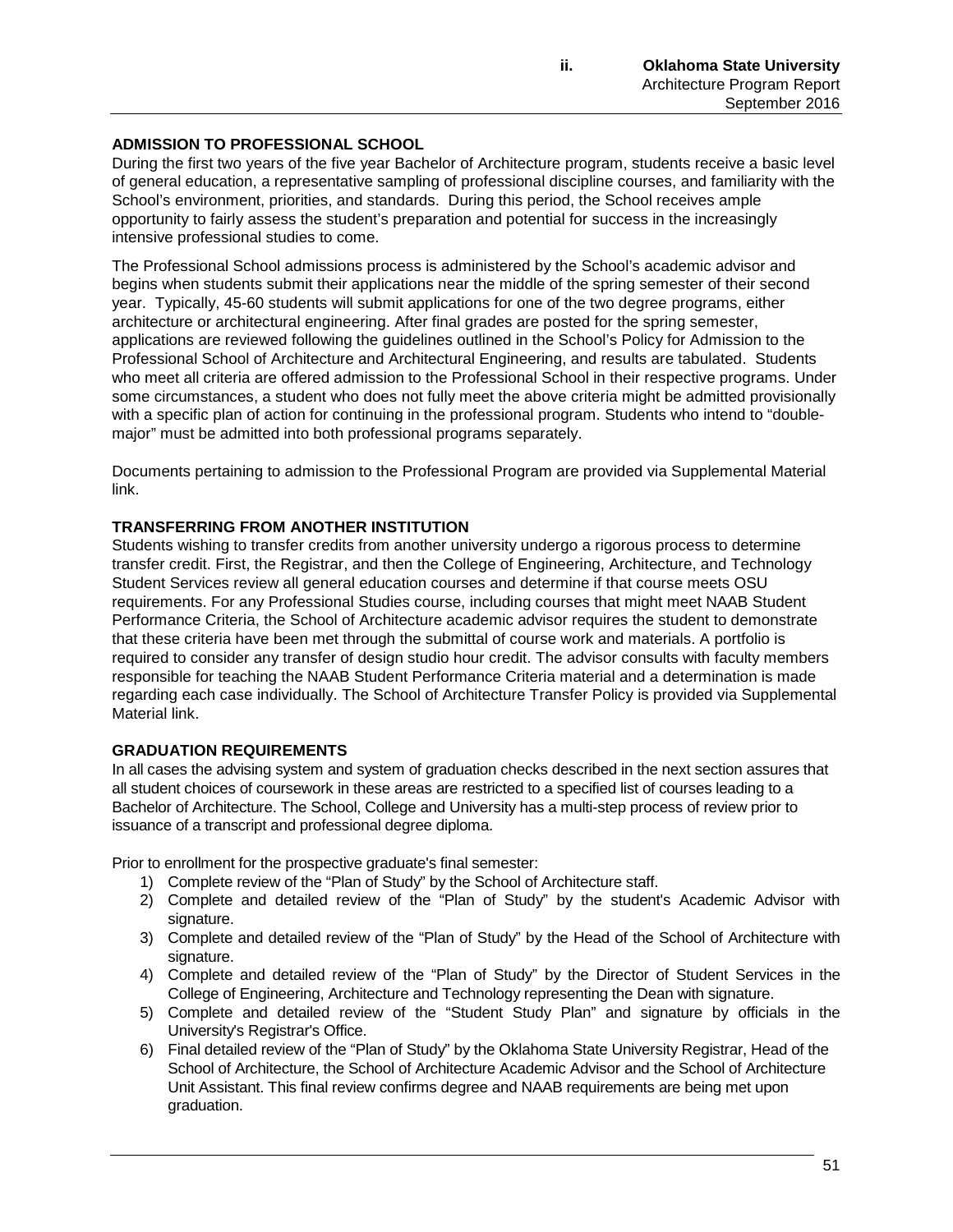# **II.4 Public Information**

All required information pertaining to NAAB accreditation can be accessed on the School's website at: <http://architecture.ceat.okstate.edu/naab-accreditation>

# **II.4.1 Statement on NAAB-Accredited Degrees**

<http://architecture.ceat.okstate.edu/naab-accreditation>

# **II.4.2 Access to NAAB Conditions and Procedures**

<http://architecture.ceat.okstate.edu/naab-accreditation>

### **II.4.3 Access to Career Development Information**

<http://architecture.ceat.okstate.edu/content/careers-architecture-arch-engineering>

# **II.4.4 Public Access to APRs and VTRs**

**<http://arch-ceat.okstate.edu/naab-accreditation>**

### **II.4.5 ARE Pass Rates**

<http://architecture.ceat.okstate.edu/naab-accreditation>

### **II.4.6. Admissions and Advising**

<http://architecture.ceat.okstate.edu/future>

### **II.4.7 Student Financial Information**

<http://architecture.ceat.okstate.edu/school-architecture-cost-education>

### **III.1.1 Annual Statistical Reports**

The required signed document is provided via Supplemental Material link.

### **III.1.2 Interim Progress Reports**

These documents will be provided by NAAB.

### **Section 4. Supplemental Material**

The program provides the following documents for review by hyperlink:

- [School of Architecture](http://arch-ceat.okstate.edu/) website
	- o [DWR Architecture Building Brochure and Floor Plans](http://architecture.ceat.okstate.edu/arch_bldg)
	- o [2014-2018 Strategic Plan](http://arch-ceat.okstate.edu/content/mission-statement)
	- [College of Engineering, Architecture, and Technology website](http://ceat.okstate.edu/)
- **[Oklahoma State University website](http://go.okstate.edu/)**
- **[OSU Catalogue](https://registrar.okstate.edu/University-Catalog)**
- **[OSU Office of Institutional Diversity](http://diversity.okstate.edu/)**
- **[OSU Office of Equal Opportunity](http://eeo.okstate.edu/)**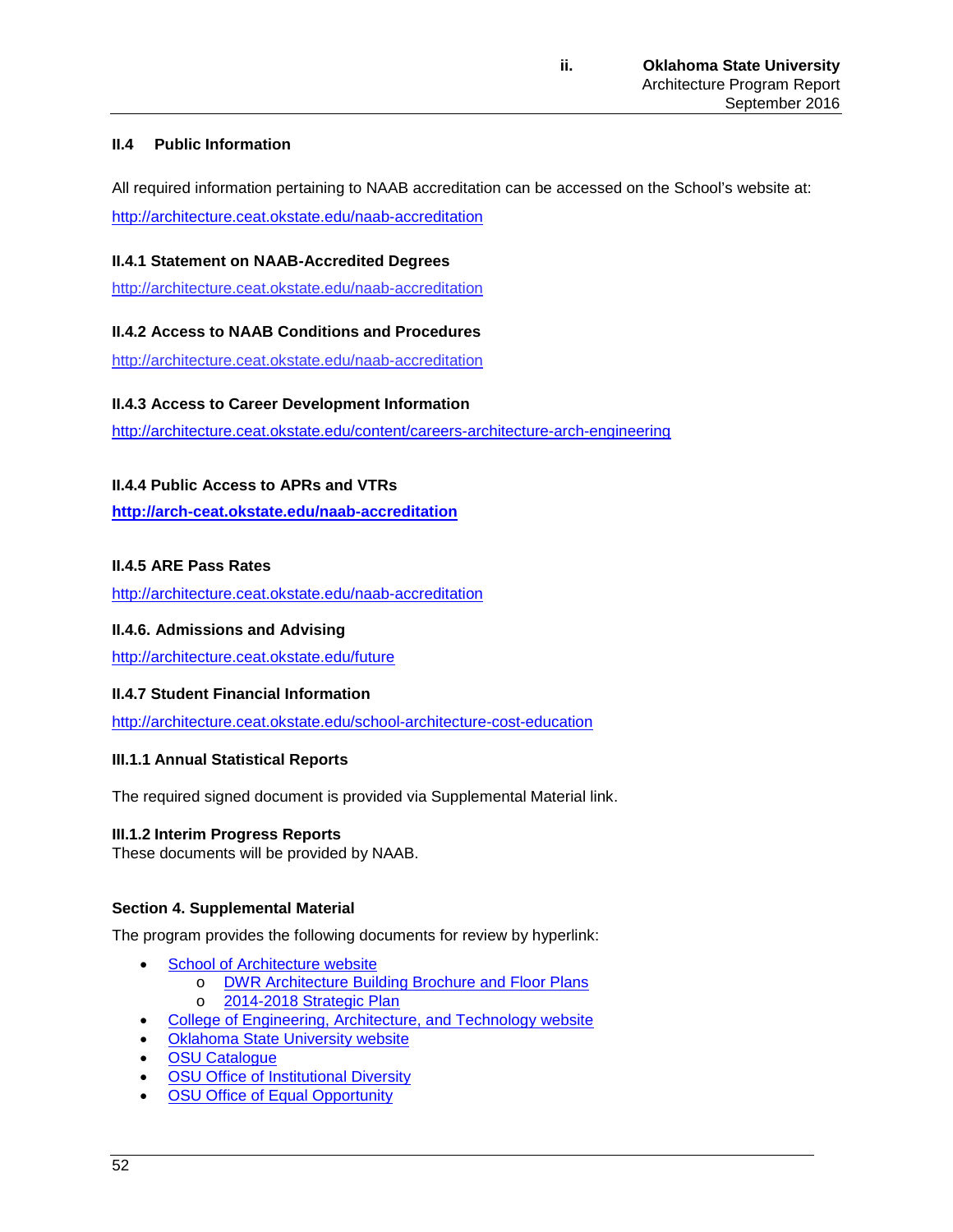- o Harassment [and Discrimination](http://eeo.okstate.edu/harassment-and-discrimination)
- **[OSU Policies and Procedures:](https://stw.sp.okstate.edu/Policies/Shared%20Documents/Forms/AllItems.aspx)**
- **[OSU Academic Integrity](http://academicintegrity.okstate.edu/)**
- [CEAT and School of Architecture](https://osuledgers.okstate.edu/AcademicLedgers#ENG) Academic Ledgers
- School of Architecture Faculty
	- o **[OSU Faculty Handbook](https://facultycouncil.okstate.edu/content/osu-faculty-handbook)**<br>The policy for sa
		- The policy for sabbatical leaves is on page 55-56.
	- School of Architecture Prospective and Current Students
		- o [Discover Architecture Program](http://architecture.ceat.okstate.edu/discover-architecture)
		- o [Learning Culture Policy](http://architecture.ceat.okstate.edu/content/current-students)
		- o [Transfer Credit Equivalency Policy](http://architecture.ceat.okstate.edu/transferring-another-institution-school-architecture)
		- o [Policy for Admission to the Professional Program](http://architecture.ceat.okstate.edu/content/third-year-admissions)

The program provides the following documents via the Supplemental Material hyperlink.

<https://arch-ceat.okstate.edu/architecture-report-files>

- NAAB Documents
	- o 2010 APR & 2011 VTR
	- o 2014 Conditions for Accreditation
	- o 2015 Procedures for Accreditation
- Organizational Charts
	- o School of Architecture faculty and staff
	- o CEAT administration
	- o OSU administration
- OSU
	- o OSU Annual Report Data Confirmation Letter
	- o OSU Catalogue; School of Architecture information on pages 119-121, and 204-205
	- o OSU Diversity Ledger
	- o OSU Regional Accreditation Letter
- School of Architecture Assessment
	- o Assessment Reports, 2010 2016
	- o BArch Assessment Plan
	- o Graduate Exit Interviews, 2010 2016
	- o Assessment Survey Feedback
	- School of Architecture BArch Curriculum
		- o Architecture Enrollment Guides
		- o BArch Curriculum Flow Chart
		-
		- o Course Descriptions<br>
		o School of Architectur School of Architecture Minors
		- o School of Architecture Policy for Admission to the Professional Program
		- o School of Architecture Transfer Credit Equivalency Policy
		- o SPC Matrix
		- o Studio Sequence Matrix
- School of Architecture BArcE Curriculum
	- o AE Curriculum Flowcharts, 2016-2017
- School of Architecture European Studies Program
	- o 2016 European Studies Program Brochure
	- o Required International Study Experience
- School of Architecture Endowments
- School of Architecture Facilities
	- o Floor Plans
	- o DWR Architecture Building Brochure